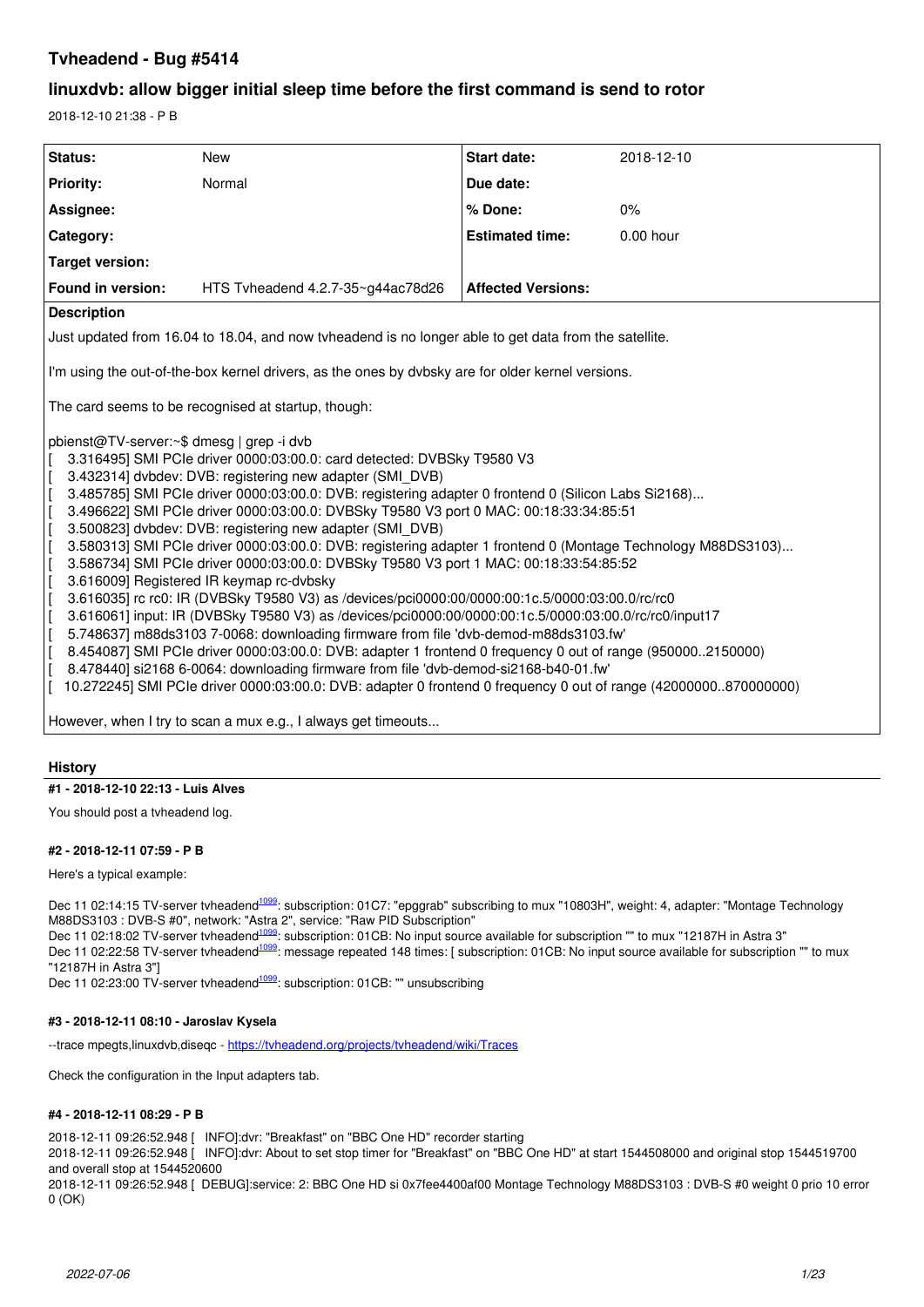2018-12-11 09:26:52.948 [ INFO]:mpegts: 10847V in Astra 2 - tuning on Montage Technology M88DS3103 : DVB-S #0 2018-12-11 09:26:52.948 [ TRACE]:linuxdvb: Montage Technology M88DS3103 : DVB-S #0 - frontend clear 2018-12-11 09:26:52.948 [ TRACE]:linuxdvb: tuner Montage Technology M88DS3103 : DVB-S #0 tuning to DVB-S2 28.2E freq 10847000 V sym 23000000 fec 2/3 mod PSK/8 roff 25 is\_id 1 pls\_mode ROOT pls\_code 1 (freq 1097000) 2018-12-11 09:26:52.948 [ TRACE]:linuxdvb: S2CMD 17 => 6 2018-12-11 09:26:52.948 [ TRACE]:linuxdvb: S2CMD 03 => 1097000 2018-12-11 09:26:52.948 [ TRACE]:linuxdvb: S2CMD 06 => 2 2018-12-11 09:26:52.948 [ TRACE]:linuxdvb: S2CMD 08 => 23000000 2018-12-11 09:26:52.948 [ TRACE]:linuxdvb: S2CMD 09 => 2 2018-12-11 09:26:52.948 [ TRACE]:linuxdvb: S2CMD 04 => 9 2018-12-11 09:26:52.948 [ TRACE]:linuxdvb: S2CMD 12 => 2 2018-12-11 09:26:52.948 [ TRACE]:linuxdvb: S2CMD 13 => 2 2018-12-11 09:26:52.948 [ TRACE]:linuxdvb: S2CMD 42 => 4294967295 2018-12-11 09:26:52.948 [ TRACE]:linuxdvb: S2CMD 01 => 0 2018-12-11 09:26:52.950 [ TRACE]:diseqc: initial tone off 2018-12-11 09:26:53.270 [ DEBUG]:diseqc: rotor already positioned to 27.4E 2018-12-11 09:26:53.270 [ DEBUG]:linuxdvb: Montage Technology M88DS3103 : DVB-S #0 - starting 10847V in Astra 2 2018-12-11 09:26:53.270 [ TRACE]:linuxdvb: Montage Technology M88DS3103 : DVB-S #0 - tuning 2018-12-11 09:26:53.270 [ TRACE]:linuxdvb: Montage Technology M88DS3103 : DVB-S #0 - frontend clear 2018-12-11 09:26:53.270 [ TRACE]:linuxdvb: tuner Montage Technology M88DS3103 : DVB-S #0 tuning to DVB-S2 28.2E freq 10847000 V sym 23000000 fec 2/3 mod PSK/8 roff 25 is\_id -1 pls\_mode ROOT pls\_code 1 (freq 1097000) 2018-12-11 09:26:53.270 [ TRACE]:linuxdvb: S2CMD 17 => 6 2018-12-11 09:26:53.270 [ TRACE]:linuxdvb: S2CMD 03 => 1097000 2018-12-11 09:26:53.270 [ TRACE]:linuxdvb: S2CMD 06 => 2 2018-12-11 09:26:53.270 [ TRACE]:linuxdvb: S2CMD 08 => 23000000 2018-12-11 09:26:53.270 [ TRACE]:linuxdvb: S2CMD 09 => 2 2018-12-11 09:26:53.270 [ TRACE]:linuxdvb: S2CMD 04 => 9 2018-12-11 09:26:53.270 [ TRACE]:linuxdvb: S2CMD 12 => 2 2018-12-11 09:26:53.270 [ TRACE]:linuxdvb: S2CMD 13 => 2 2018-12-11 09:26:53.270 [ TRACE]:linuxdvb: S2CMD 42 => 4294967295 2018-12-11 09:26:53.270 [ TRACE]:linuxdvb: S2CMD 01 => 0 2018-12-11 09:26:53.285 [ TRACE]:linuxdvb: Montage Technology M88DS3103 : DVB-S #0 - frontend clear 2018-12-11 09:26:53.475 [ DEBUG]:http: 192.168.2.222: HTTP/1.1 POST /comet/poll - 401 2018-12-11 09:26:53.581 [ TRACE]:linuxdvb: tuner Montage Technology M88DS3103 : DVB-S #0 tuning to DVB-S2 28.2E freq 10847000 V sym 23000000 fec 2/3 mod PSK/8 roff 25 is id -1 pls\_mode ROOT pls\_code 1 (freq 1097000) 2018-12-11 09:26:53.581 [ TRACE]:linuxdvb: S2CMD 17 => 6 2018-12-11 09:26:53.581 [ TRACE]:linuxdvb: S2CMD 03 => 1097000 2018-12-11 09:26:53.581 [ TRACE]:linuxdvb: S2CMD 06 => 2 2018-12-11 09:26:53.581 [ TRACE]:linuxdvb: S2CMD 08 => 23000000 2018-12-11 09:26:53.581 [ TRACE]:linuxdvb: S2CMD 09 => 2 2018-12-11 09:26:53.581 [ TRACE]:linuxdvb: S2CMD 04 => 9 2018-12-11 09:26:53.581 [ TRACE]:linuxdvb: S2CMD 12 => 2 2018-12-11 09:26:53.581 [ TRACE]:linuxdvb: S2CMD 13 => 2 2018-12-11 09:26:53.581 [ TRACE]:linuxdvb: S2CMD 42 => 4294967295 2018-12-11 09:26:53.581 [ TRACE]:linuxdvb: S2CMD 01 => 0 2018-12-11 09:26:53.596 [ TRACE]:linuxdvb: Montage Technology M88DS3103 : DVB-S #0 - frontend clear 2018-12-11 09:26:53.893 [ TRACE]:linuxdvb: tuner Montage Technology M88DS3103 : DVB-S #0 tuning to DVB-S2 28.2E freq 10847000 V sym 23000000 fec 2/3 mod PSK/8 roff 25 is\_id -1 pls\_mode ROOT pls\_code 1 (freq 1097000) 2018-12-11 09:26:53.893 [ TRACE]:linuxdvb: S2CMD 17 => 6 2018-12-11 09:26:53.893 [ TRACE]:linuxdvb: S2CMD 03 => 1097000 2018-12-11 09:26:53.893 [ TRACE]:linuxdvb: S2CMD 06 => 2 2018-12-11 09:26:53.893 [ TRACE]:linuxdvb: S2CMD 08 => 23000000 2018-12-11 09:26:53.893 [ TRACE]:linuxdvb: S2CMD 09 => 2 2018-12-11 09:26:53.893 [ TRACE]:linuxdvb: S2CMD 04 => 9 2018-12-11 09:26:53.893 [ TRACE]:linuxdvb: S2CMD 12 => 2 2018-12-11 09:26:53.893 [ TRACE]:linuxdvb: S2CMD 13 => 2 2018-12-11 09:26:53.893 [ TRACE]:linuxdvb: S2CMD 42 => 4294967295 2018-12-11 09:26:53.893 [ TRACE]:linuxdvb: S2CMD 01 => 0 2018-12-11 09:26:53.908 [ TRACE]:linuxdvb: Montage Technology M88DS3103 : DVB-S #0 - frontend clear 2018-12-11 09:26:54.205 [ TRACE]:linuxdvb: tuner Montage Technology M88DS3103 : DVB-S #0 tuning to DVB-S2 28.2E freq 10847000 V sym 23000000 fec 2/3 mod PSK/8 roff 25 is\_id -1 pls\_mode ROOT pls\_code 1 (freq 1097000) 2018-12-11 09:26:54.205 [ TRACE]:linuxdvb: S2CMD 17 => 6 2018-12-11 09:26:54.205 [ TRACE]:linuxdvb: S2CMD 03 => 1097000 2018-12-11 09:26:54.205 [ TRACE]:linuxdvb: S2CMD 06 => 2 2018-12-11 09:26:54.205 [ TRACE]:linuxdvb: S2CMD 08 => 23000000 2018-12-11 09:26:54.205 [ TRACE]:linuxdvb: S2CMD 09 => 2 2018-12-11 09:26:54.205 [ TRACE]:linuxdvb: S2CMD 04 => 9 2018-12-11 09:26:54.205 [ TRACE]:linuxdvb: S2CMD 12 => 2 2018-12-11 09:26:54.205 [ TRACE]:linuxdvb: S2CMD 13 => 2 2018-12-11 09:26:54.205 [ TRACE]:linuxdvb: S2CMD 42 => 4294967295 2018-12-11 09:26:54.205 [ TRACE]:linuxdvb: S2CMD 01 => 0 2018-12-11 09:26:54.220 [ TRACE]:linuxdvb: Montage Technology M88DS3103 : DVB-S #0 - frontend clear 2018-12-11 09:26:54.517 [ TRACE]:linuxdvb: tuner Montage Technology M88DS3103 : DVB-S #0 tuning to DVB-S2 28.2E freq 10847000 V sym 23000000 fec 2/3 mod PSK/8 roff 25 is id -1 pls\_mode ROOT pls\_code 1 (freq 1097000) 2018-12-11 09:26:54.517 [ TRACE]:linuxdvb: S2CMD 17 => 6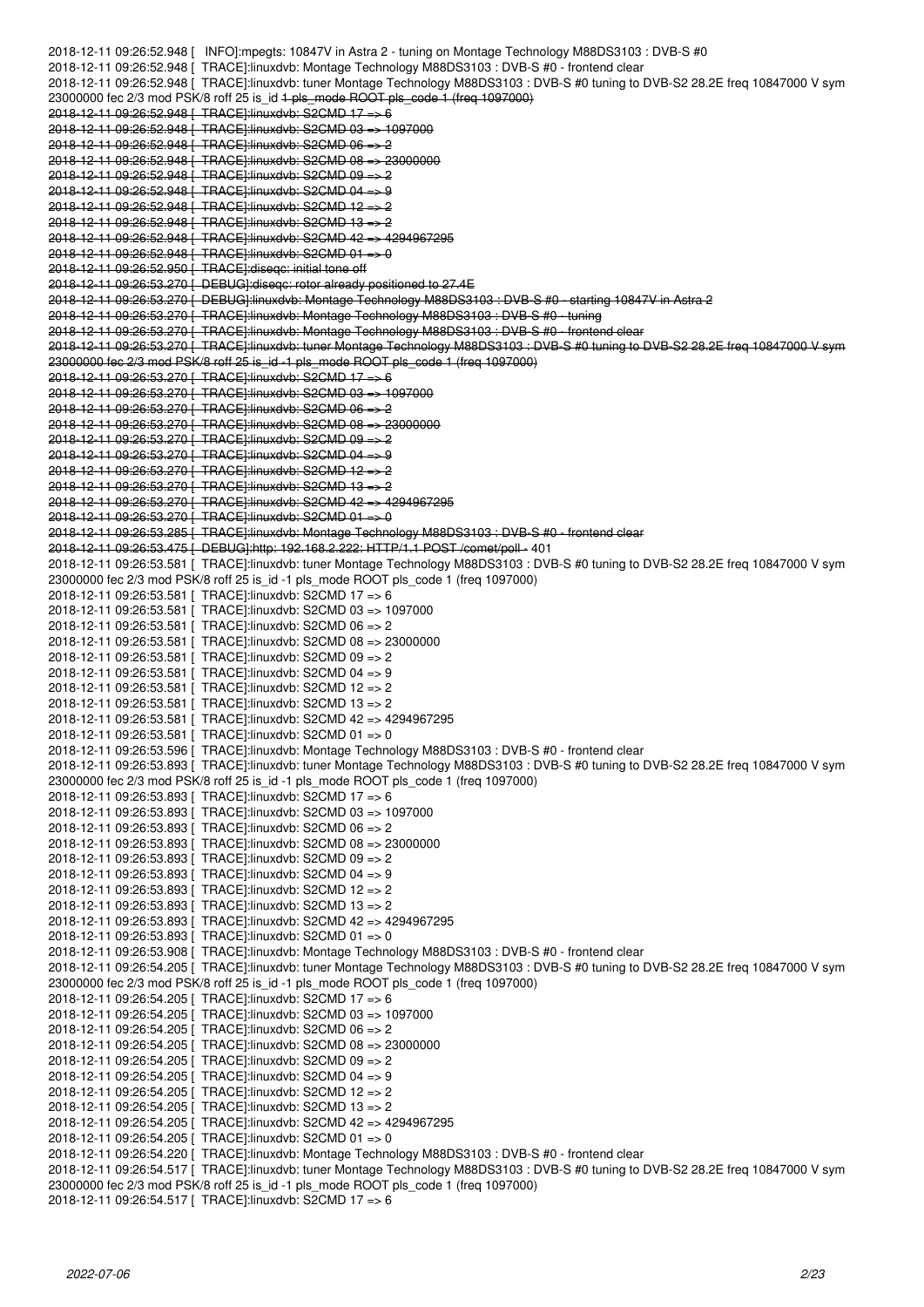2018-12-11 09:26:54.517 [ TRACE]:linuxdvb: S2CMD 03 => 1097000 2018-12-11 09:26:54.517 [ TRACE]:linuxdvb: S2CMD 06 => 2 2018-12-11 09:26:54.517 [ TRACE]:linuxdvb: S2CMD 08 => 23000000 2018-12-11 09:26:54.517 [ TRACE]:linuxdvb: S2CMD 09 => 2 2018-12-11 09:26:54.517 [ TRACE]:linuxdvb: S2CMD 04 => 9 2018-12-11 09:26:54.517 [ TRACE]:linuxdvb: S2CMD 12 => 2 2018-12-11 09:26:54.517 [ TRACE]:linuxdvb: S2CMD 13 => 2 2018-12-11 09:26:54.517 [ TRACE]:linuxdvb: S2CMD 42 => 4294967295 2018-12-11 09:26:54.517 [ TRACE]:linuxdvb: S2CMD 01 => 0 2018-12-11 09:26:54.532 [ TRACE]:linuxdvb: Montage Technology M88DS3103 : DVB-S #0 - frontend clear 2018-12-11 09:26:54.829 [ TRACE]:linuxdvb: tuner Montage Technology M88DS3103 : DVB-S #0 tuning to DVB-S2 28.2E freq 10847000 V sym 23000000 fec 2/3 mod PSK/8 roff 25 is\_id -1 pls\_mode ROOT pls\_code 1 (freq 1097000) 2018-12-11 09:26:54.829 [ TRACE]:linuxdvb: S2CMD 17 => 6 2018-12-11 09:26:54.829 [ TRACE]:linuxdvb: S2CMD 03 => 1097000 2018-12-11 09:26:54.829 [ TRACE]:linuxdvb: S2CMD 06 => 2 2018-12-11 09:26:54.829 [ TRACE]:linuxdvb: S2CMD 08 => 23000000 2018-12-11 09:26:54.829 [ TRACE]:linuxdvb: S2CMD 09 => 2 2018-12-11 09:26:54.829 [ TRACE]:linuxdvb: S2CMD 04 => 9 2018-12-11 09:26:54.829 [ TRACE]:linuxdvb: S2CMD 12 => 2 2018-12-11 09:26:54.829 [ TRACE]:linuxdvb: S2CMD 13 => 2 2018-12-11 09:26:54.829 [ TRACE]:linuxdvb: S2CMD 42 => 4294967295 2018-12-11 09:26:54.829 [ TRACE]:linuxdvb: S2CMD 01 => 0 2018-12-11 09:26:54.829 [ DEBUG]:mpegts: 10847V in Astra 2 - started 2018-12-11 09:26:54.829 [ TRACE]:mpegts: table: mux 0x562478b1cf00 add viasat\_baltic 00/00 (0) pid 0039 (57) 2018-12-11 09:26:54.829 [ DEBUG]:mpegts: 10847V in Astra 2 - open PID 0039 (57) [16/0x7fee440046e0] 2018-12-11 09:26:54.829 [ DEBUG]:tbl-eit: viasat\_baltic: installed table handlers 2018-12-11 09:26:54.829 [ DEBUG]:tbl-eit: viasat\_baltic: grab started 2018-12-11 09:26:54.829 [ TRACE]:mpegts: table: mux 0x562478b1cf00 add bat 48/F8 (72) pid 0BBA (3002) 2018-12-11 09:26:54.829 [ DEBUG]:mpegts: 10847V in Astra 2 - open PID 0BBA (3002) [16/0x7fee440088d0] 2018-12-11 09:26:54.829 [ TRACE]:mpegts: table: mux 0x562478b1cf00 add uk\_freesat 00/00 (0) pid 0BBB (3003) 2018-12-11 09:26:54.829 [ DEBUG]:mpegts: 10847V in Astra 2 - open PID 0BBB (3003) [16/0x7fee44005bd0] 2018-12-11 09:26:54.829 [ DEBUG]:tbl-eit: uk\_freesat: installed table handlers 2018-12-11 09:26:54.829 [ DEBUG]:tbl-eit: uk\_freesat: grab started 2018-12-11 09:26:54.829 [ TRACE]:mpegts: table: mux 0x562478b1cf00 add eit 00/00 (0) pid 0012 (18) 2018-12-11 09:26:54.829 [ DEBUG]:mpegts: 10847V in Astra 2 - open PID 0012 (18) [20/0x7fee44007250] 2018-12-11 09:26:54.829 [ DEBUG]:tbl-eit: eit: installed table handlers 2018-12-11 09:26:54.829 [ DEBUG]:tbl-eit: eit: grab started 2018-12-11 09:26:54.829 [ DEBUG]:mpegts: 10847V in Astra 2 - open PID 0104 (260) [8/0x562478b1fad0] 2018-12-11 09:26:54.829 [ DEBUG]:mpegts: 10847V in Astra 2 - open PID 1518 (5400) [8/0x562478b1fad0] 2018-12-11 09:26:54.829 [ DEBUG]:mpegts: 10847V in Astra 2 - open PID 151A (5402) [8/0x562478b1fad0] 2018-12-11 09:26:54.829 [ DEBUG]:mpegts: 10847V in Astra 2 - open PID 151C (5404) [8/0x562478b1fad0] 2018-12-11 09:26:54.829 [ DEBUG]:mpegts: 10847V in Astra 2 - open PID 151B (5403) [8/0x562478b1fad0] 2018-12-11 09:26:54.829 [ DEBUG]:mpegts: 10847V in Astra 2 - open PID 1519 (5401) [8/0x562478b1fad0] 2018-12-11 09:26:54.829 [ TRACE]:mpegts: table: mux 0x562478b1cf00 add pmt 02/FF (2) pid 0104 (260) 2018-12-11 09:26:54.829 [ DEBUG]:mpegts: 10847V in Astra 2 - open PID 0104 (260) [16/0x7fee4400e100] 2018-12-11 09:26:54.829 [ INFO]:subscription: 0002: "DVR: Breakfast" subscribing on channel "BBC One HD", weight: 300, adapter: "Montage Technology M88DS3103 : DVB-S #0", network: "Astra 2", mux: "10847V", provider: "BSkyB", service: "BBC One HD", profile="pass" 2018-12-11 09:26:54.839 [ TRACE]:linuxdvb: Montage Technology M88DS3103 : DVB-S #0 - checking FE status (ready) 2018-12-11 09:26:55.138 [ TRACE]:linuxdvb: Montage Technology M88DS3103 : DVB-S #0 - status 4 (0000) 2018-12-11 09:26:55.140 [ TRACE]:linuxdvb: Montage Technology M88DS3103 : DVB-S #0 - checking FE status (ready) 2018-12-11 09:26:55.141 [ TRACE]:linuxdvb: Montage Technology M88DS3103 : DVB-S #0 - status 4 (0000) 2018-12-11 09:26:55.190 [ TRACE]:linuxdvb: Montage Technology M88DS3103 : DVB-S #0 - checking FE status (ready) 2018-12-11 09:26:55.191 [ TRACE]:linuxdvb: Montage Technology M88DS3103 : DVB-S #0 - status 4 (0000) 2018-12-11 09:26:55.240 [ TRACE]:linuxdvb: Montage Technology M88DS3103 : DVB-S #0 - checking FE status (ready) 2018-12-11 09:26:55.241 [ TRACE]:linuxdvb: Montage Technology M88DS3103 : DVB-S #0 - status 4 (0000) 2018-12-11 09:26:55.290 [ TRACE]:linuxdvb: Montage Technology M88DS3103 : DVB-S #0 - checking FE status (ready) 2018-12-11 09:26:55.292 [ TRACE]:linuxdvb: Montage Technology M88DS3103 : DVB-S #0 - status 4 (0000) 2018-12-11 09:26:55.340 [ TRACE]:linuxdvb: Montage Technology M88DS3103 : DVB-S #0 - checking FE status (ready) 2018-12-11 09:26:55.342 [ TRACE]:linuxdvb: Montage Technology M88DS3103 : DVB-S #0 - status 4 (0000) 2018-12-11 09:26:55.390 [ TRACE]:linuxdvb: Montage Technology M88DS3103 : DVB-S #0 - checking FE status (ready) 2018-12-11 09:26:55.392 [ TRACE]:linuxdvb: Montage Technology M88DS3103 : DVB-S #0 - status 4 (0000) 2018-12-11 09:26:55.440 [ TRACE]:linuxdvb: Montage Technology M88DS3103 : DVB-S #0 - checking FE status (ready) 2018-12-11 09:26:55.442 [ TRACE]:linuxdvb: Montage Technology M88DS3103 : DVB-S #0 - status 4 (0000) 2018-12-11 09:26:55.491 [ TRACE]:linuxdvb: Montage Technology M88DS3103 : DVB-S #0 - checking FE status (ready) 2018-12-11 09:26:55.492 [ TRACE]:linuxdvb: Montage Technology M88DS3103 : DVB-S #0 - status 4 (0000) 2018-12-11 09:26:55.541 [ TRACE]:linuxdvb: Montage Technology M88DS3103 : DVB-S #0 - checking FE status (ready) 2018-12-11 09:26:55.542 [ TRACE]:linuxdvb: Montage Technology M88DS3103 : DVB-S #0 - status 4 (0000) 2018-12-11 09:26:55.591 [ TRACE]:linuxdvb: Montage Technology M88DS3103 : DVB-S #0 - checking FE status (ready) 2018-12-11 09:26:55.592 [ TRACE]:linuxdvb: Montage Technology M88DS3103 : DVB-S #0 - status 4 (0000) 2018-12-11 09:26:55.641 [ TRACE]:linuxdvb: Montage Technology M88DS3103 : DVB-S #0 - checking FE status (ready) 2018-12-11 09:26:55.642 [ TRACE]:linuxdvb: Montage Technology M88DS3103 : DVB-S #0 - status 4 (0000) 2018-12-11 09:26:55.691 [ TRACE]:linuxdvb: Montage Technology M88DS3103 : DVB-S #0 - checking FE status (ready) 2018-12-11 09:26:55.692 [ TRACE]:linuxdvb: Montage Technology M88DS3103 : DVB-S #0 - status 4 (0000) 2018-12-11 09:26:55.741 [ TRACE]:linuxdvb: Montage Technology M88DS3103 : DVB-S #0 - checking FE status (ready) 2018-12-11 09:26:55.743 [ TRACE]:linuxdvb: Montage Technology M88DS3103 : DVB-S #0 - status 4 (0000)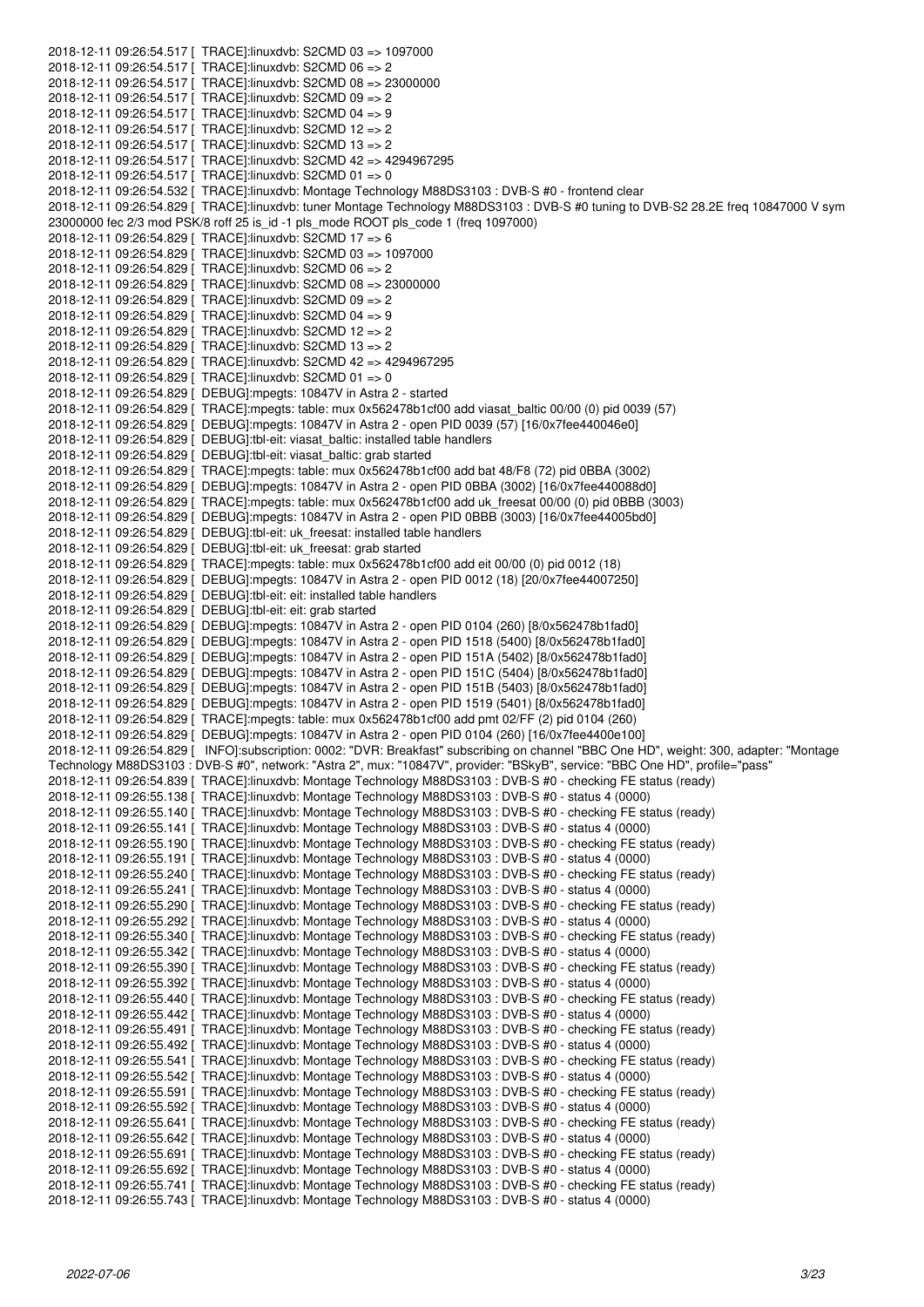2018-12-11 09:26:55.791 [ TRACE]:linuxdvb: Montage Technology M88DS3103 : DVB-S #0 - checking FE status (ready) 2018-12-11 09:26:55.793 [ TRACE]:linuxdvb: Montage Technology M88DS3103 : DVB-S #0 - status 4 (0000) 2018-12-11 09:26:55.841 [ TRACE]:linuxdvb: Montage Technology M88DS3103 : DVB-S #0 - checking FE status (ready) 2018-12-11 09:26:55.843 [ TRACE]:linuxdvb: Montage Technology M88DS3103 : DVB-S #0 - status 4 (0000) 2018-12-11 09:26:55.891 [ TRACE]:linuxdvb: Montage Technology M88DS3103 : DVB-S #0 - checking FE status (ready) 2018-12-11 09:26:55.893 [ TRACE]:linuxdvb: Montage Technology M88DS3103 : DVB-S #0 - status 4 (0000) 2018-12-11 09:26:55.925 [ DEBUG]:settings: saving to /home/hts/.hts/tvheadend/dvr/log/3e5f5696d3786e03d14317fa2dc05da2 2018-12-11 09:26:55.942 [ TRACE]:linuxdvb: Montage Technology M88DS3103 : DVB-S #0 - checking FE status (ready) 2018-12-11 09:26:55.943 [ TRACE]:linuxdvb: Montage Technology M88DS3103 : DVB-S #0 - status 4 (0000) 2018-12-11 09:26:55.992 [ TRACE]:linuxdvb: Montage Technology M88DS3103 : DVB-S #0 - checking FE status (ready) 2018-12-11 09:26:55.993 [ TRACE]:linuxdvb: Montage Technology M88DS3103 : DVB-S #0 - status 4 (0000) 2018-12-11 09:26:56.042 [ TRACE]:linuxdvb: Montage Technology M88DS3103 : DVB-S #0 - checking FE status (ready) 2018-12-11 09:26:56.043 [ TRACE]:linuxdvb: Montage Technology M88DS3103 : DVB-S #0 - status 4 (0000) 2018-12-11 09:26:56.092 [ TRACE]:linuxdvb: Montage Technology M88DS3103 : DVB-S #0 - checking FE status (ready) 2018-12-11 09:26:56.093 [ TRACE]:linuxdvb: Montage Technology M88DS3103 : DVB-S #0 - status 4 (0000) 2018-12-11 09:26:56.142 [ TRACE]:linuxdvb: Montage Technology M88DS3103 : DVB-S #0 - checking FE status (ready) 2018-12-11 09:26:56.143 [ TRACE]:linuxdvb: Montage Technology M88DS3103 : DVB-S #0 - status 4 (0000) 2018-12-11 09:26:56.192 [ TRACE]:linuxdvb: Montage Technology M88DS3103 : DVB-S #0 - checking FE status (ready) 2018-12-11 09:26:56.194 [ TRACE]:linuxdvb: Montage Technology M88DS3103 : DVB-S #0 - status 4 (0000) 2018-12-11 09:26:56.242 [ TRACE]:linuxdvb: Montage Technology M88DS3103 : DVB-S #0 - checking FE status (ready) 2018-12-11 09:26:56.244 [ TRACE]:linuxdvb: Montage Technology M88DS3103 : DVB-S #0 - status 4 (0000) 2018-12-11 09:26:56.292 [ TRACE]:linuxdvb: Montage Technology M88DS3103 : DVB-S #0 - checking FE status (ready) 2018-12-11 09:26:56.294 [ TRACE]:linuxdvb: Montage Technology M88DS3103 : DVB-S #0 - status 4 (0000) 2018-12-11 09:26:56.342 [ TRACE]:linuxdvb: Montage Technology M88DS3103 : DVB-S #0 - checking FE status (ready) 2018-12-11 09:26:56.344 [ TRACE]:linuxdvb: Montage Technology M88DS3103 : DVB-S #0 - status 4 (0000) 2018-12-11 09:26:56.393 [ TRACE]:linuxdvb: Montage Technology M88DS3103 : DVB-S #0 - checking FE status (ready) 2018-12-11 09:26:56.394 [ TRACE]:linuxdvb: Montage Technology M88DS3103 : DVB-S #0 - status 4 (0000) 2018-12-11 09:26:56.443 [ TRACE]:linuxdvb: Montage Technology M88DS3103 : DVB-S #0 - checking FE status (ready) 2018-12-11 09:26:56.444 [ TRACE]:linuxdvb: Montage Technology M88DS3103 : DVB-S #0 - status 4 (0000) 2018-12-11 09:26:56.493 [ TRACE]:linuxdvb: Montage Technology M88DS3103 : DVB-S #0 - checking FE status (ready) 2018-12-11 09:26:56.494 [ TRACE]:linuxdvb: Montage Technology M88DS3103 : DVB-S #0 - status 4 (0000) 2018-12-11 09:26:56.543 [ TRACE]:linuxdvb: Montage Technology M88DS3103 : DVB-S #0 - checking FE status (ready) 2018-12-11 09:26:56.544 [ TRACE]:linuxdvb: Montage Technology M88DS3103 : DVB-S #0 - status 4 (0000) 2018-12-11 09:26:56.593 [ TRACE]:linuxdvb: Montage Technology M88DS3103 : DVB-S #0 - checking FE status (ready) 2018-12-11 09:26:56.595 [ TRACE]:linuxdvb: Montage Technology M88DS3103 : DVB-S #0 - status 4 (0000) 2018-12-11 09:26:56.643 [ TRACE]:linuxdvb: Montage Technology M88DS3103 : DVB-S #0 - checking FE status (ready) 2018-12-11 09:26:56.645 [ TRACE]:linuxdvb: Montage Technology M88DS3103 : DVB-S #0 - status 4 (0000) 2018-12-11 09:26:56.693 [ TRACE]:linuxdvb: Montage Technology M88DS3103 : DVB-S #0 - checking FE status (ready) 2018-12-11 09:26:56.695 [ TRACE]:linuxdvb: Montage Technology M88DS3103 : DVB-S #0 - status 4 (0000) 2018-12-11 09:26:56.743 [ TRACE]:linuxdvb: Montage Technology M88DS3103 : DVB-S #0 - checking FE status (ready) 2018-12-11 09:26:56.745 [ TRACE]:linuxdvb: Montage Technology M88DS3103 : DVB-S #0 - status 4 (0000) 2018-12-11 09:26:56.794 [ TRACE]:linuxdvb: Montage Technology M88DS3103 : DVB-S #0 - checking FE status (ready) 2018-12-11 09:26:56.795 [ TRACE]:linuxdvb: Montage Technology M88DS3103 : DVB-S #0 - status 4 (0000) 2018-12-11 09:26:56.844 [ TRACE]:linuxdvb: Montage Technology M88DS3103 : DVB-S #0 - checking FE status (ready) 2018-12-11 09:26:56.845 [ TRACE]:linuxdvb: Montage Technology M88DS3103 : DVB-S #0 - status 4 (0000) 2018-12-11 09:26:56.894 [ TRACE]:linuxdvb: Montage Technology M88DS3103 : DVB-S #0 - checking FE status (ready) 2018-12-11 09:26:56.895 [ TRACE]:linuxdvb: Montage Technology M88DS3103 : DVB-S #0 - status 4 (0000) 2018-12-11 09:26:56.944 [ TRACE]:linuxdvb: Montage Technology M88DS3103 : DVB-S #0 - checking FE status (ready) 2018-12-11 09:26:56.945 [ TRACE]:linuxdvb: Montage Technology M88DS3103 : DVB-S #0 - status 4 (0000) 2018-12-11 09:26:56.994 [ TRACE]:linuxdvb: Montage Technology M88DS3103 : DVB-S #0 - checking FE status (ready) 2018-12-11 09:26:56.995 [ TRACE]:linuxdvb: Montage Technology M88DS3103 : DVB-S #0 - status 4 (0000) 2018-12-11 09:26:57.044 [ TRACE]:linuxdvb: Montage Technology M88DS3103 : DVB-S #0 - checking FE status (ready) 2018-12-11 09:26:57.046 [ TRACE]:linuxdvb: Montage Technology M88DS3103 : DVB-S #0 - status 4 (0000) 2018-12-11 09:26:57.094 [ TRACE]:linuxdvb: Montage Technology M88DS3103 : DVB-S #0 - checking FE status (ready) 2018-12-11 09:26:57.096 [ TRACE]:linuxdvb: Montage Technology M88DS3103 : DVB-S #0 - status 4 (0000) 2018-12-11 09:26:57.144 [ TRACE]:linuxdvb: Montage Technology M88DS3103 : DVB-S #0 - checking FE status (ready) 2018-12-11 09:26:57.146 [ TRACE]:linuxdvb: Montage Technology M88DS3103 : DVB-S #0 - status 4 (0000) 2018-12-11 09:26:57.194 [ TRACE]:linuxdvb: Montage Technology M88DS3103 : DVB-S #0 - checking FE status (ready) 2018-12-11 09:26:57.196 [ TRACE]:linuxdvb: Montage Technology M88DS3103 : DVB-S #0 - status 4 (0000) 2018-12-11 09:26:57.245 [ TRACE]:linuxdvb: Montage Technology M88DS3103 : DVB-S #0 - checking FE status (ready) 2018-12-11 09:26:57.246 [ TRACE]:linuxdvb: Montage Technology M88DS3103 : DVB-S #0 - status 4 (0000) 2018-12-11 09:26:57.295 [ TRACE]:linuxdvb: Montage Technology M88DS3103 : DVB-S #0 - checking FE status (ready) 2018-12-11 09:26:57.296 [ TRACE]:linuxdvb: Montage Technology M88DS3103 : DVB-S #0 - status 4 (0000) 2018-12-11 09:26:57.345 [ TRACE]:linuxdvb: Montage Technology M88DS3103 : DVB-S #0 - checking FE status (ready) 2018-12-11 09:26:57.346 [ TRACE]:linuxdvb: Montage Technology M88DS3103 : DVB-S #0 - status 4 (0000) 2018-12-11 09:26:57.395 [ TRACE]:linuxdvb: Montage Technology M88DS3103 : DVB-S #0 - checking FE status (ready) 2018-12-11 09:26:57.396 [ TRACE]:linuxdvb: Montage Technology M88DS3103 : DVB-S #0 - status 4 (0000) 2018-12-11 09:26:57.445 [ TRACE]:linuxdvb: Montage Technology M88DS3103 : DVB-S #0 - checking FE status (ready) 2018-12-11 09:26:57.446 [ TRACE]:linuxdvb: Montage Technology M88DS3103 : DVB-S #0 - status 4 (0000) 2018-12-11 09:26:57.495 [ TRACE]:linuxdvb: Montage Technology M88DS3103 : DVB-S #0 - checking FE status (ready) 2018-12-11 09:26:57.497 [ TRACE]:linuxdvb: Montage Technology M88DS3103 : DVB-S #0 - status 4 (0000) 2018-12-11 09:26:57.545 [ TRACE]:linuxdvb: Montage Technology M88DS3103 : DVB-S #0 - checking FE status (ready) 2018-12-11 09:26:57.547 [ TRACE]:linuxdvb: Montage Technology M88DS3103 : DVB-S #0 - status 4 (0000) 2018-12-11 09:26:57.595 [ TRACE]:linuxdvb: Montage Technology M88DS3103 : DVB-S #0 - checking FE status (ready) 2018-12-11 09:26:57.597 [ TRACE]:linuxdvb: Montage Technology M88DS3103 : DVB-S #0 - status 4 (0000)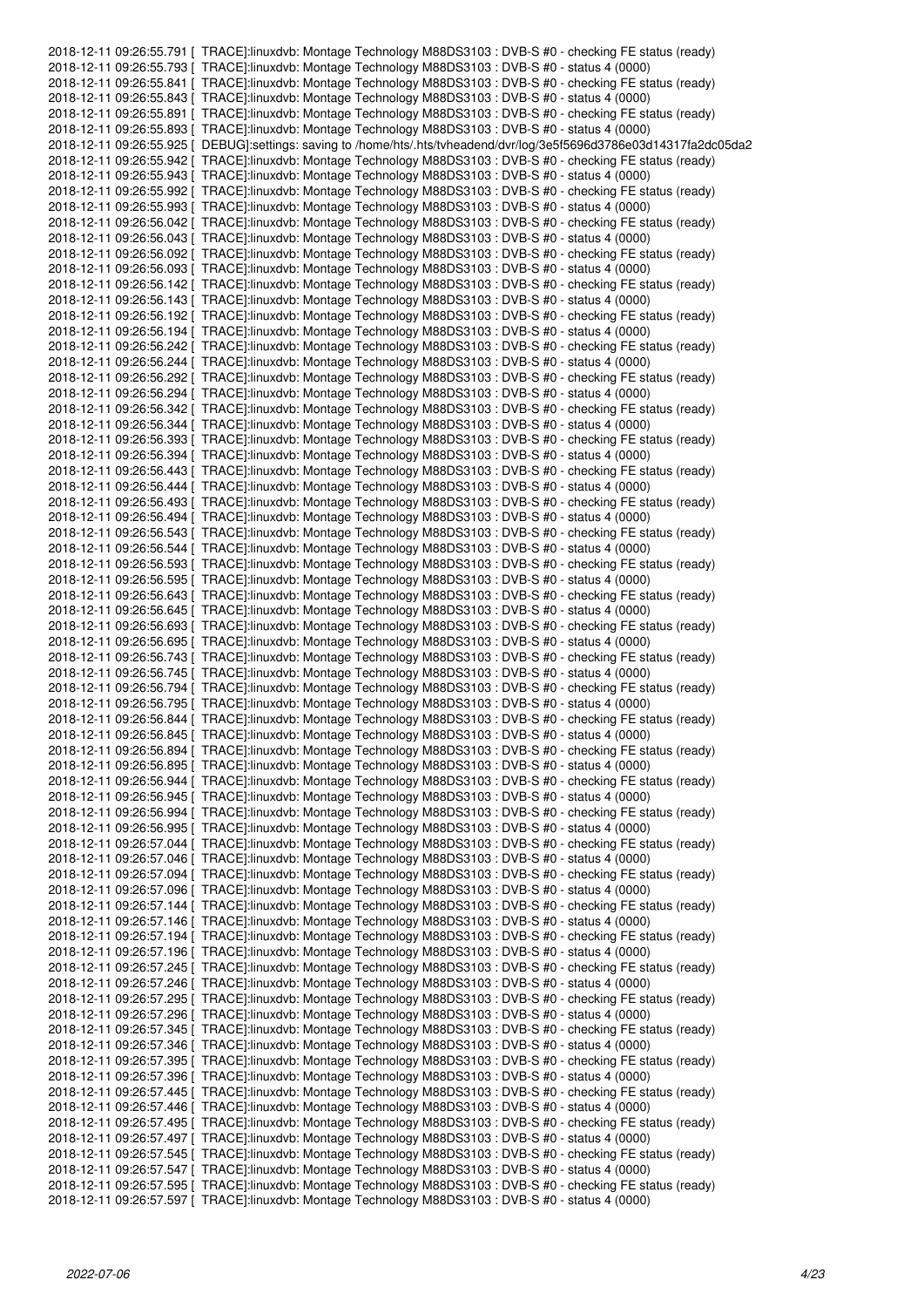|  | 2018-12-11 09:26:57.646 [ TRACE]:linuxdvb: Montage Technology M88DS3103 : DVB-S #0 - checking FE status (ready) |
|--|-----------------------------------------------------------------------------------------------------------------|
|  | 2018-12-11 09:26:57.647 [ TRACE]:linuxdvb: Montage Technology M88DS3103 : DVB-S #0 - status 4 (0000)            |
|  | 2018-12-11 09:26:57.696 [ TRACE]:linuxdvb: Montage Technology M88DS3103 : DVB-S #0 - checking FE status (ready) |
|  | 2018-12-11 09:26:57.697 [ TRACE]:linuxdvb: Montage Technology M88DS3103 : DVB-S #0 - status 4 (0000)            |
|  |                                                                                                                 |
|  | 2018-12-11 09:26:57.746 [ TRACE]:linuxdvb: Montage Technology M88DS3103 : DVB-S #0 - checking FE status (ready) |
|  | 2018-12-11 09:26:57.747 [ TRACE]:linuxdvb: Montage Technology M88DS3103 : DVB-S #0 - status 4 (0000)            |
|  | 2018-12-11 09:26:57.796 [ TRACE]:linuxdvb: Montage Technology M88DS3103 : DVB-S #0 - checking FE status (ready) |
|  | 2018-12-11 09:26:57.797 [ TRACE]:linuxdvb: Montage Technology M88DS3103 : DVB-S #0 - status 4 (0000)            |
|  | 2018-12-11 09:26:57.846 [ TRACE]:linuxdvb: Montage Technology M88DS3103 : DVB-S #0 - checking FE status (ready) |
|  | 2018-12-11 09:26:57.847   TRACE]:linuxdvb: Montage Technology M88DS3103 : DVB-S #0 - status 4 (0000)            |
|  | 2018-12-11 09:26:57.896 [ TRACE]:linuxdvb: Montage Technology M88DS3103 : DVB-S #0 - checking FE status (ready) |
|  | 2018-12-11 09:26:57.898 [ TRACE]:linuxdvb: Montage Technology M88DS3103 : DVB-S #0 - status 4 (0000)            |
|  | 2018-12-11 09:26:57.946 [ TRACE]:linuxdvb: Montage Technology M88DS3103 : DVB-S #0 - checking FE status (ready) |
|  | 2018-12-11 09:26:57.948 [ TRACE]:linuxdvb: Montage Technology M88DS3103 : DVB-S #0 - status 4 (0000)            |
|  |                                                                                                                 |
|  | 2018-12-11 09:26:57.996 [ TRACE]:linuxdvb: Montage Technology M88DS3103 : DVB-S #0 - checking FE status (ready) |
|  | 2018-12-11 09:26:57.998   TRACE]:linuxdvb: Montage Technology M88DS3103 : DVB-S #0 - status 4 (0000)            |
|  | 2018-12-11 09:26:58.046 [ TRACE]:linuxdvb: Montage Technology M88DS3103 : DVB-S #0 - checking FE status (ready) |
|  | 2018-12-11 09:26:58.048 [ TRACE]:linuxdvb: Montage Technology M88DS3103 : DVB-S #0 - status 4 (0000)            |
|  | 2018-12-11 09:26:58.097 [ TRACE]:linuxdvb: Montage Technology M88DS3103 : DVB-S #0 - checking FE status (ready) |
|  | 2018-12-11 09:26:58.098   TRACE]:linuxdvb: Montage Technology M88DS3103 : DVB-S #0 - status 4 (0000)            |
|  | 2018-12-11 09:26:58.147 [ TRACE]:linuxdvb: Montage Technology M88DS3103 : DVB-S #0 - checking FE status (ready) |
|  | 2018-12-11 09:26:58.148   TRACE]:linuxdvb: Montage Technology M88DS3103 : DVB-S #0 - status 4 (0000)            |
|  | 2018-12-11 09:26:58.197   TRACE]:linuxdvb: Montage Technology M88DS3103 : DVB-S #0 - checking FE status (ready) |
|  | 2018-12-11 09:26:58.198 [ TRACE]:linuxdvb: Montage Technology M88DS3103 : DVB-S #0 - status 4 (0000)            |
|  | 2018-12-11 09:26:58.247 [ TRACE]:linuxdvb: Montage Technology M88DS3103 : DVB-S #0 - checking FE status (ready) |
|  |                                                                                                                 |
|  | 2018-12-11 09:26:58.248   TRACE]:linuxdvb: Montage Technology M88DS3103 : DVB-S #0 - status 4 (0000)            |
|  | 2018-12-11 09:26:58.297 [ TRACE]:linuxdvb: Montage Technology M88DS3103 : DVB-S #0 - checking FE status (ready) |
|  | 2018-12-11 09:26:58.299   TRACE]:linuxdvb: Montage Technology M88DS3103 : DVB-S #0 - status 4 (0000)            |
|  | 2018-12-11 09:26:58.347 [ TRACE]:linuxdvb: Montage Technology M88DS3103 : DVB-S #0 - checking FE status (ready) |
|  | 2018-12-11 09:26:58.349 [ TRACE]:linuxdvb: Montage Technology M88DS3103 : DVB-S #0 - status 4 (0000)            |
|  | 2018-12-11 09:26:58.397 [ TRACE]:linuxdvb: Montage Technology M88DS3103 : DVB-S #0 - checking FE status (ready) |
|  | 2018-12-11 09:26:58.690   TRACE]:linuxdvb: Montage Technology M88DS3103 : DVB-S #0 - status 4 (0000)            |
|  | 2018-12-11 09:26:58.690 [ TRACE]:linuxdvb: Montage Technology M88DS3103 : DVB-S #0 - checking FE status (ready) |
|  | 2018-12-11 09:26:58.692   TRACE]:linuxdvb: Montage Technology M88DS3103 : DVB-S #0 - status 4 (0000)            |
|  | 2018-12-11 09:26:58.740 [ TRACE]:linuxdvb: Montage Technology M88DS3103 : DVB-S #0 - checking FE status (ready) |
|  |                                                                                                                 |
|  | 2018-12-11 09:26:58.742 [ TRACE]:linuxdvb: Montage Technology M88DS3103 : DVB-S #0 - status 4 (0000)            |
|  | 2018-12-11 09:26:58.791 [ TRACE]:linuxdvb: Montage Technology M88DS3103 : DVB-S #0 - checking FE status (ready) |
|  | 2018-12-11 09:26:58.792 [ TRACE]:linuxdvb: Montage Technology M88DS3103 : DVB-S #0 - status 4 (0000)            |
|  | 2018-12-11 09:26:58.841 [ TRACE]:linuxdvb: Montage Technology M88DS3103 : DVB-S #0 - checking FE status (ready) |
|  | 2018-12-11 09:26:58.842 [ TRACE]:linuxdvb: Montage Technology M88DS3103 : DVB-S #0 - status 4 (0000)            |
|  | 2018-12-11 09:26:58.891 [ TRACE]:linuxdvb: Montage Technology M88DS3103 : DVB-S #0 - checking FE status (ready) |
|  | 2018-12-11 09:26:58.892   TRACE]:linuxdvb: Montage Technology M88DS3103 : DVB-S #0 - status 4 (0000)            |
|  | 2018-12-11 09:26:58.941 [ TRACE]:linuxdvb: Montage Technology M88DS3103 : DVB-S #0 - checking FE status (ready) |
|  | 2018-12-11 09:26:58.942 [ TRACE]:linuxdvb: Montage Technology M88DS3103 : DVB-S #0 - status 4 (0000)            |
|  | 2018-12-11 09:26:58.991 [ TRACE]:linuxdvb: Montage Technology M88DS3103 : DVB-S #0 - checking FE status (ready) |
|  | 2018-12-11 09:26:58.992 [ TRACE]:linuxdvb: Montage Technology M88DS3103 : DVB-S #0 - status 4 (0000)            |
|  |                                                                                                                 |
|  | 2018-12-11 09:26:59.041 [ TRACE]:linuxdvb: Montage Technology M88DS3103 : DVB-S #0 - checking FE status (ready) |
|  | 2018-12-11 09:26:59.043 [ TRACE]:linuxdvb: Montage Technology M88DS3103 : DVB-S #0 - status 4 (0000)            |
|  | 2018-12-11 09:26:59.091 [ TRACE]:linuxdvb: Montage Technology M88DS3103 : DVB-S #0 - checking FE status (ready) |
|  | 2018-12-11 09:26:59.093   TRACE]:linuxdvb: Montage Technology M88DS3103 : DVB-S #0 - status 4 (0000)            |
|  | 2018-12-11 09:26:59.141 [ TRACE]:linuxdvb: Montage Technology M88DS3103 : DVB-S #0 - checking FE status (ready) |
|  | 2018-12-11 09:26:59.143 [ TRACE]:linuxdvb: Montage Technology M88DS3103 : DVB-S #0 - status 4 (0000)            |
|  | 2018-12-11 09:26:59.191   TRACE]:linuxdvb: Montage Technology M88DS3103 : DVB-S #0 - checking FE status (ready) |
|  | 2018-12-11 09:26:59.193 [ TRACE]:linuxdvb: Montage Technology M88DS3103 : DVB-S #0 - status 4 (0000)            |
|  | 2018-12-11 09:26:59.242 [ TRACE]:linuxdvb: Montage Technology M88DS3103 : DVB-S #0 - checking FE status (ready) |
|  | 2018-12-11 09:26:59.243   TRACE]:linuxdvb: Montage Technology M88DS3103 : DVB-S #0 - status 4 (0000)            |
|  | 2018-12-11 09:26:59.292 [ TRACE]:linuxdvb: Montage Technology M88DS3103 : DVB-S #0 - checking FE status (ready) |
|  | 2018-12-11 09:26:59.293 [ TRACE]:linuxdvb: Montage Technology M88DS3103 : DVB-S #0 - status 4 (0000)            |
|  |                                                                                                                 |
|  | 2018-12-11 09:26:59.342 [ TRACE]:linuxdvb: Montage Technology M88DS3103 : DVB-S #0 - checking FE status (ready) |
|  | 2018-12-11 09:26:59.343 [ TRACE]:linuxdvb: Montage Technology M88DS3103 : DVB-S #0 - status 4 (0000)            |
|  | 2018-12-11 09:26:59.392 [ TRACE]:linuxdvb: Montage Technology M88DS3103 : DVB-S #0 - checking FE status (ready) |
|  | 2018-12-11 09:26:59.393   TRACE]:linuxdvb: Montage Technology M88DS3103 : DVB-S #0 - status 4 (0000)            |
|  | 2018-12-11 09:26:59.442 [ TRACE]:linuxdvb: Montage Technology M88DS3103 : DVB-S #0 - checking FE status (ready) |
|  | 2018-12-11 09:26:59.444 [ TRACE]:linuxdvb: Montage Technology M88DS3103 : DVB-S #0 - status 4 (0000)            |
|  | 2018-12-11 09:26:59.492 [ TRACE]:linuxdvb: Montage Technology M88DS3103 : DVB-S #0 - checking FE status (ready) |
|  | 2018-12-11 09:26:59.494   TRACE]:linuxdvb: Montage Technology M88DS3103 : DVB-S #0 - status 4 (0000)            |
|  | 2018-12-11 09:26:59.542 [ TRACE]:linuxdvb: Montage Technology M88DS3103 : DVB-S #0 - checking FE status (ready) |
|  | 2018-12-11 09:26:59.544   TRACE]:linuxdvb: Montage Technology M88DS3103 : DVB-S #0 - status 4 (0000)            |
|  | 2018-12-11 09:26:59.592 [ TRACE]:linuxdvb: Montage Technology M88DS3103 : DVB-S #0 - checking FE status (ready) |
|  |                                                                                                                 |
|  | 2018-12-11 09:26:59.594 [ TRACE]:linuxdvb: Montage Technology M88DS3103 : DVB-S #0 - status 4 (0000)            |
|  | 2018-12-11 09:26:59.643 [ TRACE]:linuxdvb: Montage Technology M88DS3103 : DVB-S #0 - checking FE status (ready) |
|  | 2018-12-11 09:26:59.644   TRACE]:linuxdvb: Montage Technology M88DS3103 : DVB-S #0 - status 4 (0000)            |
|  | 2018-12-11 09:26:59.693 [ TRACE]:linuxdvb: Montage Technology M88DS3103 : DVB-S #0 - checking FE status (ready) |
|  | 2018-12-11 09:26:59.694 [ TRACE]:linuxdvb: Montage Technology M88DS3103 : DVB-S #0 - status 4 (0000)            |
|  | 2018-12-11 09:26:59.743 [ TRACE]:linuxdvb: Montage Technology M88DS3103 : DVB-S #0 - checking FE status (ready) |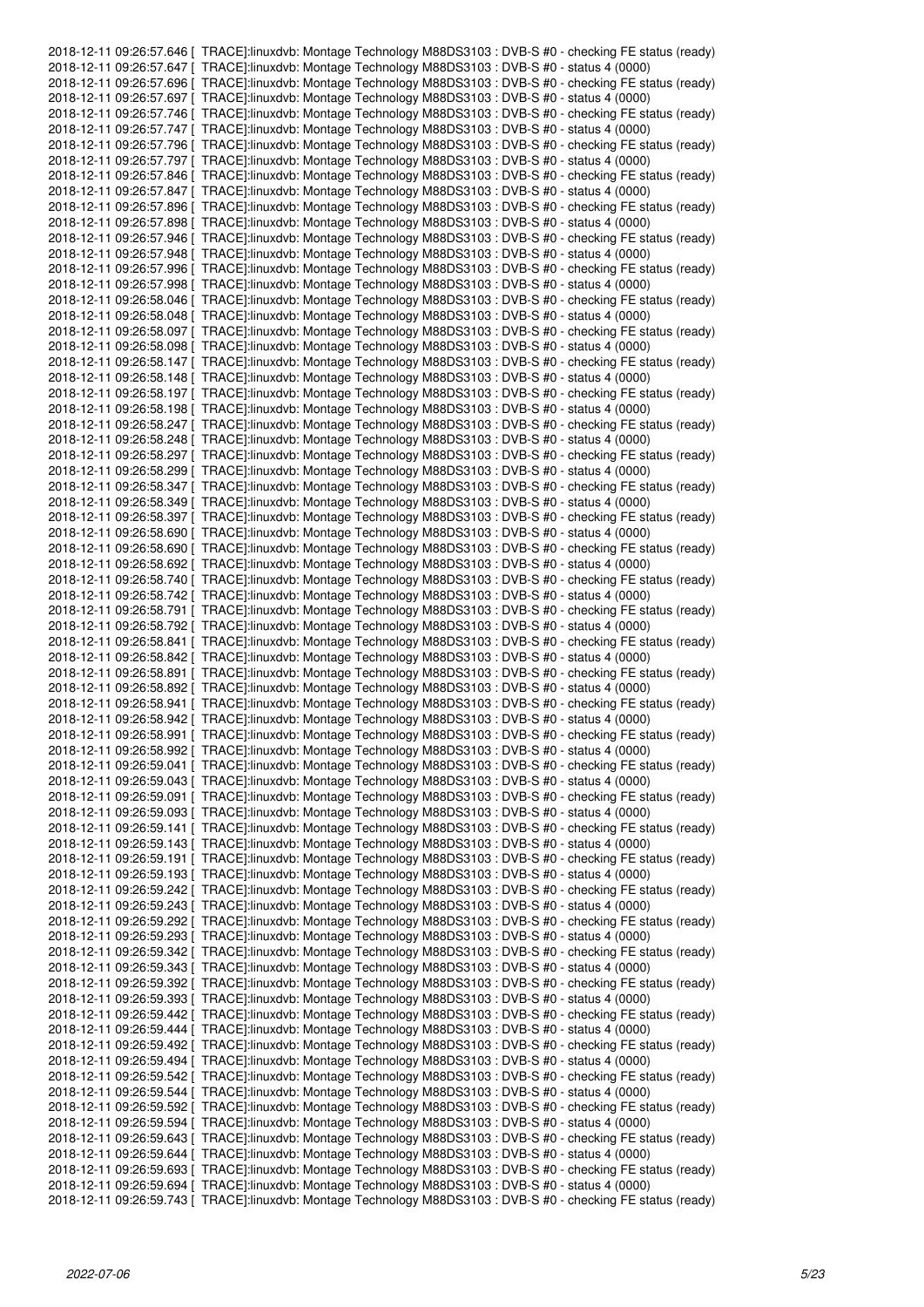2018-12-11 09:26:59.744 [ TRACE]:linuxdvb: Montage Technology M88DS3103 : DVB-S #0 - status 4 (0000) 2018-12-11 09:26:59.793 [ TRACE]:linuxdvb: Montage Technology M88DS3103 : DVB-S #0 - checking FE status (ready) 2018-12-11 09:26:59.794 [ TRACE]:linuxdvb: Montage Technology M88DS3103 : DVB-S #0 - status 4 (0000) 2018-12-11 09:26:59.843 [ TRACE]:linuxdvb: Montage Technology M88DS3103 : DVB-S #0 - checking FE status (ready) 2018-12-11 09:26:59.844 [ TRACE]:linuxdvb: Montage Technology M88DS3103 : DVB-S #0 - status 4 (0000) 2018-12-11 09:26:59.893 [ TRACE]:linuxdvb: Montage Technology M88DS3103 : DVB-S #0 - checking FE status (ready) 2018-12-11 09:26:59.895 [ TRACE]:linuxdvb: Montage Technology M88DS3103 : DVB-S #0 - status 4 (0000) 2018-12-11 09:26:59.943 [ TRACE]:linuxdvb: Montage Technology M88DS3103 : DVB-S #0 - checking FE status (ready) 2018-12-11 09:26:59.945 [ TRACE]:linuxdvb: Montage Technology M88DS3103 : DVB-S #0 - status 4 (0000) 2018-12-11 09:26:59.993 [ TRACE]:linuxdvb: Montage Technology M88DS3103 : DVB-S #0 - checking FE status (ready) 2018-12-11 09:26:59.995 [ TRACE]:linuxdvb: Montage Technology M88DS3103 : DVB-S #0 - status 4 (0000) 2018-12-11 09:27:00.043 [ TRACE]:linuxdvb: Montage Technology M88DS3103 : DVB-S #0 - checking FE status (ready) 2018-12-11 09:27:00.045 [ TRACE]:linuxdvb: Montage Technology M88DS3103 : DVB-S #0 - status 4 (0000) 2018-12-11 09:27:00.094 [ TRACE]:linuxdvb: Montage Technology M88DS3103 : DVB-S #0 - checking FE status (ready) 2018-12-11 09:27:00.095 [ TRACE]:linuxdvb: Montage Technology M88DS3103 : DVB-S #0 - status 4 (0000) 2018-12-11 09:27:00.144 [ TRACE]:linuxdvb: Montage Technology M88DS3103 : DVB-S #0 - checking FE status (ready) 2018-12-11 09:27:00.145 [ TRACE]:linuxdvb: Montage Technology M88DS3103 : DVB-S #0 - status 4 (0000) 2018-12-11 09:27:00.194 [ TRACE]:linuxdvb: Montage Technology M88DS3103 : DVB-S #0 - checking FE status (ready) 2018-12-11 09:27:00.196 [ TRACE]:linuxdvb: Montage Technology M88DS3103 : DVB-S #0 - status 4 (0000) 2018-12-11 09:27:00.245 [ TRACE]:linuxdvb: Montage Technology M88DS3103 : DVB-S #0 - checking FE status (ready) 2018-12-11 09:27:00.247 [ TRACE]:linuxdvb: Montage Technology M88DS3103 : DVB-S #0 - status 4 (0000) 2018-12-11 09:27:00.296 [ TRACE]:linuxdvb: Montage Technology M88DS3103 : DVB-S #0 - checking FE status (ready) 2018-12-11 09:27:00.297 [ TRACE]:linuxdvb: Montage Technology M88DS3103 : DVB-S #0 - status 4 (0000) 2018-12-11 09:27:00.346 [ TRACE]:linuxdvb: Montage Technology M88DS3103 : DVB-S #0 - checking FE status (ready) 2018-12-11 09:27:00.347 [ TRACE]:linuxdvb: Montage Technology M88DS3103 : DVB-S #0 - status 4 (0000) 2018-12-11 09:27:00.396 [ TRACE]:linuxdvb: Montage Technology M88DS3103 : DVB-S #0 - checking FE status (ready) 2018-12-11 09:27:00.397 [ TRACE]:linuxdvb: Montage Technology M88DS3103 : DVB-S #0 - status 4 (0000) 2018-12-11 09:27:00.446 [ TRACE]:linuxdvb: Montage Technology M88DS3103 : DVB-S #0 - checking FE status (ready) 2018-12-11 09:27:00.447 [ TRACE]:linuxdvb: Montage Technology M88DS3103 : DVB-S #0 - status 4 (0000) 2018-12-11 09:27:00.496 [ TRACE]:linuxdvb: Montage Technology M88DS3103 : DVB-S #0 - checking FE status (ready) 2018-12-11 09:27:00.497 [ TRACE]:linuxdvb: Montage Technology M88DS3103 : DVB-S #0 - status 4 (0000) 2018-12-11 09:27:00.546 [ TRACE]:linuxdvb: Montage Technology M88DS3103 : DVB-S #0 - checking FE status (ready) 2018-12-11 09:27:00.547 [ TRACE]:linuxdvb: Montage Technology M88DS3103 : DVB-S #0 - status 4 (0000) 2018-12-11 09:27:00.596 [ TRACE]:linuxdvb: Montage Technology M88DS3103 : DVB-S #0 - checking FE status (ready) 2018-12-11 09:27:00.597 [ TRACE]:linuxdvb: Montage Technology M88DS3103 : DVB-S #0 - status 4 (0000) 2018-12-11 09:27:00.646 [ TRACE]:linuxdvb: Montage Technology M88DS3103 : DVB-S #0 - checking FE status (ready) 2018-12-11 09:27:00.648 [ TRACE]:linuxdvb: Montage Technology M88DS3103 : DVB-S #0 - status 4 (0000) 2018-12-11 09:27:00.696 [ TRACE]:linuxdvb: Montage Technology M88DS3103 : DVB-S #0 - checking FE status (ready) 2018-12-11 09:27:00.698 [ TRACE]:linuxdvb: Montage Technology M88DS3103 : DVB-S #0 - status 4 (0000) 2018-12-11 09:27:00.746 [ TRACE]:linuxdvb: Montage Technology M88DS3103 : DVB-S #0 - checking FE status (ready) 2018-12-11 09:27:00.748 [ TRACE]:linuxdvb: Montage Technology M88DS3103 : DVB-S #0 - status 4 (0000) 2018-12-11 09:27:00.797 [ TRACE]:linuxdvb: Montage Technology M88DS3103 : DVB-S #0 - checking FE status (ready) 2018-12-11 09:27:00.798 [ TRACE]:linuxdvb: Montage Technology M88DS3103 : DVB-S #0 - status 4 (0000) 2018-12-11 09:27:00.847 [ TRACE]:linuxdvb: Montage Technology M88DS3103 : DVB-S #0 - checking FE status (ready) 2018-12-11 09:27:00.848 [ TRACE]:linuxdvb: Montage Technology M88DS3103 : DVB-S #0 - status 4 (0000) 2018-12-11 09:27:00.897 [ TRACE]:linuxdvb: Montage Technology M88DS3103 : DVB-S #0 - checking FE status (ready) 2018-12-11 09:27:00.898 [ TRACE]:linuxdvb: Montage Technology M88DS3103 : DVB-S #0 - status 4 (0000) 2018-12-11 09:27:00.947 [ TRACE]:linuxdvb: Montage Technology M88DS3103 : DVB-S #0 - checking FE status (ready) 2018-12-11 09:27:00.948 [ TRACE]:linuxdvb: Montage Technology M88DS3103 : DVB-S #0 - status 4 (0000) 2018-12-11 09:27:00.997 [ TRACE]:linuxdvb: Montage Technology M88DS3103 : DVB-S #0 - checking FE status (ready) 2018-12-11 09:27:00.998 [ TRACE]:linuxdvb: Montage Technology M88DS3103 : DVB-S #0 - status 4 (0000) 2018-12-11 09:27:01.047 [ TRACE]:linuxdvb: Montage Technology M88DS3103 : DVB-S #0 - checking FE status (ready) 2018-12-11 09:27:01.049 [ TRACE]:linuxdvb: Montage Technology M88DS3103 : DVB-S #0 - status 4 (0000) 2018-12-11 09:27:01.097 [ TRACE]:linuxdvb: Montage Technology M88DS3103 : DVB-S #0 - checking FE status (ready) 2018-12-11 09:27:01.099 [ TRACE]:linuxdvb: Montage Technology M88DS3103 : DVB-S #0 - status 4 (0000) 2018-12-11 09:27:01.147 [ TRACE]:linuxdvb: Montage Technology M88DS3103 : DVB-S #0 - checking FE status (ready) 2018-12-11 09:27:01.149 [ TRACE]:linuxdvb: Montage Technology M88DS3103 : DVB-S #0 - status 4 (0000) 2018-12-11 09:27:01.197 [ TRACE]:linuxdvb: Montage Technology M88DS3103 : DVB-S #0 - checking FE status (ready) 2018-12-11 09:27:01.199 [ TRACE]:linuxdvb: Montage Technology M88DS3103 : DVB-S #0 - status 4 (0000) 2018-12-11 09:27:01.248 [ TRACE]:linuxdvb: Montage Technology M88DS3103 : DVB-S #0 - checking FE status (ready) 2018-12-11 09:27:01.249 [ TRACE]:linuxdvb: Montage Technology M88DS3103 : DVB-S #0 - status 4 (0000) 2018-12-11 09:27:01.298 [ TRACE]:linuxdvb: Montage Technology M88DS3103 : DVB-S #0 - checking FE status (ready) 2018-12-11 09:27:01.299 [ TRACE]:linuxdvb: Montage Technology M88DS3103 : DVB-S #0 - status 4 (0000) 2018-12-11 09:27:01.348 [ TRACE]:linuxdvb: Montage Technology M88DS3103 : DVB-S #0 - checking FE status (ready) 2018-12-11 09:27:01.349 [ TRACE]:linuxdvb: Montage Technology M88DS3103 : DVB-S #0 - status 4 (0000) 2018-12-11 09:27:01.398 [ TRACE]:linuxdvb: Montage Technology M88DS3103 : DVB-S #0 - checking FE status (ready) 2018-12-11 09:27:01.399 [ TRACE]:linuxdvb: Montage Technology M88DS3103 : DVB-S #0 - status 4 (0000) 2018-12-11 09:27:01.448 [ TRACE]:linuxdvb: Montage Technology M88DS3103 : DVB-S #0 - checking FE status (ready) 2018-12-11 09:27:01.449 [ TRACE]:linuxdvb: Montage Technology M88DS3103 : DVB-S #0 - status 4 (0000) 2018-12-11 09:27:01.498 [ TRACE]:linuxdvb: Montage Technology M88DS3103 : DVB-S #0 - checking FE status (ready) 2018-12-11 09:27:01.500 [ TRACE]:linuxdvb: Montage Technology M88DS3103 : DVB-S #0 - status 4 (0000) 2018-12-11 09:27:01.548 [ TRACE]:linuxdvb: Montage Technology M88DS3103 : DVB-S #0 - checking FE status (ready) 2018-12-11 09:27:01.550 [ TRACE]:linuxdvb: Montage Technology M88DS3103 : DVB-S #0 - status 4 (0000) 2018-12-11 09:27:01.598 [ TRACE]:linuxdvb: Montage Technology M88DS3103 : DVB-S #0 - checking FE status (ready) 2018-12-11 09:27:01.600 [ TRACE]:linuxdvb: Montage Technology M88DS3103 : DVB-S #0 - status 4 (0000)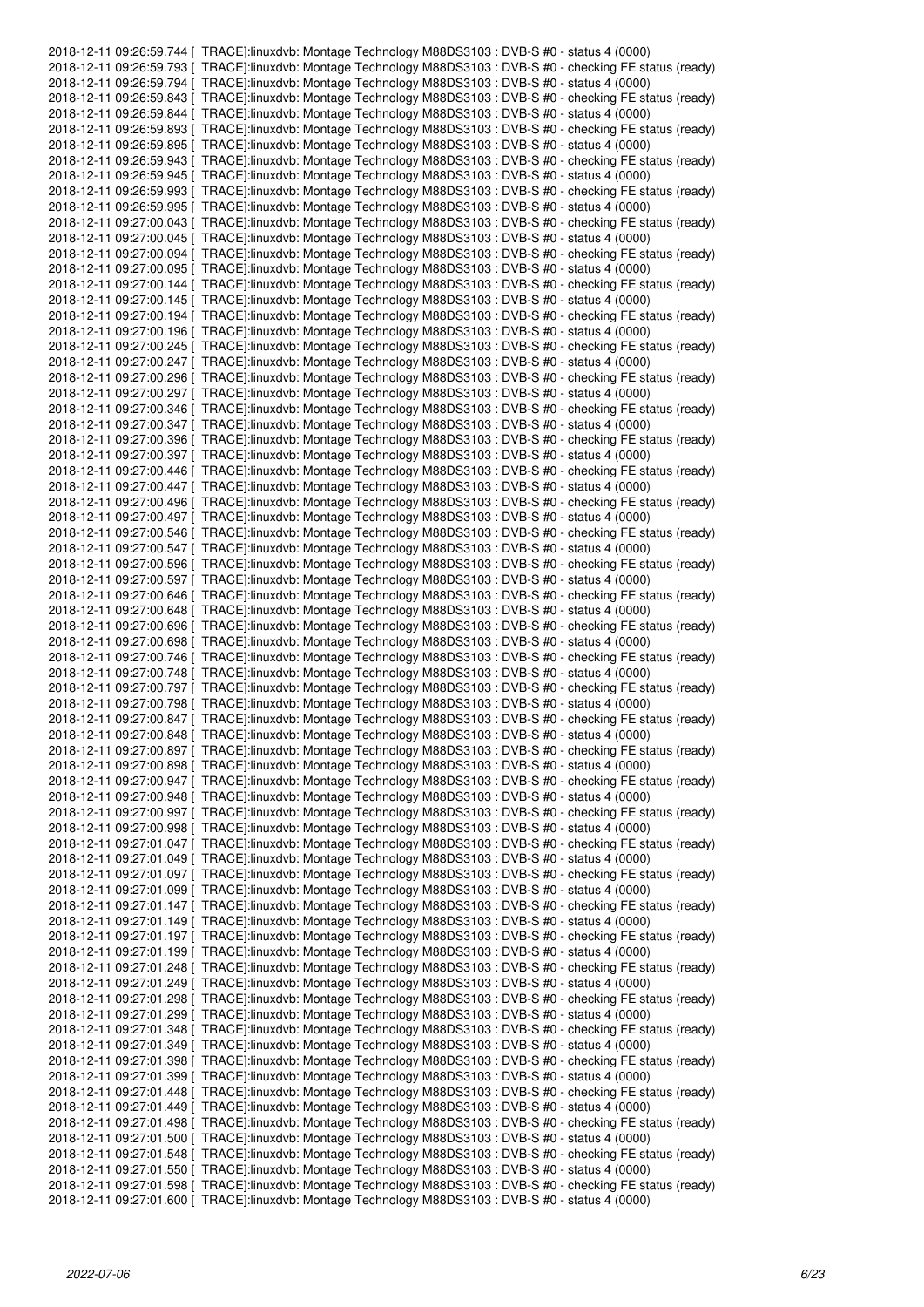|  | 2018-12-11 09:27:01.648 [ TRACE]:linuxdvb: Montage Technology M88DS3103 : DVB-S #0 - checking FE status (ready) |
|--|-----------------------------------------------------------------------------------------------------------------|
|  | 2018-12-11 09:27:01.650 [ TRACE]:linuxdvb: Montage Technology M88DS3103 : DVB-S #0 - status 4 (0000)            |
|  | 2018-12-11 09:27:01.699 [ TRACE]:linuxdvb: Montage Technology M88DS3103 : DVB-S #0 - checking FE status (ready) |
|  | 2018-12-11 09:27:01.700 [ TRACE]:linuxdvb: Montage Technology M88DS3103 : DVB-S #0 - status 4 (0000)            |
|  | 2018-12-11 09:27:01.749 [ TRACE]:linuxdvb: Montage Technology M88DS3103 : DVB-S #0 - checking FE status (ready) |
|  | 2018-12-11 09:27:02.022 [ TRACE]:linuxdvb: Montage Technology M88DS3103 : DVB-S #0 - status 4 (0000)            |
|  |                                                                                                                 |
|  | 2018-12-11 09:27:02.047 [ TRACE]:linuxdvb: Montage Technology M88DS3103 : DVB-S #0 - checking FE status (ready) |
|  | 2018-12-11 09:27:02.049 [ TRACE]:linuxdvb: Montage Technology M88DS3103 : DVB-S #0 - status 4 (0000)            |
|  | 2018-12-11 09:27:02.097 [ TRACE]:linuxdvb: Montage Technology M88DS3103 : DVB-S #0 - checking FE status (ready) |
|  | 2018-12-11 09:27:02.099   TRACE]:linuxdvb: Montage Technology M88DS3103 : DVB-S #0 - status 4 (0000)            |
|  | 2018-12-11 09:27:02.148 [ TRACE]:linuxdvb: Montage Technology M88DS3103 : DVB-S #0 - checking FE status (ready) |
|  | 2018-12-11 09:27:02.149   TRACE]:linuxdvb: Montage Technology M88DS3103 : DVB-S #0 - status 4 (0000)            |
|  | 2018-12-11 09:27:02.198 [ TRACE]:linuxdvb: Montage Technology M88DS3103 : DVB-S #0 - checking FE status (ready) |
|  | 2018-12-11 09:27:02.199   TRACE]:linuxdvb: Montage Technology M88DS3103 : DVB-S #0 - status 4 (0000)            |
|  | 2018-12-11 09:27:02.248 [ TRACE]:linuxdvb: Montage Technology M88DS3103 : DVB-S #0 - checking FE status (ready) |
|  | 2018-12-11 09:27:02.249   TRACE]:linuxdvb: Montage Technology M88DS3103 : DVB-S #0 - status 4 (0000)            |
|  | 2018-12-11 09:27:02.298 [ TRACE]:linuxdvb: Montage Technology M88DS3103 : DVB-S #0 - checking FE status (ready) |
|  | 2018-12-11 09:27:02.299   TRACE]:linuxdvb: Montage Technology M88DS3103 : DVB-S #0 - status 4 (0000)            |
|  | 2018-12-11 09:27:02.348 [ TRACE]:linuxdvb: Montage Technology M88DS3103 : DVB-S #0 - checking FE status (ready) |
|  | 2018-12-11 09:27:02.349 [ TRACE]:linuxdvb: Montage Technology M88DS3103 : DVB-S #0 - status 4 (0000)            |
|  | 2018-12-11 09:27:02.398 [ TRACE]:linuxdvb: Montage Technology M88DS3103 : DVB-S #0 - checking FE status (ready) |
|  | 2018-12-11 09:27:02.400   TRACE]:linuxdvb: Montage Technology M88DS3103 : DVB-S #0 - status 4 (0000)            |
|  | 2018-12-11 09:27:02.448 [ TRACE]:linuxdvb: Montage Technology M88DS3103 : DVB-S #0 - checking FE status (ready) |
|  | 2018-12-11 09:27:02.450 [ TRACE]:linuxdvb: Montage Technology M88DS3103 : DVB-S #0 - status 4 (0000)            |
|  | 2018-12-11 09:27:02.498 [ TRACE]:linuxdvb: Montage Technology M88DS3103 : DVB-S #0 - checking FE status (ready) |
|  | 2018-12-11 09:27:02.500   TRACE]:linuxdvb: Montage Technology M88DS3103 : DVB-S #0 - status 4 (0000)            |
|  |                                                                                                                 |
|  | 2018-12-11 09:27:02.548 [ TRACE]:linuxdvb: Montage Technology M88DS3103 : DVB-S #0 - checking FE status (ready) |
|  | 2018-12-11 09:27:02.550   TRACE]:linuxdvb: Montage Technology M88DS3103 : DVB-S #0 - status 4 (0000)            |
|  | 2018-12-11 09:27:02.599 [ TRACE]:linuxdvb: Montage Technology M88DS3103 : DVB-S #0 - checking FE status (ready) |
|  | 2018-12-11 09:27:02.600   TRACE]:linuxdvb: Montage Technology M88DS3103 : DVB-S #0 - status 4 (0000)            |
|  | 2018-12-11 09:27:02.649 [ TRACE]:linuxdvb: Montage Technology M88DS3103 : DVB-S #0 - checking FE status (ready) |
|  | 2018-12-11 09:27:02.650   TRACE]:linuxdvb: Montage Technology M88DS3103 : DVB-S #0 - status 4 (0000)            |
|  | 2018-12-11 09:27:02.699 [ TRACE]:linuxdvb: Montage Technology M88DS3103 : DVB-S #0 - checking FE status (ready) |
|  | 2018-12-11 09:27:02.700 [ TRACE]:linuxdvb: Montage Technology M88DS3103 : DVB-S #0 - status 4 (0000)            |
|  | 2018-12-11 09:27:02.749 [ TRACE]:linuxdvb: Montage Technology M88DS3103 : DVB-S #0 - checking FE status (ready) |
|  | 2018-12-11 09:27:02.750 [ TRACE]:linuxdvb: Montage Technology M88DS3103 : DVB-S #0 - status 4 (0000)            |
|  | 2018-12-11 09:27:02.799 [ TRACE]:linuxdvb: Montage Technology M88DS3103 : DVB-S #0 - checking FE status (ready) |
|  | 2018-12-11 09:27:02.801 [ TRACE]:linuxdvb: Montage Technology M88DS3103 : DVB-S #0 - status 4 (0000)            |
|  | 2018-12-11 09:27:02.849 [ TRACE]:linuxdvb: Montage Technology M88DS3103 : DVB-S #0 - checking FE status (ready) |
|  | 2018-12-11 09:27:02.851   TRACE]:linuxdvb: Montage Technology M88DS3103 : DVB-S #0 - status 4 (0000)            |
|  | 2018-12-11 09:27:02.899 [ TRACE]:linuxdvb: Montage Technology M88DS3103 : DVB-S #0 - checking FE status (ready) |
|  | 2018-12-11 09:27:02.901 [ TRACE]:linuxdvb: Montage Technology M88DS3103 : DVB-S #0 - status 4 (0000)            |
|  | 2018-12-11 09:27:02.949 [ TRACE]:linuxdvb: Montage Technology M88DS3103 : DVB-S #0 - checking FE status (ready) |
|  | 2018-12-11 09:27:02.951 [ TRACE]:linuxdvb: Montage Technology M88DS3103 : DVB-S #0 - status 4 (0000)            |
|  | 2018-12-11 09:27:03.000 [ TRACE]:linuxdvb: Montage Technology M88DS3103 : DVB-S #0 - checking FE status (ready) |
|  | 2018-12-11 09:27:03.001 [ TRACE]:linuxdvb: Montage Technology M88DS3103 : DVB-S #0 - status 4 (0000)            |
|  | 2018-12-11 09:27:03.050 [ TRACE]:linuxdvb: Montage Technology M88DS3103 : DVB-S #0 - checking FE status (ready) |
|  | 2018-12-11 09:27:03.051 [ TRACE]:linuxdvb: Montage Technology M88DS3103 : DVB-S #0 - status 4 (0000)            |
|  | 2018-12-11 09:27:03.100 [ TRACE]:linuxdvb: Montage Technology M88DS3103 : DVB-S #0 - checking FE status (ready) |
|  | 2018-12-11 09:27:03.101   TRACE]:linuxdvb: Montage Technology M88DS3103 : DVB-S #0 - status 4 (0000)            |
|  | 2018-12-11 09:27:03.150 [ TRACE]:linuxdvb: Montage Technology M88DS3103 : DVB-S #0 - checking FE status (ready) |
|  | 2018-12-11 09:27:03.151 [ TRACE]:linuxdvb: Montage Technology M88DS3103 : DVB-S #0 - status 4 (0000)            |
|  | 2018-12-11 09:27:03.200 [ TRACE]:linuxdvb: Montage Technology M88DS3103 : DVB-S #0 - checking FE status (ready) |
|  | 2018-12-11 09:27:03.201 [ TRACE]:linuxdvb: Montage Technology M88DS3103 : DVB-S #0 - status 4 (0000)            |
|  | 2018-12-11 09:27:03.250 [ TRACE]:linuxdvb: Montage Technology M88DS3103 : DVB-S #0 - checking FE status (ready) |
|  | 2018-12-11 09:27:03.252 [ TRACE]:linuxdvb: Montage Technology M88DS3103 : DVB-S #0 - status 4 (0000)            |
|  | 2018-12-11 09:27:03.300 [ TRACE]:linuxdvb: Montage Technology M88DS3103 : DVB-S #0 - checking FE status (ready) |
|  | 2018-12-11 09:27:03.302 [ TRACE]:linuxdvb: Montage Technology M88DS3103 : DVB-S #0 - status 4 (0000)            |
|  | 2018-12-11 09:27:03.350 [ TRACE]:linuxdvb: Montage Technology M88DS3103 : DVB-S #0 - checking FE status (ready) |
|  | 2018-12-11 09:27:03.352 [ TRACE]:linuxdvb: Montage Technology M88DS3103 : DVB-S #0 - status 4 (0000)            |
|  | 2018-12-11 09:27:03.400 [ TRACE]:linuxdvb: Montage Technology M88DS3103 : DVB-S #0 - checking FE status (ready) |
|  | 2018-12-11 09:27:03.402   TRACE]:linuxdvb: Montage Technology M88DS3103 : DVB-S #0 - status 4 (0000)            |
|  | 2018-12-11 09:27:03.451 [ TRACE]:linuxdvb: Montage Technology M88DS3103 : DVB-S #0 - checking FE status (ready) |
|  | 2018-12-11 09:27:03.452 [ TRACE]:linuxdvb: Montage Technology M88DS3103 : DVB-S #0 - status 4 (0000)            |
|  | 2018-12-11 09:27:03.501 [ TRACE]:linuxdvb: Montage Technology M88DS3103 : DVB-S #0 - checking FE status (ready) |
|  | 2018-12-11 09:27:03.502   TRACE]:linuxdvb: Montage Technology M88DS3103 : DVB-S #0 - status 4 (0000)            |
|  | 2018-12-11 09:27:03.551 [ TRACE]:linuxdvb: Montage Technology M88DS3103 : DVB-S #0 - checking FE status (ready) |
|  | 2018-12-11 09:27:03.552   TRACE]:linuxdvb: Montage Technology M88DS3103 : DVB-S #0 - status 4 (0000)            |
|  | 2018-12-11 09:27:03.601 [ TRACE]:linuxdvb: Montage Technology M88DS3103 : DVB-S #0 - checking FE status (ready) |
|  | 2018-12-11 09:27:03.602 [ TRACE]:linuxdvb: Montage Technology M88DS3103 : DVB-S #0 - status 4 (0000)            |
|  | 2018-12-11 09:27:03.651 [ TRACE]:linuxdvb: Montage Technology M88DS3103 : DVB-S #0 - checking FE status (ready) |
|  | 2018-12-11 09:27:03.652   TRACE]:linuxdvb: Montage Technology M88DS3103 : DVB-S #0 - status 4 (0000)            |
|  | 2018-12-11 09:27:03.701 [ TRACE]:linuxdvb: Montage Technology M88DS3103 : DVB-S #0 - checking FE status (ready) |
|  | 2018-12-11 09:27:03.703 [ TRACE]:linuxdvb: Montage Technology M88DS3103 : DVB-S #0 - status 4 (0000)            |
|  | 2018-12-11 09:27:03.751 [ TRACE]:linuxdvb: Montage Technology M88DS3103 : DVB-S #0 - checking FE status (ready) |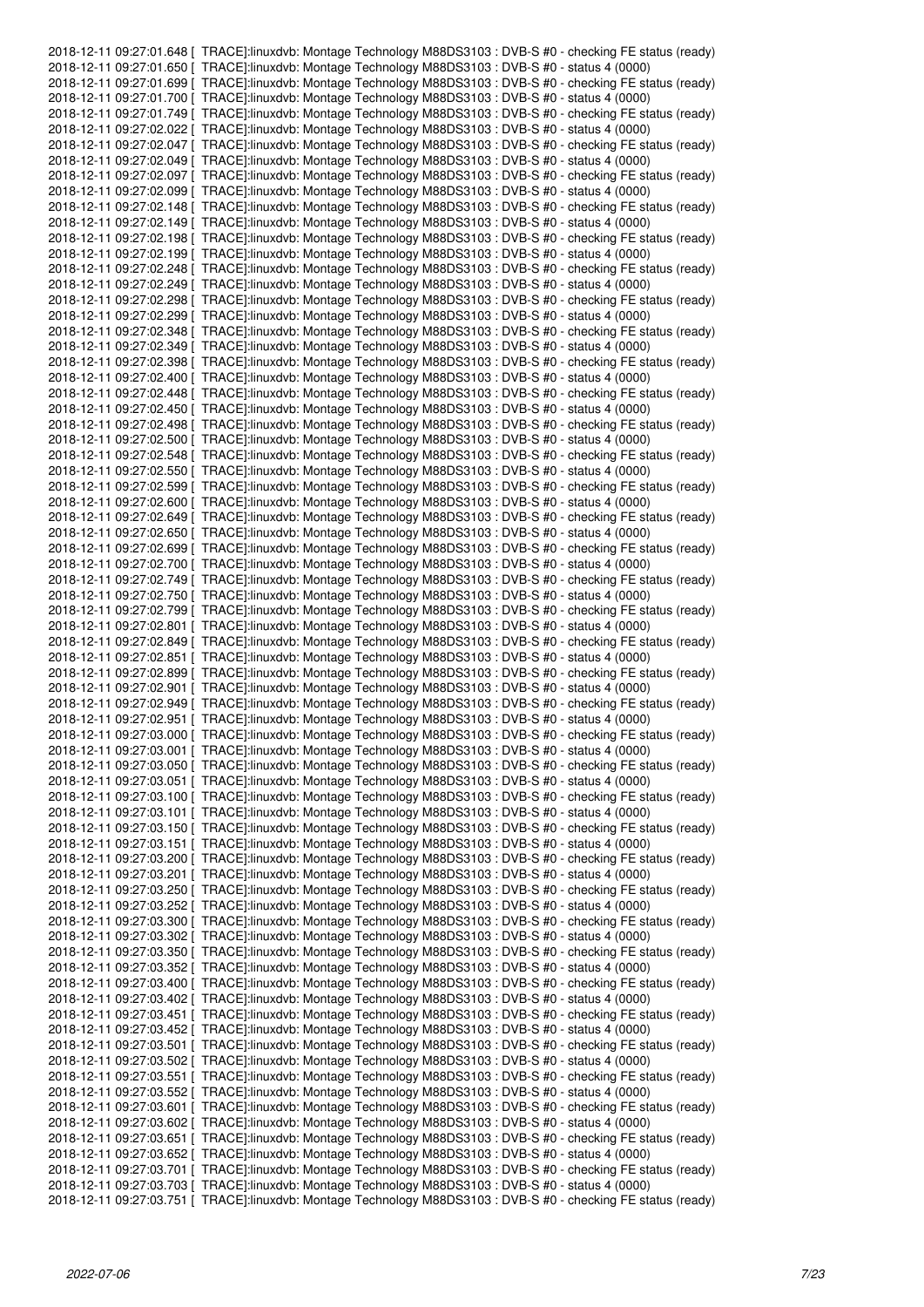2018-12-11 09:27:03.753 [ TRACE]:linuxdvb: Montage Technology M88DS3103 : DVB-S #0 - status 4 (0000) 2018-12-11 09:27:03.801 [ TRACE]:linuxdvb: Montage Technology M88DS3103 : DVB-S #0 - checking FE status (ready) 2018-12-11 09:27:03.803 [ TRACE]:linuxdvb: Montage Technology M88DS3103 : DVB-S #0 - status 4 (0000) 2018-12-11 09:27:03.851 [ TRACE]:linuxdvb: Montage Technology M88DS3103 : DVB-S #0 - checking FE status (ready) 2018-12-11 09:27:03.853 [ TRACE]:linuxdvb: Montage Technology M88DS3103 : DVB-S #0 - status 4 (0000) 2018-12-11 09:27:03.902 [ TRACE]:linuxdvb: Montage Technology M88DS3103 : DVB-S #0 - checking FE status (ready) 2018-12-11 09:27:03.903 [ TRACE]:linuxdvb: Montage Technology M88DS3103 : DVB-S #0 - status 4 (0000) 2018-12-11 09:27:03.952 [ TRACE]:linuxdvb: Montage Technology M88DS3103 : DVB-S #0 - checking FE status (ready) 2018-12-11 09:27:03.953 [ TRACE]:linuxdvb: Montage Technology M88DS3103 : DVB-S #0 - status 4 (0000) 2018-12-11 09:27:04.002 [ TRACE]:linuxdvb: Montage Technology M88DS3103 : DVB-S #0 - checking FE status (ready) 2018-12-11 09:27:04.003 [ TRACE]:linuxdvb: Montage Technology M88DS3103 : DVB-S #0 - status 4 (0000) 2018-12-11 09:27:04.052 [ TRACE]:linuxdvb: Montage Technology M88DS3103 : DVB-S #0 - checking FE status (ready) 2018-12-11 09:27:04.053 [ TRACE]:linuxdvb: Montage Technology M88DS3103 : DVB-S #0 - status 4 (0000) 2018-12-11 09:27:04.102 [ TRACE]:linuxdvb: Montage Technology M88DS3103 : DVB-S #0 - checking FE status (ready) 2018-12-11 09:27:04.104 [ TRACE]:linuxdvb: Montage Technology M88DS3103 : DVB-S #0 - status 4 (0000) 2018-12-11 09:27:04.152 [ TRACE]:linuxdvb: Montage Technology M88DS3103 : DVB-S #0 - checking FE status (ready) 2018-12-11 09:27:04.154 [ TRACE]:linuxdvb: Montage Technology M88DS3103 : DVB-S #0 - status 4 (0000) 2018-12-11 09:27:04.202 [ TRACE]:linuxdvb: Montage Technology M88DS3103 : DVB-S #0 - checking FE status (ready) 2018-12-11 09:27:04.204 [ TRACE]:linuxdvb: Montage Technology M88DS3103 : DVB-S #0 - status 4 (0000) 2018-12-11 09:27:04.252 [ TRACE]:linuxdvb: Montage Technology M88DS3103 : DVB-S #0 - checking FE status (ready) 2018-12-11 09:27:04.254 [ TRACE]:linuxdvb: Montage Technology M88DS3103 : DVB-S #0 - status 4 (0000) 2018-12-11 09:27:04.303 [ TRACE]:linuxdvb: Montage Technology M88DS3103 : DVB-S #0 - checking FE status (ready) 2018-12-11 09:27:04.304 [ TRACE]:linuxdvb: Montage Technology M88DS3103 : DVB-S #0 - status 4 (0000) 2018-12-11 09:27:04.353 [ TRACE]:linuxdvb: Montage Technology M88DS3103 : DVB-S #0 - checking FE status (ready) 2018-12-11 09:27:04.354 [ TRACE]:linuxdvb: Montage Technology M88DS3103 : DVB-S #0 - status 4 (0000) 2018-12-11 09:27:04.403 [ TRACE]:linuxdvb: Montage Technology M88DS3103 : DVB-S #0 - checking FE status (ready) 2018-12-11 09:27:04.404 [ TRACE]:linuxdvb: Montage Technology M88DS3103 : DVB-S #0 - status 4 (0000) 2018-12-11 09:27:04.453 [ TRACE]:linuxdvb: Montage Technology M88DS3103 : DVB-S #0 - checking FE status (ready) 2018-12-11 09:27:04.454 [ TRACE]:linuxdvb: Montage Technology M88DS3103 : DVB-S #0 - status 4 (0000) 2018-12-11 09:27:04.503 [ TRACE]:linuxdvb: Montage Technology M88DS3103 : DVB-S #0 - checking FE status (ready) 2018-12-11 09:27:04.504 [ TRACE]:linuxdvb: Montage Technology M88DS3103 : DVB-S #0 - status 4 (0000) 2018-12-11 09:27:04.553 [ TRACE]:linuxdvb: Montage Technology M88DS3103 : DVB-S #0 - checking FE status (ready) 2018-12-11 09:27:04.555 [ TRACE]:linuxdvb: Montage Technology M88DS3103 : DVB-S #0 - status 4 (0000) 2018-12-11 09:27:04.603 [ TRACE]:linuxdvb: Montage Technology M88DS3103 : DVB-S #0 - checking FE status (ready) 2018-12-11 09:27:04.605 [ TRACE]:linuxdvb: Montage Technology M88DS3103 : DVB-S #0 - status 4 (0000) 2018-12-11 09:27:04.653 [ TRACE]:linuxdvb: Montage Technology M88DS3103 : DVB-S #0 - checking FE status (ready) 2018-12-11 09:27:04.655 [ TRACE]:linuxdvb: Montage Technology M88DS3103 : DVB-S #0 - status 4 (0000) 2018-12-11 09:27:04.703 [ TRACE]:linuxdvb: Montage Technology M88DS3103 : DVB-S #0 - checking FE status (ready) 2018-12-11 09:27:04.705 [ TRACE]:linuxdvb: Montage Technology M88DS3103 : DVB-S #0 - status 4 (0000) 2018-12-11 09:27:04.754 [ TRACE]:linuxdvb: Montage Technology M88DS3103 : DVB-S #0 - checking FE status (ready) 2018-12-11 09:27:04.755 [ TRACE]:linuxdvb: Montage Technology M88DS3103 : DVB-S #0 - status 4 (0000) 2018-12-11 09:27:04.790 [ DEBUG]:service: Astra 2/10847V/BBC One HD: Status changed to [Graceperiod expired] [Data timeout] 2018-12-11 09:27:04.790 [WARNING]:subscription: 0002: service instance is bad, reason: No input detected 2018-12-11 09:27:04.790 [ TRACE]:mpegts: table: mux 0x562478b1cf00 destroy pmt 02/FF (2) pid 0104 (260) 2018-12-11 09:27:04.790 [ DEBUG]:mpegts: 10847V in Astra 2 - close PID 0104 (260) [16/0x7fee4400e100] 2018-12-11 09:27:04.790 [ TRACE]:mpegts: table: mux 0x562478b1cf00 free pmt 02/FF (2) pid 0104 (260) 2018-12-11 09:27:04.790 [ DEBUG]:mpegts: 10847V in Astra 2 - close PID 0104 (260) [8/0x562478b1fad0] 2018-12-11 09:27:04.790 [ DEBUG]:mpegts: 10847V in Astra 2 - close PID 1518 (5400) [8/0x562478b1fad0] 2018-12-11 09:27:04.790 [ DEBUG]:mpegts: 10847V in Astra 2 - close PID 151A (5402) [8/0x562478b1fad0] 2018-12-11 09:27:04.790 [ DEBUG]:mpegts: 10847V in Astra 2 - close PID 151C (5404) [8/0x562478b1fad0] 2018-12-11 09:27:04.790 [ DEBUG]:mpegts: 10847V in Astra 2 - close PID 151B (5403) [8/0x562478b1fad0] 2018-12-11 09:27:04.790 [ DEBUG]:mpegts: 10847V in Astra 2 - close PID 1519 (5401) [8/0x562478b1fad0] 2018-12-11 09:27:04.790 [ DEBUG]:mpegts: 10847V in Astra 2 - stopping mux 2018-12-11 09:27:04.790 [ DEBUG]:linuxdvb: Montage Technology M88DS3103 : DVB-S #0 - stopping 10847V in Astra 2 2018-12-11 09:27:04.790 [ TRACE]:mpegts: Montage Technology M88DS3103 : DVB-S #0 - flush subscribers 2018-12-11 09:27:04.790 [ TRACE]:mpegts: 10847V in Astra 2 - flush tables 2018-12-11 09:27:04.790 [ TRACE]:mpegts: table: mux 0x562478b1cf00 destroy eit 00/00 (0) pid 0012 (18) 2018-12-11 09:27:04.790 [ TRACE]:mpegts: table: mux 0x562478b1cf00 free eit 00/00 (0) pid 0012 (18) 2018-12-11 09:27:04.790 [ TRACE]:mpegts: table: mux 0x562478b1cf00 destroy uk\_freesat 00/00 (0) pid 0BBB (3003) 2018-12-11 09:27:04.790 [ TRACE]:mpegts: table: mux 0x562478b1cf00 free uk\_freesat 00/00 (0) pid 0BBB (3003) 2018-12-11 09:27:04.790 [ TRACE]:mpegts: table: mux 0x562478b1cf00 destroy bat 48/F8 (72) pid 0BBA (3002) 2018-12-11 09:27:04.790 [ TRACE]:mpegts: table: mux 0x562478b1cf00 free bat 48/F8 (72) pid 0BBA (3002) 2018-12-11 09:27:04.790 [ TRACE]:mpegts: table: mux 0x562478b1cf00 destroy viasat\_baltic 00/00 (0) pid 0039 (57) 2018-12-11 09:27:04.790 [ TRACE]:mpegts: table: mux 0x562478b1cf00 free viasat\_baltic 00/00 (0) pid 0039 (57) 2018-12-11 09:27:04.790 [ TRACE]:mpegts: 10847V in Astra 2 - mi=0x562478d7daf0 2018-12-11 09:27:04.790 [ DEBUG]:mpegts: 10847V in Astra 2 - close PID 0012 (18) [20/0x7fee44007250] 2018-12-11 09:27:04.790 [ DEBUG]:mpegts: 10847V in Astra 2 - close PID 0039 (57) [16/0x7fee440046e0] 2018-12-11 09:27:04.790 [ DEBUG]:mpegts: 10847V in Astra 2 - close PID 0BBA (3002) [16/0x7fee440088d0] 2018-12-11 09:27:04.790 [ DEBUG]:mpegts: 10847V in Astra 2 - close PID 0BBB (3003) [16/0x7fee44005bd0] 2018-12-11 09:27:04.790 [ DEBUG]:epggrab: grab done for 10847V in Astra 2 (stolen) 2018-12-11 09:27:04.790 [ DEBUG]:service: 2: BBC One HD si 0x7fee4400af00 Montage Technology M88DS3103 : DVB-S #0 weight 0 prio 10 error 402 (No input detected) 2018-12-11 09:27:06.790 [ DEBUG]:service: 2: BBC One HD si 0x7fee4400af00 Montage Technology M88DS3103 : DVB-S #0 weight 0 prio 10 error 402 (No input detected)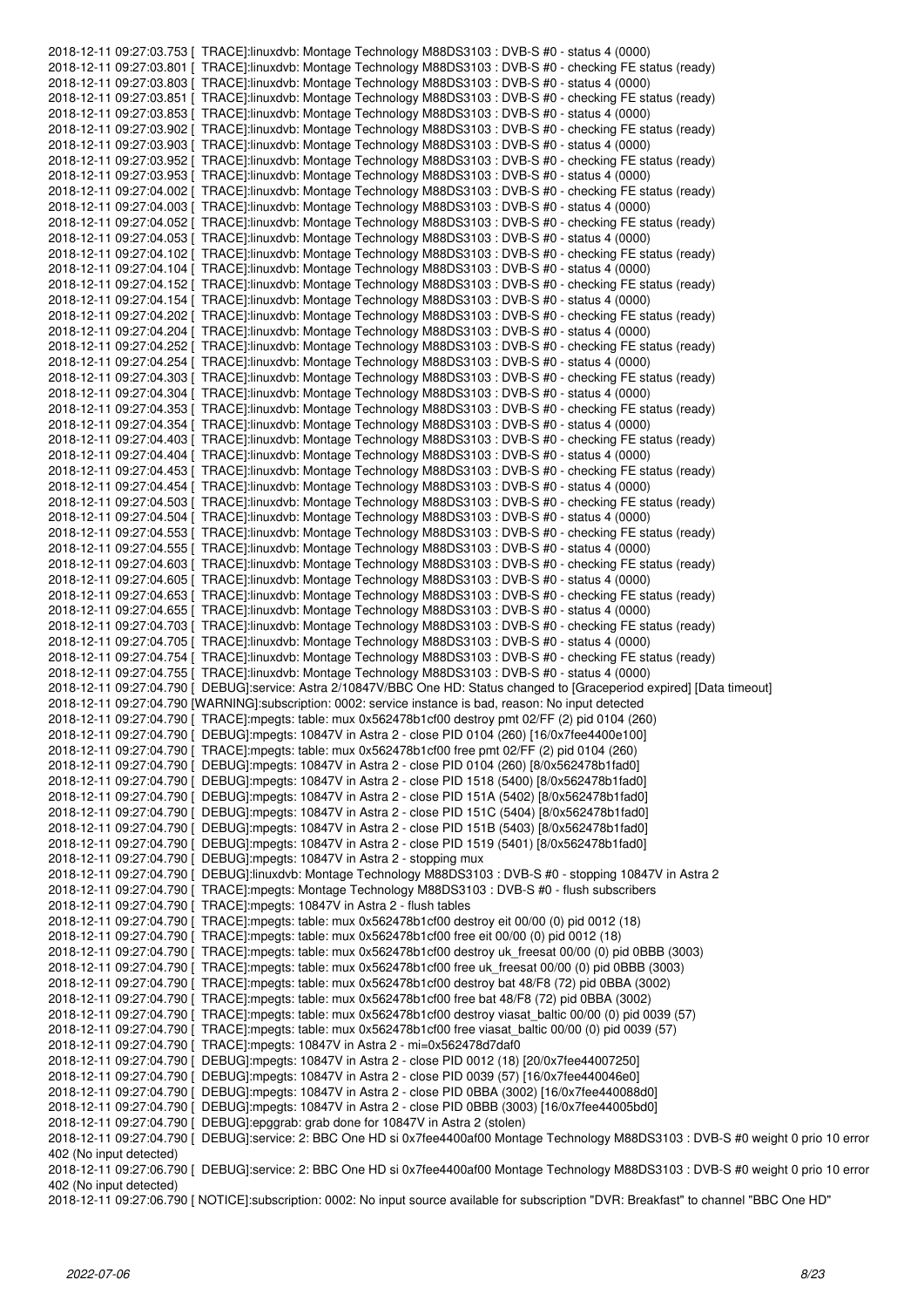2018-12-11 09:27:06.790 [ TRACE]:linuxdvb: Montage Technology M88DS3103 : DVB-S #0 - checking FE status

2018-12-11 09:27:06.790 [ ERROR]:dvr: Recording unable to start: "Breakfast": No input detected

2018-12-11 09:27:08.790 [ DEBUG]:service: 2: BBC One HD si 0x7fee4400af00 Montage Technology M88DS3103 : DVB-S #0 weight 0 prio 10 error 402 (No input detected)

2018-12-11 09:27:08.790 [ NOTICE]:subscription: 0002: No input source available for subscription "DVR: Breakfast" to channel "BBC One HD" 2018-12-11 09:27:10.790 [ DEBUG]:service: 2: BBC One HD si 0x7fee4400af00 Montage Technology M88DS3103 : DVB-S #0 weight 0 prio 10 error 402 (No input detected)

2018-12-11 09:27:10.790 [ NOTICE]:subscription: 0002: No input source available for subscription "DVR: Breakfast" to channel "BBC One HD"

#### **#5 - 2018-12-11 09:20 - Jaroslav Kysela**

Ok, please, set all your muxes to 'PLS mode' 'GOLD' and 'PLS code' to zero. You may select multiple muxes and change those parameters at once for all of them (tick only checkboxes for PLS parameters).

### **#6 - 2018-12-11 09:41 - P B**

I've made that change for the mux I'm using, but it doesn't seem like it makes a difference:

2018-12-11 10:38:14.624 [ INFO]:dvr: entry 718baf871ae8b74717b0cf0c878d3dd3 "Defenders UK" on "BBC One HD" starting at 2018-12-11 10:09:30, scheduled for recording by "157.193.240.3" 2018-12-11 10:38:14.624 [ INFO]:dvr: "Defenders UK" on "BBC One HD" recorder starting 2018-12-11 10:38:14.625 [ INFO]:dvr: About to set stop timer for "Defenders UK" on "BBC One HD" at start 1544519700 and original stop 1544522400 and overall stop at 1544523300 2018-12-11 10:38:14.625 [ DEBUG]:service: 2: BBC One HD si 0x7f7764003ca0 Montage Technology M88DS3103 : DVB-S #0 weight 0 prio 10 error 0 (OK) 2018-12-11 10:38:14.625 [ INFO]:mpegts: 10847V in Astra 2 - tuning on Montage Technology M88DS3103 : DVB-S #0 2018-12-11 10:38:14.625 [ TRACE]:linuxdvb: Montage Technology M88DS3103 : DVB-S #0 - frontend clear 2018-12-11 10:38:14.625 [ TRACE]:linuxdvb: tuner Montage Technology M88DS3103 : DVB-S #0 tuning to DVB-S2 28.2E freq 10847000 V sym 23000000 fec 2/3 mod PSK/8 roff 25 is\_id <del>1 pls\_mode GOLD pls\_code 0 (freq 1097000)2018 12 11 10:38:14.625 [ TRACE]:linuxdvb: S2CMD 17</del> 6 2018-12-11 10:38:14.625 [ TRACE]:linuxdvb: S2CMD 03 => 1097000 2018-12-11 10:38:14.625 [ TRACE]:linuxdvb: S2CMD 06 => 2 2018-12-11 10:38:14.625 [ TRACE]:linuxdvb: S2CMD 08 => 23000000 2018-12-11 10:38:14.625 [ TRACE]:linuxdvb: S2CMD 09 => 2 2018-12-11 10:38:14.625 [ TRACE]:linuxdvb: S2CMD 04 => 9 2018-12-11 10:38:14.625 [ TRACE]:linuxdvb: S2CMD 12 => 2 2018-12-11 10:38:14.625 [ TRACE]:linuxdvb: S2CMD 13 => 2 2018-12-11 10:38:14.625 [ TRACE]:linuxdvb: S2CMD 42 => 4294967295 2018-12-11 10:38:14.625 [ TRACE]:linuxdvb: S2CMD 01 => 0 2018-12-11 10:38:14.625 [ TRACE]:diseqc: set voltage 13V 2018-12-11 10:38:14.643 [ TRACE]:diseqc: initial tone off 2018-12-11 10:38:14.648 [ TRACE]:diseqc: set voltage 18V 2018-12-11 10:38:14.665 [ TRACE]:diseqc: initial sleep 100ms 2018-12-11 10:38:14.750 [ TRACE]:diseqc: site: lat 51.0400, lon 3.7300, alt 0.0000; sat lon 27.4000 2018-12-11 10:38:14.750 [ TRACE]:diseqc: rotor angle azimuth 150.5718 elevation 27.5070 2018-12-11 10:38:14.750 [ DEBUG]:diseqc: rotor USALS goto 27.4E (motor 26.1 clockwise) 2018-12-11 10:38:14.750 [ TRACE]:diseqc: sending diseqc (len 5) E0 31 6E E1 A2 2018-12-11 10:38:14.853 [ TRACE]:diseqc: waiting 15 seconds to finish setup for USALS 2018-12-11 10:38:14.853 [ DEBUG]:mpegts: 10847V in Astra 2 - started 2018-12-11 10:38:14.853 [ TRACE]:mpegts: table: mux 0x55ee314ca1f0 add viasat\_baltic 00/00 (0) pid 0039 (57) 2018-12-11 10:38:14.853 [ DEBUG]:mpegts: 10847V in Astra 2 - open PID 0039 (57) [16/0x7f77640047a0] 2018-12-11 10:38:14.853 [ DEBUG]:tbl-eit: viasat\_baltic: installed table handlers 2018-12-11 10:38:14.853 [ DEBUG]:tbl-eit: viasat\_baltic: grab started 2018-12-11 10:38:14.853 [ TRACE]:mpegts: table: mux 0x55ee314ca1f0 add bat 48/F8 (72) pid 0BBA (3002) 2018-12-11 10:38:14.853 [ DEBUG]:mpegts: 10847V in Astra 2 - open PID 0BBA (3002) [16/0x7f7764005dc0] 2018-12-11 10:38:14.853 [ TRACE]:mpegts: table: mux 0x55ee314ca1f0 add uk\_freesat 00/00 (0) pid 0BBB (3003) 2018-12-11 10:38:14.853 [ DEBUG]:mpegts: 10847V in Astra 2 - open PID 0BBB (3003) [16/0x7f7764007400] 2018-12-11 10:38:14.853 [ DEBUG]:tbl-eit: uk\_freesat: installed table handlers 2018-12-11 10:38:14.853 [ DEBUG]:tbl-eit: uk\_freesat: grab started 2018-12-11 10:38:14.853 [ TRACE]:mpegts: table: mux 0x55ee314ca1f0 add eit 00/00 (0) pid 0012 (18) 2018-12-11 10:38:14.853 [ DEBUG]:mpegts: 10847V in Astra 2 - open PID 0012 (18) [20/0x7f7764008ab0] 2018-12-11 10:38:14.853 [ DEBUG]:tbl-eit: eit: installed table handlers 2018-12-11 10:38:14.853 [ DEBUG]:tbl-eit: eit: grab started 2018-12-11 10:38:14.853 [ DEBUG]:mpegts: 10847V in Astra 2 - open PID 0104 (260) [8/0x55ee314ccdc0] 2018-12-11 10:38:14.853 [ DEBUG]:mpegts: 10847V in Astra 2 - open PID 1518 (5400) [8/0x55ee314ccdc0] 2018-12-11 10:38:14.853 [ DEBUG]:mpegts: 10847V in Astra 2 - open PID 151A (5402) [8/0x55ee314ccdc0] 2018-12-11 10:38:14.853 [ DEBUG]:mpegts: 10847V in Astra 2 - open PID 151C (5404) [8/0x55ee314ccdc0] 2018-12-11 10:38:14.853 [ DEBUG]:mpegts: 10847V in Astra 2 - open PID 151B (5403) [8/0x55ee314ccdc0] 2018-12-11 10:38:14.853 [ DEBUG]:mpegts: 10847V in Astra 2 - open PID 1519 (5401) [8/0x55ee314ccdc0] 2018-12-11 10:38:14.853 [ TRACE]:mpegts: table: mux 0x55ee314ca1f0 add pmt 02/FF (2) pid 0104 (260) 2018-12-11 10:38:14.853 [ DEBUG]:mpegts: 10847V in Astra 2 - open PID 0104 (260) [16/0x7f776400a980] 2018-12-11 10:38:14.853 [ INFO]:subscription: 0001: "DVR: Defenders UK" subscribing on channel "BBC One HD", weight: 300, adapter: "Montage Technology M88DS3103 : DVB-S #0", network: "Astra 2", mux: "10847V", provider: "BSkyB", service: "BBC One HD", profile="pass" 2018-12-11 10:38:17.600 [ DEBUG]:settings: saving to /home/hts/.hts/tvheadend/dvr/log/718baf871ae8b74717b0cf0c878d3dd3 2018-12-11 10:38:29.800 [ TRACE]:diseqc: set voltage 13V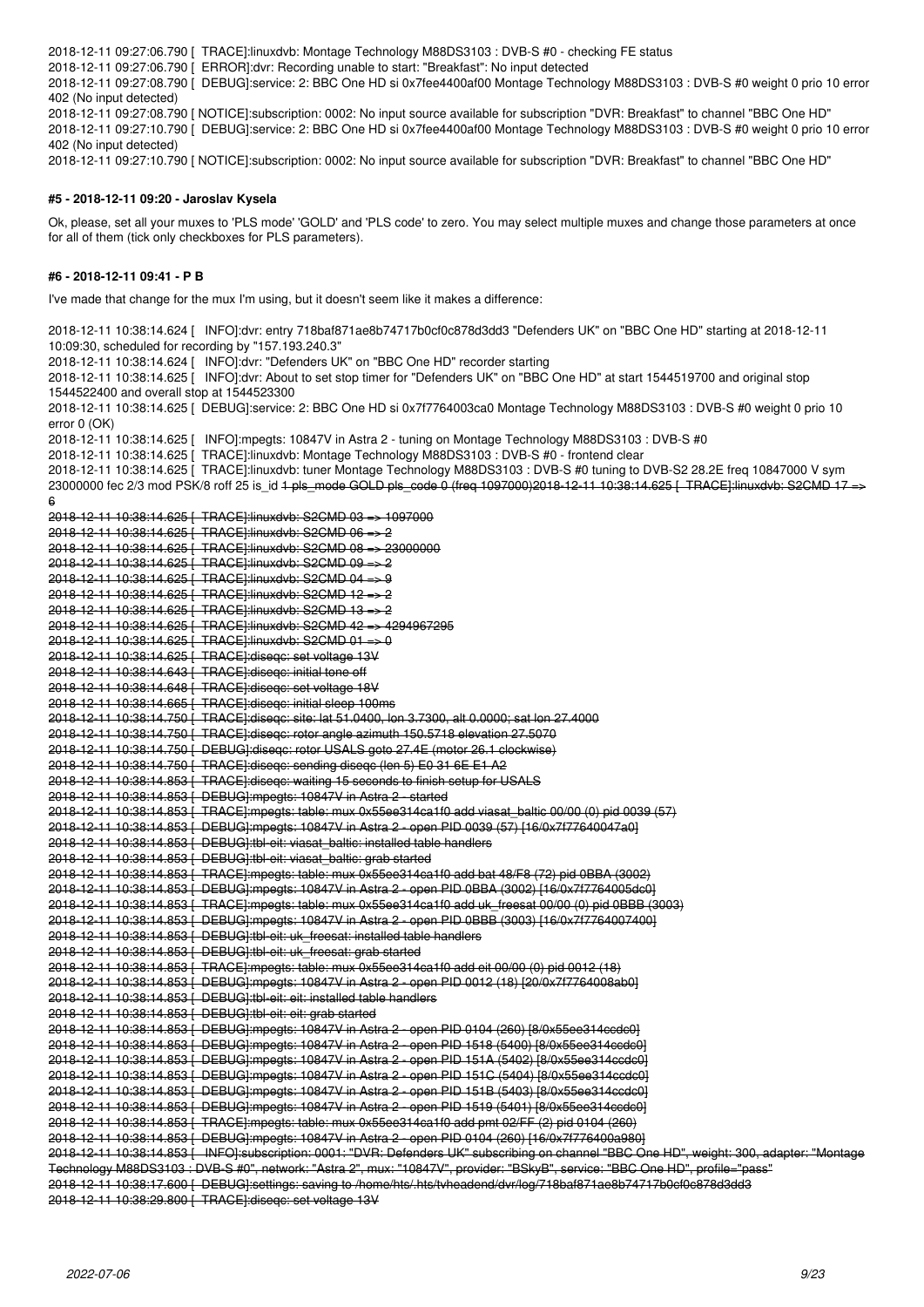2018-12-11 10:38:29.818 [ TRACE]:diseqc: initial tone off 2018-12-11 10:38:29.823 [ DEBUG]:linuxdvb: Montage Technology M88DS3103 : DVB-S #0 - starting 10847V in Astra 2 2018-12-11 10:38:29.823 [ TRACE]:linuxdvb: Montage Technology M88DS3103 : DVB-S #0 - tuning 2018-12-11 10:38:29.823 | TRACE]:linuxdvb: Montage Technology M88DS3103 : DVB-S #0 - fronten 2018-12-11 10:38:29.823 [ TRACE]:linuxdvb: tuner Montage Technology M88DS3103 : DVB-S #0 tuning to DVB-S2 28.2E freq 10847000 V sym 23000000 fec 2/3 mod PSK/8 roff 25 is\_id -1 pls\_mode GOLD pls\_code 0 (freq 1097000)2018-12-11 10:38:29.823 [ TRACE]:linuxdvb: S2CMD 17 6 2018-12-11 10:38:29.823 [ TRACE]:linuxdvb: S2CMD 03 => 1097000 2018-12-11 10:38:29.823 [ TRACE]:linuxdvb: S2CMD 06 => 2 2018-12-11 10:38:29.823 [ TRACE]:linuxdvb: S2CMD 08 => 23000000 2018-12-11 10:38:29.823 [ TRACE]:linuxdvb: S2CMD 09 => 2 2018-12-11 10:38:29.823 [ TRACE]:linuxdvb: S2CMD 04 => 9 2018-12-11 10:38:29.823 [ TRACE]:linuxdvb: S2CMD 12 => 2 2018-12-11 10:38:29.823 [ TRACE]:linuxdvb: S2CMD 13 => 2 2018-12-11 10:38:29.823 [ TRACE]:linuxdvb: S2CMD 42 => 4294967295 2018-12-11 10:38:29.823 [ TRACE]:linuxdvb: S2CMD 01 => 0 2018-12-11 10:38:29.838 [ TRACE]:linuxdvb: Montage Technology M88DS3103 : DVB-S #0 - frontend clear 2018-12-11 10:38:30.189 [ TRACE]:linuxdvb: tuner Montage Technology M88DS3103 : DVB-S #0 tuning to DVB-S2 28.2E freq 10847000 V sym 23000000 fec 2/3 mod PSK/8 roff 25 is\_id -1 pls\_mode GOLD pls\_code 0 (freq 1097000)2018-12-11 10:38:30.189 [ TRACE]:linuxdvb: S2CMD 17 6 2018-12-11 10:38:30.189 [ TRACE]:linuxdvb: S2CMD 03 => 1097000 2018-12-11 10:38:30.189 [ TRACE]:linuxdvb: S2CMD 06 => 2 2018-12-11 10:38:30.189 [ TRACE]:linuxdvb: S2CMD 08 => 23000000 2018-12-11 10:38:30.189 [ TRACE]:linuxdvb: S2CMD 09 => 2 2018-12-11 10:38:30.189 [ TRACE]:linuxdvb: S2CMD 04 => 9 2018-12-11 10:38:30.189 [ TRACE]:linuxdvb: S2CMD 12 => 2 2018-12-11 10:38:30.189 [ TRACE]:linuxdvb: S2CMD 13 => 2 2018-12-11 10:38:30.189 [ TRACE]:linuxdvb: S2CMD 42 => 4294967295 2018-12-11 10:38:30.189 [ TRACE]:linuxdvb: S2CMD 01 => 0 2018-12-11 10:38:30.204 [ TRACE]:linuxdvb: Montage Technology M88DS3103 : DVB-S #0 - frontend clear 2018-12-11 10:38:30.505 [ TRACE]:linuxdvb: tuner Montage Technology M88DS3103 : DVB-S #0 tuning to DVB-S2 28.2E freq 10847000 V sym 23000000 fec 2/3 mod PSK/8 roff 25 is\_id -1 pls\_mode GOLD pls\_code 0 (freq 1097000)2018-12-11 10:38:30.505 [ TRACE]:linuxdvb: S2CMD 17 6 2018-12-11 10:38:30.505 [ TRACE]:linuxdvb: S2CMD 03 => 1097000 2018-12-11 10:38:30.505 [ TRACE]:linuxdvb: S2CMD 06 => 2 2018-12-11 10:38:30.505 [ TRACE]:linuxdvb: S2CMD 08 => 23000000 2018-12-11 10:38:30.505 [ TRACE]:linuxdvb: S2CMD 09 => 2 2018-12-11 10:38:30.505 [ TRACE]:linuxdvb: S2CMD 04 => 9 2018-12-11 10:38:30.505 [ TRACE]:linuxdvb: S2CMD 12 => 2 2018-12-11 10:38:30.505 [ TRACE]:linuxdvb: S2CMD 13 => 2 2018-12-11 10:38:30.505 [ TRACE]:linuxdvb: S2CMD 42 => 4294967295 2018-12-11 10:38:30.505 [ TRACE]:linuxdvb: S2CMD 01 => 0 2018-12-11 10:38:30.520 [ TRACE]:linuxdvb: Montage Technology M88DS3103 : DVB-S #0 - frontend clear 2018-12-11 10:38:30.814 [ TRACE]:linuxdvb: tuner Montage Technology M88DS3103 : DVB-S #0 tuning to DVB-S2 28.2E freq 10847000 V sym 23000000 fec 2/3 mod PSK/8 roff 25 is\_id -1 pls\_mode GOLD pls\_code 0 (freq 1097000)2018-12-11 10:38:30.814 [ TRACE]:linuxdvb: S2CMD 17 6 2018-12-11 10:38:30.814 [ TRACE]:linuxdvb: S2CMD 03 => 1097000 2018-12-11 10:38:30.814 [ TRACE]:linuxdvb: S2CMD 06 => 2 2018-12-11 10:38:30.814 [ TRACE]:linuxdvb: S2CMD 08 => 23000000 2018-12-11 10:38:30.814 [ TRACE]:linuxdvb: S2CMD 09 => 2 2018-12-11 10:38:30.814 [ TRACE]:linuxdvb: S2CMD 04 => 9 2018-12-11 10:38:30.814 [ TRACE]:linuxdvb: S2CMD 12 => 2 2018-12-11 10:38:30.814 [ TRACE]:linuxdvb: S2CMD 13 => 2 2018-12-11 10:38:30.814 [ TRACE]:linuxdvb: S2CMD 42 => 4294967295 2018-12-11 10:38:30.814 [ TRACE]:linuxdvb: S2CMD 01 => 0 2018-12-11 10:38:30.829 [ TRACE]:linuxdvb: Montage Technology M88DS3103 : DVB-S #0 - frontend clear 2018-12-11 10:38:31.126 [ TRACE]:linuxdvb: tuner Montage Technology M88DS3103 : DVB-S #0 tuning to DVB-S2 28.2E freq 10847000 V sym 23000000 fec 2/3 mod PSK/8 roff 25 is\_id -1 pls\_mode GOLD pls\_code 0 (freq 1097000)2018-12-11 10:38:31.126 [ TRACE]:linuxdvb: S2CMD 17 6 2018-12-11 10:38:31.126 [ TRACE]:linuxdvb: S2CMD 03 => 1097000 2018-12-11 10:38:31.126 [ TRACE]:linuxdvb: S2CMD 06 => 2 2018-12-11 10:38:31.126 [ TRACE]:linuxdvb: S2CMD 08 => 23000000 2018-12-11 10:38:31.126 [ TRACE]:linuxdvb: S2CMD 09 => 2 2018-12-11 10:38:31.126 [ TRACE]:linuxdvb: S2CMD 04 => 9 2018-12-11 10:38:31.126 [ TRACE]:linuxdvb: S2CMD 12 => 2 2018-12-11 10:38:31.126 [ TRACE]:linuxdvb: S2CMD 13 => 2 2018-12-11 10:38:31.126 [ TRACE]:linuxdvb: S2CMD 42 => 4294967295 2018-12-11 10:38:31.126 [ TRACE]:linuxdvb: S2CMD 01 => 0 2018-12-11 10:38:31.141 [ TRACE]:linuxdvb: Montage Technology M88DS3103 : DVB-S #0 - frontend clear 2018-12-11 10:38:31.438 [ TRACE]:linuxdvb: tuner Montage Technology M88DS3103 : DVB-S #0 tuning to DVB-S2 28.2E freq 10847000 V sym 23000000 fec 2/3 mod PSK/8 roff 25 is\_id -1 pls\_mode GOLD pls\_code 0 (freq 1097000)2018-12-11 10:38:31.438 [ TRACE]:linuxdvb: S2CMD 17 6 2018-12-11 10:38:31.438 [ TRACE]:linuxdvb: S2CMD 03 => 1097000 2018-12-11 10:38:31.438 [ TRACE]:linuxdvb: S2CMD 06 => 2

2018-12-11 10:38:31.438 [ TRACE]:linuxdvb: S2CMD 08 => 23000000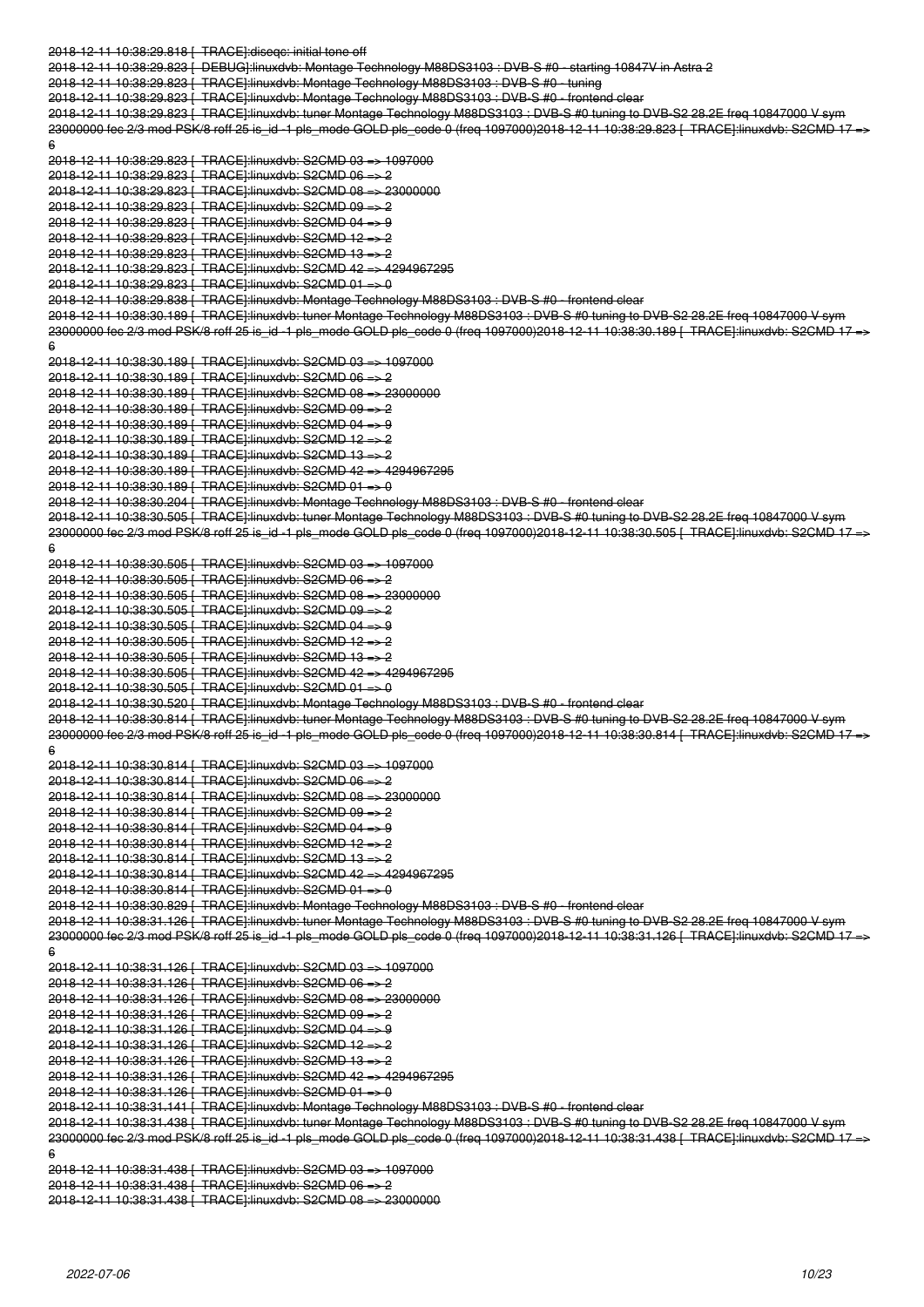2018-12-11 10:38:31.438 [ TRACE]:linuxdvb: S2CMD 09 => 2 2018-12-11 10:38:31.438 [ TRACE]:linuxdvb: S2CMD 04 => 9 2018-12-11 10:38:31.438 [ TRACE]:linuxdvb: S2CMD 12 => 2 2018-12-11 10:38:31.438 [ TRACE]:linuxdvb: S2CMD 13 => 2 2018-12-11 10:38:31.438 [ TRACE]:linuxdvb: S2CMD 42 => 4294967295 2018-12-11 10:38:31.438 [ TRACE]:linuxdvb: S2CMD 01 => 0 2018-12-11 10:38:31.469 [ TRACE]:linuxdvb: Montage Technology M88DS3103 : DVB-S #0 - checking FE status (ready) 2018-12-11 10:38:31.756 [ TRACE]:linuxdvb: Montage Technology M88DS3103 : DVB-S #0 - status 4 (0000) 2018-12-11 10:38:31.769 [ TRACE]:linuxdvb: Montage Technology M88DS3103 : DVB-S #0 - checking FE status (ready) 2018-12-11 10:38:31.771 [ TRACE]:linuxdvb: Montage Technology M88DS3103 : DVB-S #0 - status 4 (0000) 2018-12-11 10:38:31.819 [ TRACE]:linuxdvb: Montage Technology M88DS3103 : DVB-S #0 - checking FE status (ready) 2018-12-11 10:38:31.821 [ TRACE]:linuxdvb: Montage Technology M88DS3103 : DVB-S #0 - status 4 (0000) 2018-12-11 10:38:31.870 [ TRACE]:linuxdvb: Montage Technology M88DS3103 : DVB-S #0 - checking FE status (ready) 2018-12-11 10:38:31.871 [ TRACE]:linuxdvb: Montage Technology M88DS3103 : DVB-S #0 - status 4 (0000) 2018-12-11 10:38:31.920 [ TRACE]:linuxdvb: Montage Technology M88DS3103 : DVB-S #0 - checking FE status (ready) 2018-12-11 10:38:31.921 [ TRACE]:linuxdvb: Montage Technology M88DS3103 : DVB-S #0 - status 4 (0000) 2018-12-11 10:38:31.970 [ TRACE]:linuxdvb: Montage Technology M88DS3103 : DVB-S #0 - checking FE status (ready) 2018-12-11 10:38:31.971 [ TRACE]:linuxdvb: Montage Technology M88DS3103 : DVB-S #0 - status 4 (0000) 2018-12-11 10:38:32.020 [ TRACE]:linuxdvb: Montage Technology M88DS3103 : DVB-S #0 - checking FE status (ready) 2018-12-11 10:38:32.021 [ TRACE]:linuxdvb: Montage Technology M88DS3103 : DVB-S #0 - status 4 (0000) 2018-12-11 10:38:32.070 [ TRACE]:linuxdvb: Montage Technology M88DS3103 : DVB-S #0 - checking FE status (ready) 2018-12-11 10:38:32.071 [ TRACE]:linuxdvb: Montage Technology M88DS3103 : DVB-S #0 - status 4 (0000) 2018-12-11 10:38:32.120 [ TRACE]:linuxdvb: Montage Technology M88DS3103 : DVB-S #0 - checking FE status (ready) 2018-12-11 10:38:32.121 [ TRACE]:linuxdvb: Montage Technology M88DS3103 : DVB-S #0 - status 4 (0000) 2018-12-11 10:38:32.170 [ TRACE]:linuxdvb: Montage Technology M88DS3103 : DVB-S #0 - checking FE status (ready) 2018-12-11 10:38:32.172 [ TRACE]:linuxdvb: Montage Technology M88DS3103 : DVB-S #0 - status 4 (0000) 2018-12-11 10:38:32.220 [ TRACE]:linuxdvb: Montage Technology M88DS3103 : DVB-S #0 - checking FE status (ready) 2018-12-11 10:38:32.222 [ TRACE]:linuxdvb: Montage Technology M88DS3103 : DVB-S #0 - status 4 (0000) 2018-12-11 10:38:32.270 [ TRACE]:linuxdvb: Montage Technology M88DS3103 : DVB-S #0 - checking FE status (ready) 2018-12-11 10:38:32.272 [ TRACE]:linuxdvb: Montage Technology M88DS3103 : DVB-S #0 - status 4 (0000) 2018-12-11 10:38:32.320 [ TRACE]:linuxdvb: Montage Technology M88DS3103 : DVB-S #0 - checking FE status (ready) 2018-12-11 10:38:32.322 [ TRACE]:linuxdvb: Montage Technology M88DS3103 : DVB-S #0 - status 4 (0000) 2018-12-11 10:38:32.370 [ TRACE]:linuxdvb: Montage Technology M88DS3103 : DVB-S #0 - checking FE status (ready) 2018-12-11 10:38:32.372 [ TRACE]:linuxdvb: Montage Technology M88DS3103 : DVB-S #0 - status 4 (0000) 2018-12-11 10:38:32.421 [ TRACE]:linuxdvb: Montage Technology M88DS3103 : DVB-S #0 - checking FE status (ready) 2018-12-11 10:38:32.422 [ TRACE]:linuxdvb: Montage Technology M88DS3103 : DVB-S #0 - status 4 (0000) 2018-12-11 10:38:32.471 [ TRACE]:linuxdvb: Montage Technology M88DS3103 : DVB-S #0 - checking FE status (ready) 2018-12-11 10:38:32.472 [ TRACE]:linuxdvb: Montage Technology M88DS3103 : DVB-S #0 - status 4 (0000) 2018-12-11 10:38:32.521 [ TRACE]:linuxdvb: Montage Technology M88DS3103 : DVB-S #0 - checking FE status (ready) 2018-12-11 10:38:32.522 [ TRACE]:linuxdvb: Montage Technology M88DS3103 : DVB-S #0 - status 4 (0000) 2018-12-11 10:38:32.571 [ TRACE]:linuxdvb: Montage Technology M88DS3103 : DVB-S #0 - checking FE status (ready) 2018-12-11 10:38:32.572 [ TRACE]:linuxdvb: Montage Technology M88DS3103 : DVB-S #0 - status 4 (0000) 2018-12-11 10:38:32.621 [ TRACE]:linuxdvb: Montage Technology M88DS3103 : DVB-S #0 - checking FE status (ready) 2018-12-11 10:38:32.622 [ TRACE]:linuxdvb: Montage Technology M88DS3103 : DVB-S #0 - status 4 (0000) 2018-12-11 10:38:32.671 [ TRACE]:linuxdvb: Montage Technology M88DS3103 : DVB-S #0 - checking FE status (ready) 2018-12-11 10:38:32.673 [ TRACE]:linuxdvb: Montage Technology M88DS3103 : DVB-S #0 - status 4 (0000) 2018-12-11 10:38:32.721 [ TRACE]:linuxdvb: Montage Technology M88DS3103 : DVB-S #0 - checking FE status (ready) 2018-12-11 10:38:32.723 [ TRACE]:linuxdvb: Montage Technology M88DS3103 : DVB-S #0 - status 4 (0000) 2018-12-11 10:38:32.771 [ TRACE]:linuxdvb: Montage Technology M88DS3103 : DVB-S #0 - checking FE status (ready) 2018-12-11 10:38:32.773 [ TRACE]:linuxdvb: Montage Technology M88DS3103 : DVB-S #0 - status 4 (0000) 2018-12-11 10:38:32.821 [ TRACE]:linuxdvb: Montage Technology M88DS3103 : DVB-S #0 - checking FE status (ready) 2018-12-11 10:38:32.823 [ TRACE]:linuxdvb: Montage Technology M88DS3103 : DVB-S #0 - status 4 (0000) 2018-12-11 10:38:32.872 [ TRACE]:linuxdvb: Montage Technology M88DS3103 : DVB-S #0 - checking FE status (ready) 2018-12-11 10:38:32.873 [ TRACE]:linuxdvb: Montage Technology M88DS3103 : DVB-S #0 - status 4 (0000) 2018-12-11 10:38:32.922 [ TRACE]:linuxdvb: Montage Technology M88DS3103 : DVB-S #0 - checking FE status (ready) 2018-12-11 10:38:32.923 [ TRACE]:linuxdvb: Montage Technology M88DS3103 : DVB-S #0 - status 4 (0000) 2018-12-11 10:38:32.972 [ TRACE]:linuxdvb: Montage Technology M88DS3103 : DVB-S #0 - checking FE status (ready) 2018-12-11 10:38:32.973 [ TRACE]:linuxdvb: Montage Technology M88DS3103 : DVB-S #0 - status 4 (0000) 2018-12-11 10:38:33.022 [ TRACE]:linuxdvb: Montage Technology M88DS3103 : DVB-S #0 - checking FE status (ready) 2018-12-11 10:38:33.023 [ TRACE]:linuxdvb: Montage Technology M88DS3103 : DVB-S #0 - status 4 (0000) 2018-12-11 10:38:33.072 [ TRACE]:linuxdvb: Montage Technology M88DS3103 : DVB-S #0 - checking FE status (ready) 2018-12-11 10:38:33.073 [ TRACE]:linuxdvb: Montage Technology M88DS3103 : DVB-S #0 - status 4 (0000) 2018-12-11 10:38:33.122 [ TRACE]:linuxdvb: Montage Technology M88DS3103 : DVB-S #0 - checking FE status (ready) 2018-12-11 10:38:33.124 [ TRACE]:linuxdvb: Montage Technology M88DS3103 : DVB-S #0 - status 4 (0000) 2018-12-11 10:38:33.172 [ TRACE]:linuxdvb: Montage Technology M88DS3103 : DVB-S #0 - checking FE status (ready) 2018-12-11 10:38:33.174 [ TRACE]:linuxdvb: Montage Technology M88DS3103 : DVB-S #0 - status 4 (0000) 2018-12-11 10:38:33.222 [ TRACE]:linuxdvb: Montage Technology M88DS3103 : DVB-S #0 - checking FE status (ready) 2018-12-11 10:38:33.224 [ TRACE]:linuxdvb: Montage Technology M88DS3103 : DVB-S #0 - status 4 (0000) 2018-12-11 10:38:33.273 [ TRACE]:linuxdvb: Montage Technology M88DS3103 : DVB-S #0 - checking FE status (ready) 2018-12-11 10:38:33.274 [ TRACE]:linuxdvb: Montage Technology M88DS3103 : DVB-S #0 - status 4 (0000) 2018-12-11 10:38:33.323 [ TRACE]:linuxdvb: Montage Technology M88DS3103 : DVB-S #0 - checking FE status (ready) 2018-12-11 10:38:33.324 [ TRACE]:linuxdvb: Montage Technology M88DS3103 : DVB-S #0 - status 4 (0000) 2018-12-11 10:38:33.373 [ TRACE]:linuxdvb: Montage Technology M88DS3103 : DVB-S #0 - checking FE status (ready) 2018-12-11 10:38:33.374 [ TRACE]:linuxdvb: Montage Technology M88DS3103 : DVB-S #0 - status 4 (0000) 2018-12-11 10:38:33.423 [ TRACE]:linuxdvb: Montage Technology M88DS3103 : DVB-S #0 - checking FE status (ready)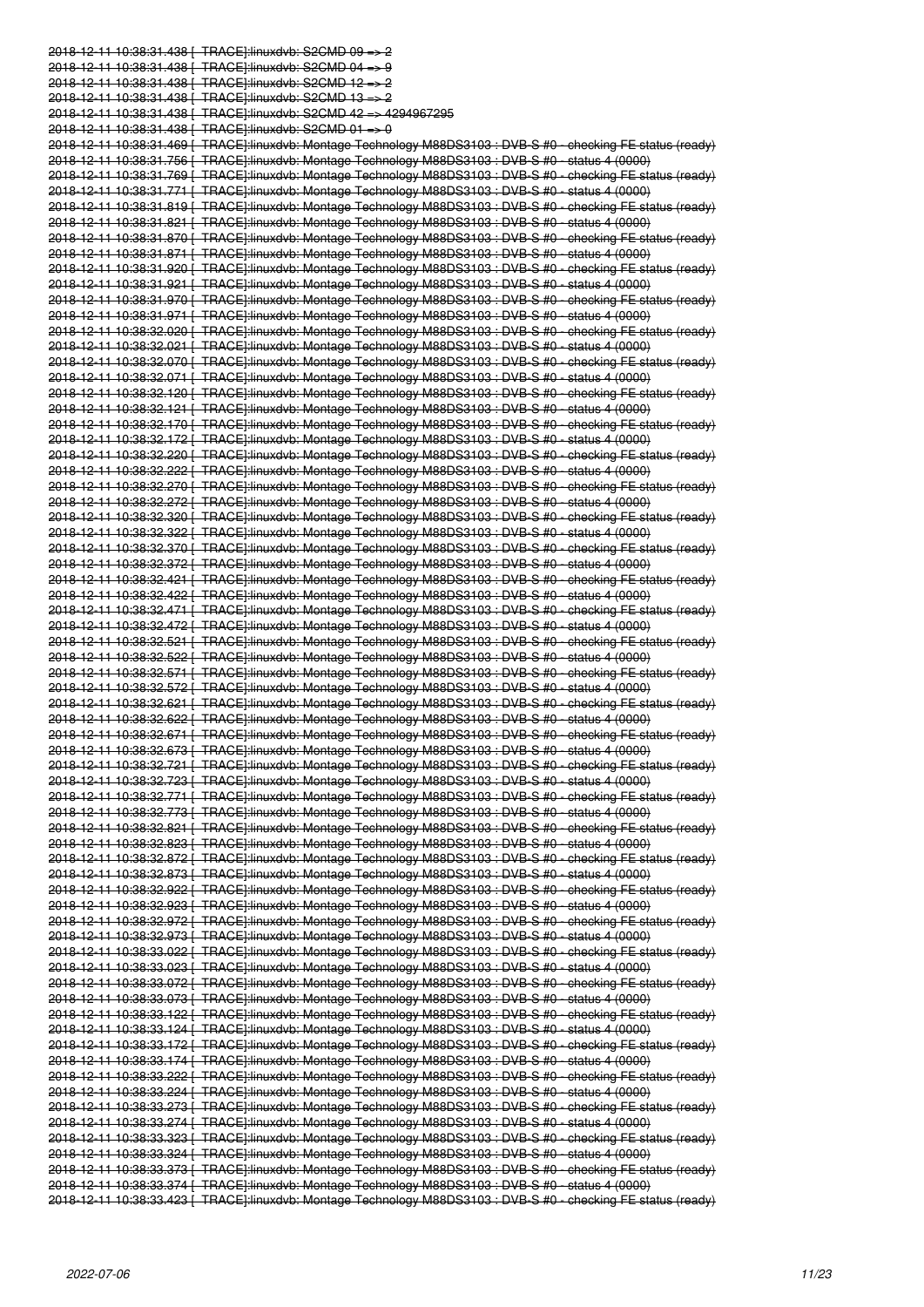2018-12-11 10:38:33.424 [ TRACE]:linuxdvb: Montage Technology M88DS3103 : DVB-S #0 - status 4 (0000) 2018-12-11 10:38:33.473 [ TRACE]:linuxdvb: Montage Technology M88DS3103 : DVB-S #0 - checking FE status (ready) 2018-12-11 10:38:33.474 [ TRACE]:linuxdvb: Montage Technology M88DS3103 : DVB-S #0 - status 4 (0000) 2018-12-11 10:38:33.523 [ TRACE]:linuxdvb: Montage Technology M88DS3103 : DVB-S #0 - checking FE status (ready) 2018-12-11 10:38:33.525 [ TRACE]:linuxdvb: Montage Technology M88DS3103 : DVB-S #0 - status 4 (0000) 2018-12-11 10:38:33.573 [ TRACE]:linuxdvb: Montage Technology M88DS3103 : DVB-S #0 - checking FE status (ready) 2018-12-11 10:38:33.575 [ TRACE]:linuxdvb: Montage Technology M88DS3103 : DVB-S #0 - status 4 (0000) 2018-12-11 10:38:33.623 [ TRACE]:linuxdvb: Montage Technology M88DS3103 : DVB-S #0 - checking FE status (ready) 2018-12-11 10:38:33.625 [ TRACE]:linuxdvb: Montage Technology M88DS3103 : DVB-S #0 - status 4 (0000) 2018-12-11 10:38:33.673 [ TRACE]:linuxdvb: Montage Technology M88DS3103 : DVB-S #0 - checking FE status (ready) 2018-12-11 10:38:33.675 [ TRACE]:linuxdvb: Montage Technology M88DS3103 : DVB-S #0 - status 4 (0000) 2018-12-11 10:38:33.724 [ TRACE]:linuxdvb: Montage Technology M88DS3103 : DVB-S #0 - checking FE status (ready) 2018-12-11 10:38:33.725 [ TRACE]:linuxdvb: Montage Technology M88DS3103 : DVB-S #0 - status 4 (0000) 2018-12-11 10:38:33.774 [ TRACE]:linuxdvb: Montage Technology M88DS3103 : DVB-S #0 - checking FE status (ready) 2018-12-11 10:38:33.775 [ TRACE]:linuxdvb: Montage Technology M88DS3103 : DVB-S #0 - status 4 (0000) 2018-12-11 10:38:33.824 [ TRACE]:linuxdvb: Montage Technology M88DS3103 : DVB-S #0 - checking FE status (ready) 2018-12-11 10:38:33.825 [ TRACE]:linuxdvb: Montage Technology M88DS3103 : DVB-S #0 - status 4 (0000) 2018-12-11 10:38:33.874 [ TRACE]:linuxdvb: Montage Technology M88DS3103 : DVB-S #0 - checking FE status (ready) 2018-12-11 10:38:33.875 [ TRACE]:linuxdvb: Montage Technology M88DS3103 : DVB-S #0 - status 4 (0000) 2018-12-11 10:38:33.924 [ TRACE]:linuxdvb: Montage Technology M88DS3103 : DVB-S #0 - checking FE status (ready) 2018-12-11 10:38:33.925 [ TRACE]:linuxdvb: Montage Technology M88DS3103 : DVB-S #0 - status 4 (0000) 2018-12-11 10:38:33.974 [ TRACE]:linuxdvb: Montage Technology M88DS3103 : DVB-S #0 - checking FE status (ready) 2018-12-11 10:38:33.976 [ TRACE]:linuxdvb: Montage Technology M88DS3103 : DVB-S #0 - status 4 (0000) 2018-12-11 10:38:34.024 [ TRACE]:linuxdvb: Montage Technology M88DS3103 : DVB-S #0 - checking FE status (ready) 2018-12-11 10:38:34.026 [ TRACE]:linuxdvb: Montage Technology M88DS3103 : DVB-S #0 - status 4 (0000) 2018-12-11 10:38:34.074 [ TRACE]:linuxdvb: Montage Technology M88DS3103 : DVB-S #0 - checking FE status (ready) 2018-12-11 10:38:34.076 [ TRACE]:linuxdvb: Montage Technology M88DS3103 : DVB-S #0 - status 4 (0000) 2018-12-11 10:38:34.124 [ TRACE]:linuxdvb: Montage Technology M88DS3103 : DVB-S #0 - checking FE status (ready) 2018-12-11 10:38:34.126 [ TRACE]:linuxdvb: Montage Technology M88DS3103 : DVB-S #0 - status 4 (0000) 2018-12-11 10:38:34.175 [ TRACE]:linuxdvb: Montage Technology M88DS3103 : DVB-S #0 - checking FE status (ready) 2018-12-11 10:38:34.176 [ TRACE]:linuxdvb: Montage Technology M88DS3103 : DVB-S #0 - status 4 (0000) 2018-12-11 10:38:34.225 [ TRACE]:linuxdvb: Montage Technology M88DS3103 : DVB-S #0 - checking FE status (ready) 2018-12-11 10:38:34.226 [ TRACE]:linuxdvb: Montage Technology M88DS3103 : DVB-S #0 - status 4 (0000) 2018-12-11 10:38:34.275 [ TRACE]:linuxdvb: Montage Technology M88DS3103 : DVB-S #0 - checking FE status (ready) 2018-12-11 10:38:34.276 [ TRACE]:linuxdvb: Montage Technology M88DS3103 : DVB-S #0 - status 4 (0000) 2018-12-11 10:38:34.325 [ TRACE]:linuxdvb: Montage Technology M88DS3103 : DVB-S #0 - checking FE status (ready) 2018-12-11 10:38:34.326 [ TRACE]:linuxdvb: Montage Technology M88DS3103 : DVB-S #0 - status 4 (0000) 2018-12-11 10:38:34.375 [ TRACE]:linuxdvb: Montage Technology M88DS3103 : DVB-S #0 - checking FE status (ready) 2018-12-11 10:38:34.376 [ TRACE]:linuxdvb: Montage Technology M88DS3103 : DVB-S #0 - status 4 (0000) 2018-12-11 10:38:34.425 [ TRACE]:linuxdvb: Montage Technology M88DS3103 : DVB-S #0 - checking FE status (ready) 2018-12-11 10:38:34.427 [ TRACE]:linuxdvb: Montage Technology M88DS3103 : DVB-S #0 - status 4 (0000) 2018-12-11 10:38:34.475 [ TRACE]:linuxdvb: Montage Technology M88DS3103 : DVB-S #0 - checking FE status (ready) 2018-12-11 10:38:34.477 [ TRACE]:linuxdvb: Montage Technology M88DS3103 : DVB-S #0 - status 4 (0000) 2018-12-11 10:38:34.525 [ TRACE]:linuxdvb: Montage Technology M88DS3103 : DVB-S #0 - checking FE status (ready) 2018-12-11 10:38:34.527 [ TRACE]:linuxdvb: Montage Technology M88DS3103 : DVB-S #0 - status 4 (0000) 2018-12-11 10:38:34.576 [ TRACE]:linuxdvb: Montage Technology M88DS3103 : DVB-S #0 - checking FE status (ready) 2018-12-11 10:38:34.577 [ TRACE]:linuxdvb: Montage Technology M88DS3103 : DVB-S #0 - status 4 (0000) 2018-12-11 10:38:34.626 [ TRACE]:linuxdvb: Montage Technology M88DS3103 : DVB-S #0 - checking FE status (ready) 2018-12-11 10:38:34.627 [ TRACE]:linuxdvb: Montage Technology M88DS3103 : DVB-S #0 - status 4 (0000) 2018-12-11 10:38:34.676 [ TRACE]:linuxdvb: Montage Technology M88DS3103 : DVB-S #0 - checking FE status (ready) 2018-12-11 10:38:34.677 [ TRACE]:linuxdvb: Montage Technology M88DS3103 : DVB-S #0 - status 4 (0000) 2018-12-11 10:38:34.726 [ TRACE]:linuxdvb: Montage Technology M88DS3103 : DVB-S #0 - checking FE status (ready) 2018-12-11 10:38:34.727 [ TRACE]:linuxdvb: Montage Technology M88DS3103 : DVB-S #0 - status 4 (0000) 2018-12-11 10:38:34.776 [ TRACE]:linuxdvb: Montage Technology M88DS3103 : DVB-S #0 - checking FE status (ready) 2018-12-11 10:38:35.088 [ TRACE]:linuxdvb: Montage Technology M88DS3103 : DVB-S #0 - status 4 (0000) 2018-12-11 10:38:35.088 [ TRACE]:linuxdvb: Montage Technology M88DS3103 : DVB-S #0 - checking FE status (ready) 2018-12-11 10:38:35.089 [ TRACE]:linuxdvb: Montage Technology M88DS3103 : DVB-S #0 - status 4 (0000) 2018-12-11 10:38:35.138 [ TRACE]:linuxdvb: Montage Technology M88DS3103 : DVB-S #0 - checking FE status (ready) 2018-12-11 10:38:35.139 [ TRACE]:linuxdvb: Montage Technology M88DS3103 : DVB-S #0 - status 4 (0000) 2018-12-11 10:38:35.188 [ TRACE]:linuxdvb: Montage Technology M88DS3103 : DVB-S #0 - checking FE status (ready) 2018-12-11 10:38:35.189 [ TRACE]:linuxdvb: Montage Technology M88DS3103 : DVB-S #0 - status 4 (0000) 2018-12-11 10:38:35.238 [ TRACE]:linuxdvb: Montage Technology M88DS3103 : DVB-S #0 - checking FE status (ready) 2018-12-11 10:38:35.239 [ TRACE]:linuxdvb: Montage Technology M88DS3103 : DVB-S #0 - status 4 (0000) 2018-12-11 10:38:35.288 [ TRACE]:linuxdvb: Montage Technology M88DS3103 : DVB-S #0 - checking FE status (ready) 2018-12-11 10:38:35.289 [ TRACE]:linuxdvb: Montage Technology M88DS3103 : DVB-S #0 - status 4 (0000) 2018-12-11 10:38:35.338 [ TRACE]:linuxdvb: Montage Technology M88DS3103 : DVB-S #0 - checking FE status (ready) 2018-12-11 10:38:35.340 [ TRACE]:linuxdvb: Montage Technology M88DS3103 : DVB-S #0 - status 4 (0000) 2018-12-11 10:38:35.388 [ TRACE]:linuxdvb: Montage Technology M88DS3103 : DVB-S #0 - checking FE status (ready) 2018-12-11 10:38:35.390 [ TRACE]:linuxdvb: Montage Technology M88DS3103 : DVB-S #0 - status 4 (0000) 2018-12-11 10:38:35.438 [ TRACE]:linuxdvb: Montage Technology M88DS3103 : DVB-S #0 - checking FE status (ready) 2018-12-11 10:38:35.440 [ TRACE]:linuxdvb: Montage Technology M88DS3103 : DVB-S #0 - status 4 (0000) 2018-12-11 10:38:35.488 [ TRACE]:linuxdvb: Montage Technology M88DS3103 : DVB-S #0 - checking FE status (ready) 2018-12-11 10:38:35.490 [ TRACE]:linuxdvb: Montage Technology M88DS3103 : DVB-S #0 - status 4 (0000) 2018-12-11 10:38:35.539 [ TRACE]:linuxdvb: Montage Technology M88DS3103 : DVB-S #0 - checking FE status (ready) 2018-12-11 10:38:35.540 [ TRACE]:linuxdvb: Montage Technology M88DS3103 : DVB-S #0 - status 4 (0000)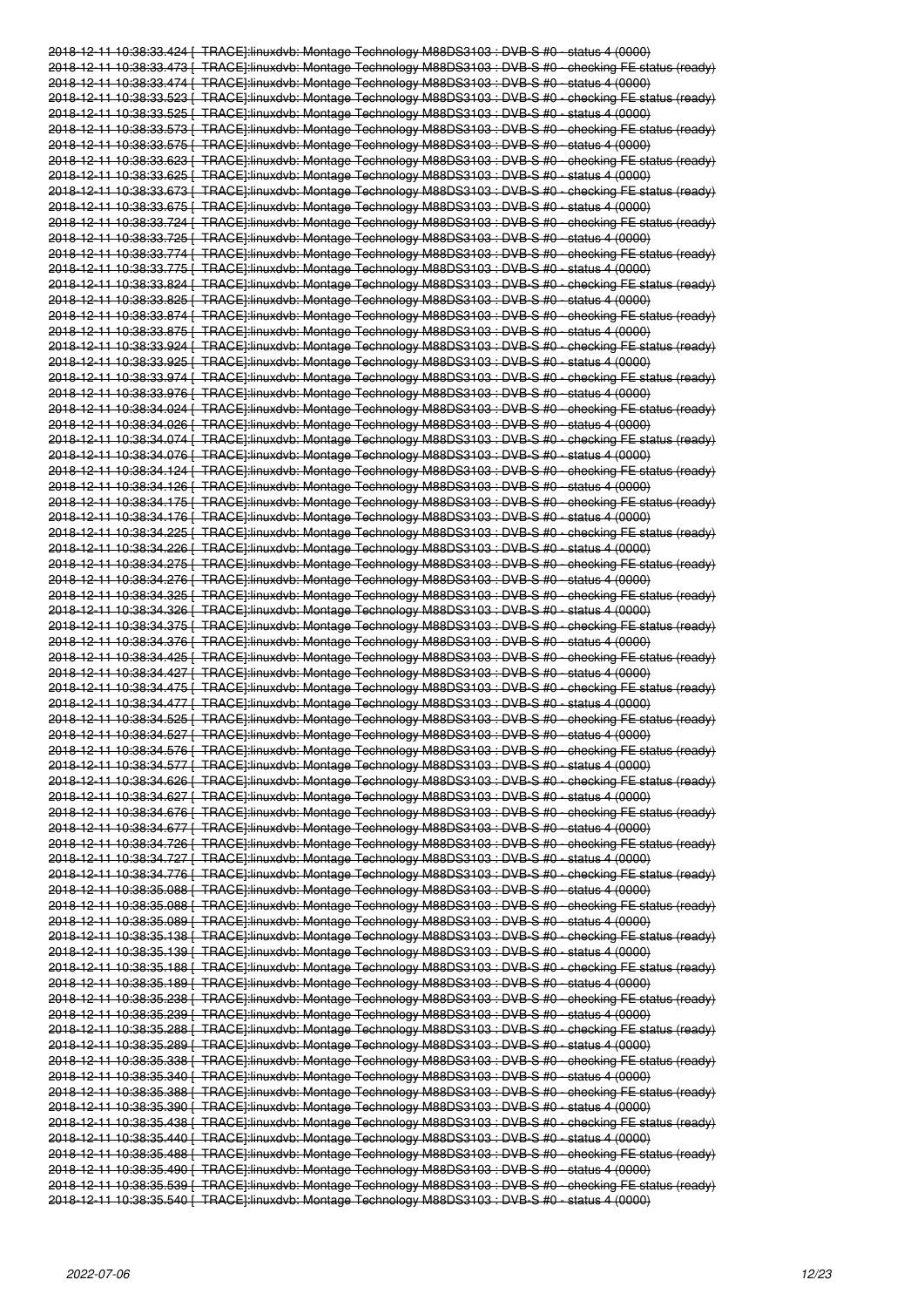| 2018-12-11 10:38:35.589   TRACE]:linuxdvb: Montage Technology M88DS3103 : DVB-S #0 - checking FE status (ready)                                                                                                     |  |
|---------------------------------------------------------------------------------------------------------------------------------------------------------------------------------------------------------------------|--|
|                                                                                                                                                                                                                     |  |
| 2018-12-11 10:38:35.590   TRACE]:linuxdvb: Montage Technology M88DS3103 : DVB-S #0 - status 4 (0000)                                                                                                                |  |
| 2018 12 11 10:38:35.639 [ TRACE]:linuxdvb: Montage Technology M88DS3103 : DVB S #0 checking FE status (ready)                                                                                                       |  |
| 2018-12-11 10:38:35.640   TRACE]:linuxdvb: Montage Technology M88DS3103 : DVB-S #0 - status 4 (0000)                                                                                                                |  |
| 2018-12-11 10:38:35.689   TRACE]:linuxdvb: Montage Technology M88DS3103 : DVB-S #0 - checking FE status (ready)                                                                                                     |  |
| 2018 12 11 10:38:35.690   TRACE]:linuxdvb: Montage Technology M88DS3103 : DVB S #0 status 4 (0000)                                                                                                                  |  |
|                                                                                                                                                                                                                     |  |
| <del>2018 12 11 10:38:35.739 [ TRACE]:linuxdvb: Montage Technology M88DS3103 : DVB S #0 - checking FE status (ready)</del>                                                                                          |  |
| 2018-12-11 10:38:35.740 [ TRACE]:linuxdvb: Montage Technology M88DS3103 : DVB-S #0 - status 4 (0000)                                                                                                                |  |
| 2018 12 11 10:38:35.789 [ TRACE]:linuxdvb: Montage Technology M88DS3103 : DVB S #0 checking FE status (ready)                                                                                                       |  |
| <u>2018 12 11 10:38:35.791 [_TRACE]:linuxdvb: Montage Technology M88DS3103 : DVB S #0_ status 4 (0000)</u>                                                                                                          |  |
|                                                                                                                                                                                                                     |  |
| 2018-12-11 10:38:35.839   TRACE]:linuxdvb: Montage Technology M88DS3103 : DVB-S #0 - checking FE status (ready)                                                                                                     |  |
| 2018 12 11 10:38:35.841 [ TRACE]:linuxdvb: Montage Technology M88DS3103 : DVB S #0 status 4 (0000)                                                                                                                  |  |
| 2018 12 11 10:38:35.889 [ TRACE]:linuxdvb: Montage Technology M88DS3103 : DVB S #0 checking FE status (ready)                                                                                                       |  |
| 2018-12-11 10:38:35.891   TRACE]:linuxdvb: Montage Technology M88DS3103 : DVB-S #0 - status 4 (0000)                                                                                                                |  |
| 2018 12 11 10:38:35.939 [ TRACE]:linuxdvb: Montage Technology M88DS3103 : DVB S #0 checking FE status (ready)                                                                                                       |  |
| <u>2018 12 11 10:38:35.941 [_TRACE]:linuxdvb: Montage Technology M88DS3103 : DVB S #0_ status 4 (0000)</u>                                                                                                          |  |
|                                                                                                                                                                                                                     |  |
| 2018-12-11 10:38:35.990   TRACE]:linuxdvb: Montage Technology M88DS3103 : DVB-S #0 - checking FE status (ready)                                                                                                     |  |
| 2018 12 11 10:38:35.991   TRACE]:linuxdvb: Montage Technology M88DS3103 : DVB S #0 status 4 (0000)                                                                                                                  |  |
| 2018 12 11 10:38:36.040 [ TRACE]:linuxdvb: Montage Technology M88DS3103 : DVB S #0 checking FE status (ready)                                                                                                       |  |
| 2018-12-11 10:38:36.041   TRACE]:linuxdvb: Montage Technology M88DS3103 : DVB-S #0 - status 4 (0000)                                                                                                                |  |
| 2018 12 11 10:38:36.090 [ TRACE]:linuxdvb: Montage Technology M88DS3103 : DVB S #0 checking FE status (ready)                                                                                                       |  |
|                                                                                                                                                                                                                     |  |
| <u>2018 12 11 10:38:36.091 [_TRACE]:linuxdvb: Montage Technology M88DS3103 : DVB S #0_ status 4 (0000)</u>                                                                                                          |  |
| <u>2018-12-11 10:38:36.140 [_TRACE]:linuxdvb: Montage Technology M88DS3103 : DVB-S #0 - checking FE status (ready)</u>                                                                                              |  |
| 2018-12-11 10:38:36.141   TRACE]:linuxdvb: Montage Technology M88DS3103 : DVB-S #0 - status 4 (0000)                                                                                                                |  |
| 2018 12 11 10:38:36.190   TRACE]:linuxdvb: Montage Technology M88DS3103 : DVB S #0 checking FE status (ready)                                                                                                       |  |
| 2018-12-11 10:38:36.191   TRACE]:linuxdvb: Montage Technology M88DS3103 : DVB-S #0 - status 4 (0000)                                                                                                                |  |
| 2018-12-11 10:38:36.240 [ TRACE]:linuxdvb: Montage Technology M88DS3103 : DVB-S #0 - checking FE status (ready)                                                                                                     |  |
|                                                                                                                                                                                                                     |  |
| <u>2018 12 11 10:38:36.242 [_TRACE]:linuxdvb: Montage Technology M88DS3103 : DVB S #0_ status 4 (0000)</u>                                                                                                          |  |
| 2018-12-11 10:38:36.290   TRACE]:linuxdvb: Montage Technology M88DS3103 : DVB-S #0 - checking FE status (ready)                                                                                                     |  |
| 2018-12-11 10:38:36.292   TRACE]:linuxdvb: Montage Technology M88DS3103 : DVB-S #0 - status 4 (0000)                                                                                                                |  |
| 2018 12 11 10:38:36.340 [ TRACE]:linuxdvb: Montage Technology M88DS3103 : DVB S #0 checking FE status (ready)                                                                                                       |  |
| 2018-12-11 10:38:36.342   TRACE]:linuxdvb: Montage Technology M88DS3103 : DVB-S #0 - status 4 (0000)                                                                                                                |  |
|                                                                                                                                                                                                                     |  |
| 2018-12-11 10:38:36.390   TRACE]:linuxdvb: Montage Technology M88DS3103 : DVB-S #0 - checking FE status (ready)                                                                                                     |  |
| <u>2018 12 11 10:38:36.392 [_TRACE]:linuxdvb: Montage Technology M88DS3103 : DVB S #0_ status 4 (0000)</u>                                                                                                          |  |
| 2018-12-11 10:38:36.441 [ TRACE]:linuxdvb: Montage Technology M88DS3103 : DVB-S #0 - checking FE status (ready)                                                                                                     |  |
| 2018-12-11 10:38:36.442   TRACE]:linuxdvb: Montage Technology M88DS3103 : DVB-S #0 - status 4 (0000)                                                                                                                |  |
| 2018 12 11 10:38:36.491 [ TRACE]:linuxdvb: Montage Technology M88DS3103 : DVB S #0 checking FE status (ready)                                                                                                       |  |
|                                                                                                                                                                                                                     |  |
|                                                                                                                                                                                                                     |  |
| 2018 12 11 10:38:36.492   TRACE]:linuxdvb: Montage Technology M88DS3103 : DVB S #0 status 4 (0000)                                                                                                                  |  |
| 2018-12-11 10:38:36.541 [ TRACE]:linuxdvb: Montage Technology M88DS3103 : DVB-S #0 - checking FE status (ready)                                                                                                     |  |
| 2018 12 11 10:38:36.542 [ TRACE]:linuxdvb: Montage Technology M88DS3103 : DVB S #0 status 4 (0000)                                                                                                                  |  |
|                                                                                                                                                                                                                     |  |
| 2018 12 11 10:38:36.591   TRACE]:linuxdvb: Montage Technology M88DS3103 : DVB S #0 checking FE status (ready)                                                                                                       |  |
| 2018-12-11 10:38:36.592   TRACE]:linuxdvb: Montage Technology M88DS3103 : DVB-S #0 - status 4 (0000)                                                                                                                |  |
| 2018 12 11 10:38:36.641 [ TRACE]:linuxdvb: Montage Technology M88DS3103 : DVB S #0 checking FE status (ready)                                                                                                       |  |
| 2018 12 11 10:38:36.642 [ TRACE]:linuxdvb: Montage Technology M88DS3103 : DVB S #0 status 4 (0000)                                                                                                                  |  |
| 2018-12-11 10:38:36.691   TRACE]:linuxdvb: Montage Technology M88DS3103 : DVB-S #0 - checking FE status (ready)                                                                                                     |  |
| 2018 12 11 10:38:36.693 [ TRACE]:linuxdvb: Montage Technology M88DS3103 : DVB S #0 status 4 (0000)                                                                                                                  |  |
|                                                                                                                                                                                                                     |  |
| 2018 12 11 10:38:36.741 [ TRACE]:linuxdvb: Montage Technology M88DS3103 : DVB S #0 checking FE status (ready)                                                                                                       |  |
| 2018-12-11 10:38:36.743 [ TRACE]:linuxdvb: Montage Technology M88DS3103 : DVB-S #0 - status 4 (0000)                                                                                                                |  |
| 2018 12 11 10:38:36.791 [ TRAGE]:linuxdvb: Montage Technology M88DS3103 : DVB S #0 checking FE status (ready)                                                                                                       |  |
| 2018 12 11 10:38:36.793 [ TRACE]:linuxdvb: Montage Technology M88DS3103 : DVB S #0 status 4 (0000)                                                                                                                  |  |
| 2018-12-11 10:38:36.842 [ TRACE]:linuxdvb: Montage Technology M88DS3103 : DVB-S #0 - checking FE status (ready)                                                                                                     |  |
| 2018-12-11 10:38:36.843 [ TRACE]:linuxdvb: Montage Technology M88DS3103 : DVB-S #0 - status 4 (0000)                                                                                                                |  |
|                                                                                                                                                                                                                     |  |
| 2018 12 11 10:38:36.892 [ TRACE]:linuxdvb: Montage Technology M88DS3103 : DVB S #0 checking FE status (ready)                                                                                                       |  |
| 2018-12-11 10:38:36.893   TRACE]:linuxdvb: Montage Technology M88DS3103 : DVB-S #0 - status 4 (0000)                                                                                                                |  |
| 2018-12-11 10:38:36.942   TRACE]:linuxdvb: Montage Technology M88DS3103 : DVB-S #0 - checking FE status (ready)                                                                                                     |  |
| 2018 12 11 10:38:36.943 [ TRACE]:linuxdvb: Montage Technology M88DS3103 : DVB S #0 status 4 (0000)                                                                                                                  |  |
| 2018-12-11 10:38:36.992   TRACE]:linuxdvb: Montage Technology M88DS3103 : DVB-S #0 - checking FE status (ready)                                                                                                     |  |
| 2018-12-11 10:38:36.993   TRACE   linuxdvb: Montage Technology M88DS3103 : DVB-S #0 - status 4 (0000)                                                                                                               |  |
|                                                                                                                                                                                                                     |  |
| 2018 12 11 10:38:37.042 [ TRACE]:linuxdvb: Montage Technology M88DS3103 : DVB S #0 checking FE status (ready)                                                                                                       |  |
| 2018-12-11 10:38:37.043   TRACE]:linuxdvb: Montage Technology M88DS3103 : DVB-S #0 - status 4 (0000)                                                                                                                |  |
| 2018-12-11 10:38:37.092   TRACE]:linuxdvb: Montage Technology M88DS3103 : DVB-S #0 - checking FE status (ready)                                                                                                     |  |
| 2018 12 11 10:38:37.094 [ TRACE]:linuxdvb: Montage Technology M88DS3103 : DVB S #0 status 4 (0000)                                                                                                                  |  |
| 2018-12-11 10:38:37.142   TRACE]:linuxdvb: Montage Technology M88DS3103 : DVB-S #0 - checking FE status (ready)                                                                                                     |  |
| 2018-12-11 10:38:37.144   TRACE]:linuxdvb: Montage Technology M88DS3103 : DVB-S #0 - status 4 (0000)                                                                                                                |  |
|                                                                                                                                                                                                                     |  |
| 2018 12 11 10:38:37.192 [ TRACE]:linuxdvb: Montage Technology M88DS3103 : DVB S #0 checking FE status (ready)                                                                                                       |  |
| 2018 12 11 10:38:37.194   TRACE]:linuxdvb: Montage Technology M88DS3103 : DVB S #0 status 4 (0000)                                                                                                                  |  |
| 2018-12-11 10:38:37.242 [ TRACE]:linuxdvb: Montage Technology M88DS3103 : DVB-S #0 - checking FE status (ready)                                                                                                     |  |
| 2018 12 11 10:38:37.244   TRACE]:linuxdvb: Montage Technology M88DS3103 : DVB S #0 status 4 (0000)                                                                                                                  |  |
| 2018 12 11 10:38:37.293   TRAGE]:linuxdvb: Montage Technology M88DS3103 : DVB S #0 checking FE status (ready)                                                                                                       |  |
| 2018-12-11 10:38:37.294   TRACE]:linuxdvb: Montage Technology M88DS3103 : DVB-S #0 - status 4 (0000)                                                                                                                |  |
|                                                                                                                                                                                                                     |  |
| 2018 12 11 10:38:37.343 [ TRACE]:linuxdvb: Montage Technology M88DS3103 : DVB S #0 checking FE status (ready)                                                                                                       |  |
| 2018 12 11 10:38:37.344   TRACE]:linuxdvb: Montage Technology M88DS3103 : DVB S #0 status 4 (0000)                                                                                                                  |  |
| 2018-12-11 10:38:37.393   TRACE]:linuxdvb: Montage Technology M88DS3103 : DVB-S #0 - checking FE status (ready)                                                                                                     |  |
| 2018 12 11 10:38:37.394 [ TRACE]:linuxdvb: Montage Technology M88DS3103 : DVB S #0 status 4 (0000)<br>2018 12 11 10:38:37.443 [ TRACE]:linuxdvb: Montage Technology M88DS3103 : DVB S #0 checking FE status (ready) |  |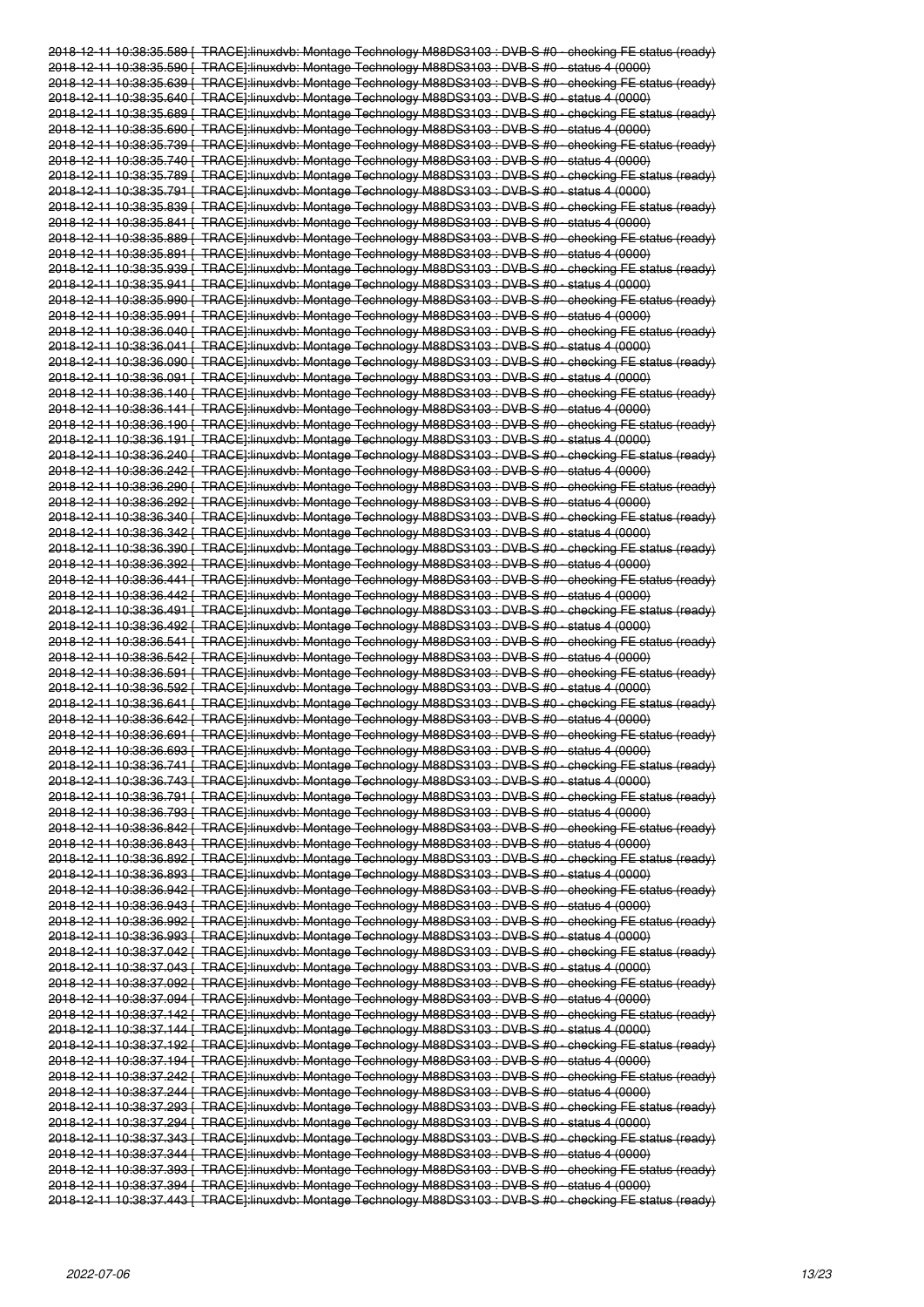2018-12-11 10:38:37.444 [ TRACE]:linuxdvb: Montage Technology M88DS3103 : DVB-S #0 - status 4 (0000) 2018-12-11 10:38:37.493 [ TRACE]:linuxdvb: Montage Technology M88DS3103 : DVB-S #0 - checking FE status (ready) 2018-12-11 10:38:37.494 [ TRACE]:linuxdvb: Montage Technology M88DS3103 : DVB-S #0 - status 4 (0000) 2018-12-11 10:38:37.543 [ TRACE]:linuxdvb: Montage Technology M88DS3103 : DVB-S #0 - checking FE status (ready) 2018-12-11 10:38:37.545 [ TRACE]:linuxdvb: Montage Technology M88DS3103 : DVB-S #0 - status 4 (0000) 2018-12-11 10:38:37.593 [ TRACE]:linuxdvb: Montage Technology M88DS3103 : DVB-S #0 - checking FE status (ready) 2018-12-11 10:38:37.595 [ TRACE]:linuxdvb: Montage Technology M88DS3103 : DVB-S #0 - status 4 (0000) 2018-12-11 10:38:37.643 [ TRACE]:linuxdvb: Montage Technology M88DS3103 : DVB-S #0 - checking FE status (ready) 2018-12-11 10:38:37.645 [ TRACE]:linuxdvb: Montage Technology M88DS3103 : DVB-S #0 - status 4 (0000) 2018-12-11 10:38:37.694 [ TRACE]:linuxdvb: Montage Technology M88DS3103 : DVB-S #0 - checking FE status (ready) 2018-12-11 10:38:37.695 [ TRACE]:linuxdvb: Montage Technology M88DS3103 : DVB-S #0 - status 4 (0000) 2018-12-11 10:38:37.713 [ DEBUG]:http: 192.168.2.222: HTTP/1.1 POST /comet/poll - 401 2018-12-11 10:38:37.744 [ TRACE]:linuxdvb: Montage Technology M88DS3103 : DVB-S #0 - checking FE status (ready) 2018-12-11 10:38:37.745 [ TRACE]:linuxdvb: Montage Technology M88DS3103 : DVB-S #0 - status 4 (0000) 2018-12-11 10:38:37.794 [ TRACE]:linuxdvb: Montage Technology M88DS3103 : DVB-S #0 - checking FE status (ready) 2018-12-11 10:38:37.795 [ TRACE]:linuxdvb: Montage Technology M88DS3103 : DVB-S #0 - status 4 (0000) 2018-12-11 10:38:37.844 [ TRACE]:linuxdvb: Montage Technology M88DS3103 : DVB-S #0 - checking FE status (ready) 2018-12-11 10:38:37.845 [ TRACE]:linuxdvb: Montage Technology M88DS3103 : DVB-S #0 - status 4 (0000) 2018-12-11 10:38:37.894 [ TRACE]:linuxdvb: Montage Technology M88DS3103 : DVB-S #0 - checking FE status (ready) 2018-12-11 10:38:37.895 [ TRACE]:linuxdvb: Montage Technology M88DS3103 : DVB-S #0 - status 4 (0000) 2018-12-11 10:38:37.944 [ TRACE]:linuxdvb: Montage Technology M88DS3103 : DVB-S #0 - checking FE status (ready) 2018-12-11 10:38:37.946 [ TRACE]:linuxdvb: Montage Technology M88DS3103 : DVB-S #0 - status 4 (0000) 2018-12-11 10:38:37.994 [ TRACE]:linuxdvb: Montage Technology M88DS3103 : DVB-S #0 - checking FE status (ready) 2018-12-11 10:38:37.996 [ TRACE]:linuxdvb: Montage Technology M88DS3103 : DVB-S #0 - status 4 (0000) 2018-12-11 10:38:38.044 [ TRACE]:linuxdvb: Montage Technology M88DS3103 : DVB-S #0 - checking FE status (ready) 2018-12-11 10:38:38.046 [ TRACE]:linuxdvb: Montage Technology M88DS3103 : DVB-S #0 - status 4 (0000) 2018-12-11 10:38:38.094 [ TRACE]:linuxdvb: Montage Technology M88DS3103 : DVB-S #0 - checking FE status (ready) 2018-12-11 10:38:38.408 [ TRACE]:linuxdvb: Montage Technology M88DS3103 : DVB-S #0 - status 4 (0000) 2018-12-11 10:38:38.408 [ TRACE]:linuxdvb: Montage Technology M88DS3103 : DVB-S #0 - checking FE status (ready) 2018-12-11 10:38:38.409 [ TRACE]:linuxdvb: Montage Technology M88DS3103 : DVB-S #0 - status 4 (0000) 2018-12-11 10:38:38.458 [ TRACE]:linuxdvb: Montage Technology M88DS3103 : DVB-S #0 - checking FE status (ready) 2018-12-11 10:38:38.459 [ TRACE]:linuxdvb: Montage Technology M88DS3103 : DVB-S #0 - status 4 (0000) 2018-12-11 10:38:38.495 [ DEBUG]:http: 192.168.2.222: HTTP/1.1 POST /comet/poll -- 401 2018-12-11 10:38:38.508 [ TRACE]:linuxdvb: Montage Technology M88DS3103 : DVB-S #0 - checking FE status (ready) 2018-12-11 10:38:38.509 [ TRACE]:linuxdvb: Montage Technology M88DS3103 : DVB-S #0 - status 4 (0000) 2018-12-11 10:38:38.558 [ TRACE]:linuxdvb: Montage Technology M88DS3103 : DVB-S #0 - checking FE status (ready) 2018-12-11 10:38:38.559 [ TRACE]:linuxdvb: Montage Technology M88DS3103 : DVB-S #0 - status 4 (0000) 2018-12-11 10:38:38.608 [ TRACE]:linuxdvb: Montage Technology M88DS3103 : DVB-S #0 - checking FE status (ready) 2018-12-11 10:38:38.609 [ TRACE]:linuxdvb: Montage Technology M88DS3103 : DVB-S #0 - status 4 (0000) 2018-12-11 10:38:38.658 [ TRACE]:linuxdvb: Montage Technology M88DS3103 : DVB-S #0 - checking FE status (ready) 2018-12-11 10:38:38.660 [ TRACE]:linuxdvb: Montage Technology M88DS3103 : DVB-S #0 - status 4 (0000) 2018-12-11 10:38:38.708 [ TRACE]:linuxdvb: Montage Technology M88DS3103 : DVB-S #0 - checking FE status (ready) 2018-12-11 10:38:38.710 [ TRACE]:linuxdvb: Montage Technology M88DS3103 : DVB-S #0 - status 4 (0000) 2018-12-11 10:38:38.758 [ TRACE]:linuxdvb: Montage Technology M88DS3103 : DVB-S #0 - checking FE status (ready) 2018-12-11 10:38:38.760 [ TRACE]:linuxdvb: Montage Technology M88DS3103 : DVB-S #0 - status 4 (0000) 2018-12-11 10:38:38.808 [ TRACE]:linuxdvb: Montage Technology M88DS3103 : DVB-S #0 - checking FE status (ready) 2018-12-11 10:38:38.810 [ TRACE]:linuxdvb: Montage Technology M88DS3103 : DVB-S #0 - status 4 (0000) 2018-12-11 10:38:38.859 [ TRACE]:linuxdvb: Montage Technology M88DS3103 : DVB-S #0 - checking FE status (ready) 2018-12-11 10:38:38.860 [ TRACE]:linuxdvb: Montage Technology M88DS3103 : DVB-S #0 - status 4 (0000) 2018-12-11 10:38:38.909 [ TRACE]:linuxdvb: Montage Technology M88DS3103 : DVB-S #0 - checking FE status (ready) 2018-12-11 10:38:38.910 [ TRACE]:linuxdvb: Montage Technology M88DS3103 : DVB-S #0 - status 4 (0000) 2018-12-11 10:38:38.959 [ TRACE]:linuxdvb: Montage Technology M88DS3103 : DVB-S #0 - checking FE status (ready) 2018-12-11 10:38:38.960 [ TRACE]:linuxdvb: Montage Technology M88DS3103 : DVB-S #0 - status 4 (0000) 2018-12-11 10:38:39.009 [ TRACE]:linuxdvb: Montage Technology M88DS3103 : DVB-S #0 - checking FE status (ready) 2018-12-11 10:38:39.010 [ TRACE]:linuxdvb: Montage Technology M88DS3103 : DVB-S #0 - status 4 (0000) 2018-12-11 10:38:39.059 [ TRACE]:linuxdvb: Montage Technology M88DS3103 : DVB-S #0 - checking FE status (ready) 2018-12-11 10:38:39.060 [ TRACE]:linuxdvb: Montage Technology M88DS3103 : DVB-S #0 - status 4 (0000) 2018-12-11 10:38:39.109 [ TRACE]:linuxdvb: Montage Technology M88DS3103 : DVB-S #0 - checking FE status (ready) 2018-12-11 10:38:39.111 [ TRACE]:linuxdvb: Montage Technology M88DS3103 : DVB-S #0 - status 4 (0000) 2018-12-11 10:38:39.159 [ TRACE]:linuxdvb: Montage Technology M88DS3103 : DVB-S #0 - checking FE status (ready) 2018-12-11 10:38:39.161 [ TRACE]:linuxdvb: Montage Technology M88DS3103 : DVB-S #0 - status 4 (0000) 2018-12-11 10:38:39.209 [ TRACE]:linuxdvb: Montage Technology M88DS3103 : DVB-S #0 - checking FE status (ready) 2018-12-11 10:38:39.211 [ TRACE]:linuxdvb: Montage Technology M88DS3103 : DVB-S #0 - status 4 (0000) 2018-12-11 10:38:39.260 [ TRACE]:linuxdvb: Montage Technology M88DS3103 : DVB-S #0 - checking FE status (ready) 2018-12-11 10:38:39.261 [ TRACE]:linuxdvb: Montage Technology M88DS3103 : DVB-S #0 - status 4 (0000) 2018-12-11 10:38:39.310 [ TRACE]:linuxdvb: Montage Technology M88DS3103 : DVB-S #0 - checking FE status (ready) 2018-12-11 10:38:39.311 [ TRACE]:linuxdvb: Montage Technology M88DS3103 : DVB-S #0 - status 4 (0000) 2018-12-11 10:38:39.360 [ TRACE]:linuxdvb: Montage Technology M88DS3103 : DVB-S #0 - checking FE status (ready) 2018-12-11 10:38:39.361 [ TRACE]:linuxdvb: Montage Technology M88DS3103 : DVB-S #0 - status 4 (0000) 2018-12-11 10:38:39.410 [ TRACE]:linuxdvb: Montage Technology M88DS3103 : DVB-S #0 - checking FE status (ready) 2018-12-11 10:38:39.411 [ TRACE]:linuxdvb: Montage Technology M88DS3103 : DVB-S #0 - status 4 (0000) 2018-12-11 10:38:39.460 [ TRACE]:linuxdvb: Montage Technology M88DS3103 : DVB-S #0 - checking FE status (ready) 2018-12-11 10:38:39.461 [ TRACE]:linuxdvb: Montage Technology M88DS3103 : DVB-S #0 - status 4 (0000) 2018-12-11 10:38:39.510 [ TRACE]:linuxdvb: Montage Technology M88DS3103 : DVB-S #0 - checking FE status (ready) 2018-12-11 10:38:39.512 [ TRACE]:linuxdvb: Montage Technology M88DS3103 : DVB-S #0 - status 4 (0000)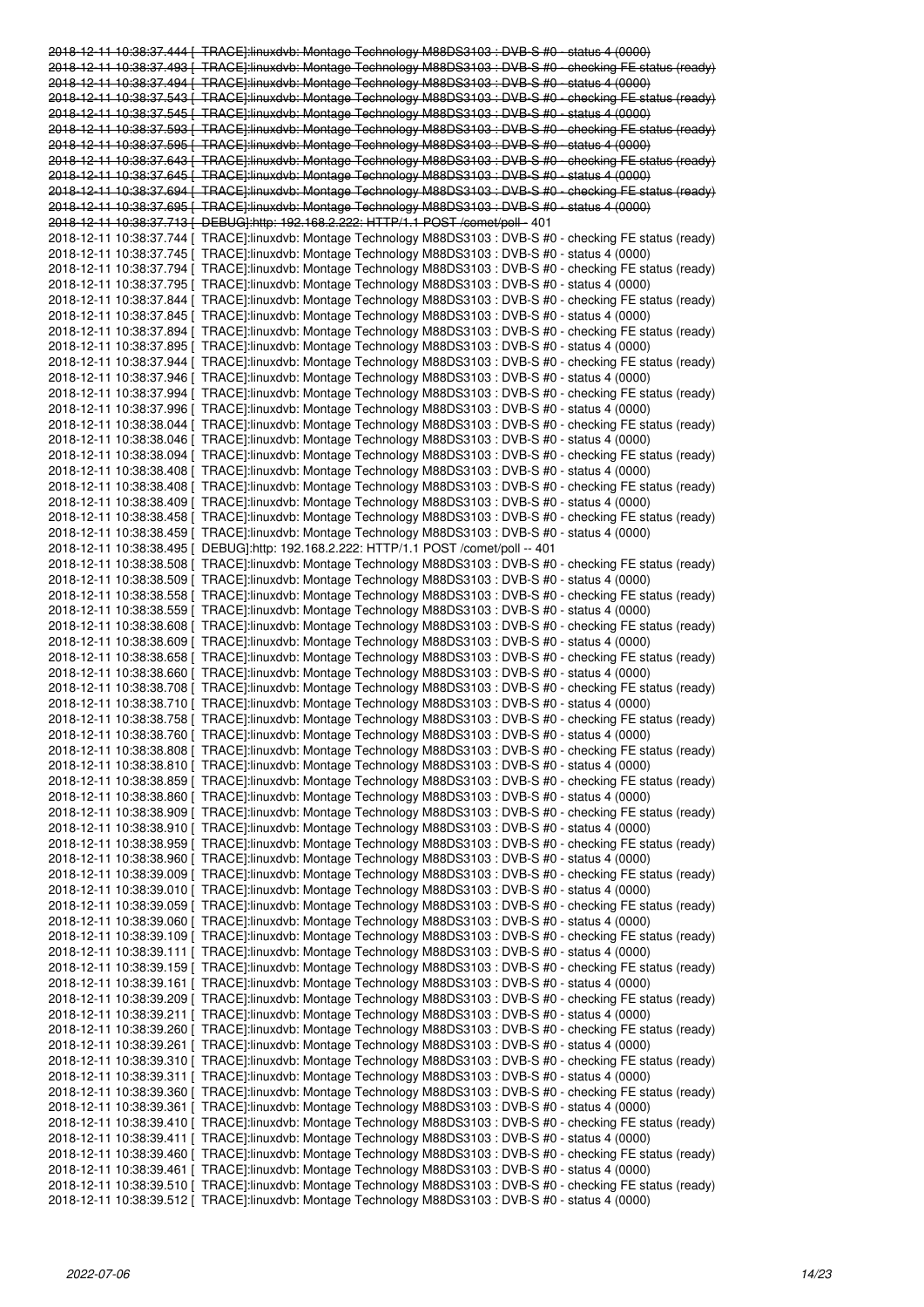2018-12-11 10:38:39.560 [ TRACE]:linuxdvb: Montage Technology M88DS3103 : DVB-S #0 - checking FE status (ready) 2018-12-11 10:38:39.562 [ TRACE]:linuxdvb: Montage Technology M88DS3103 : DVB-S #0 - status 4 (0000) 2018-12-11 10:38:39.610 [ TRACE]:linuxdvb: Montage Technology M88DS3103 : DVB-S #0 - checking FE status (ready) 2018-12-11 10:38:39.612 [ TRACE]:linuxdvb: Montage Technology M88DS3103 : DVB-S #0 - status 4 (0000) 2018-12-11 10:38:39.660 [ TRACE]:linuxdvb: Montage Technology M88DS3103 : DVB-S #0 - checking FE status (ready) 2018-12-11 10:38:39.662 [ TRACE]:linuxdvb: Montage Technology M88DS3103 : DVB-S #0 - status 4 (0000) 2018-12-11 10:38:39.711 [ TRACE]:linuxdvb: Montage Technology M88DS3103 : DVB-S #0 - checking FE status (ready) 2018-12-11 10:38:39.712 [ TRACE]:linuxdvb: Montage Technology M88DS3103 : DVB-S #0 - status 4 (0000) 2018-12-11 10:38:39.761 [ TRACE]:linuxdvb: Montage Technology M88DS3103 : DVB-S #0 - checking FE status (ready) 2018-12-11 10:38:39.762 [ TRACE]:linuxdvb: Montage Technology M88DS3103 : DVB-S #0 - status 4 (0000) 2018-12-11 10:38:39.800 [ DEBUG]:service: Astra 2/10847V/BBC One HD: Status changed to [Graceperiod expired] [Data timeout] 2018-12-11 10:38:39.811 [ TRACE]:linuxdvb: Montage Technology M88DS3103 : DVB-S #0 - checking FE status (ready) 2018-12-11 10:38:39.812 [ TRACE]:linuxdvb: Montage Technology M88DS3103 : DVB-S #0 - status 4 (0000) 2018-12-11 10:38:39.861 [ TRACE]:linuxdvb: Montage Technology M88DS3103 : DVB-S #0 - checking FE status (ready) 2018-12-11 10:38:39.862 [ TRACE]:linuxdvb: Montage Technology M88DS3103 : DVB-S #0 - status 4 (0000) 2018-12-11 10:38:39.911 [ TRACE]:linuxdvb: Montage Technology M88DS3103 : DVB-S #0 - checking FE status (ready) 2018-12-11 10:38:39.912 [ TRACE]:linuxdvb: Montage Technology M88DS3103 : DVB-S #0 - status 4 (0000) 2018-12-11 10:38:39.961 [ TRACE]:linuxdvb: Montage Technology M88DS3103 : DVB-S #0 - checking FE status (ready) 2018-12-11 10:38:39.963 [ TRACE]:linuxdvb: Montage Technology M88DS3103 : DVB-S #0 - status 4 (0000) 2018-12-11 10:38:40.011 [ TRACE]:linuxdvb: Montage Technology M88DS3103 : DVB-S #0 - checking FE status (ready) 2018-12-11 10:38:40.013 [ TRACE]:linuxdvb: Montage Technology M88DS3103 : DVB-S #0 - status 4 (0000) 2018-12-11 10:38:40.061 [ TRACE]:linuxdvb: Montage Technology M88DS3103 : DVB-S #0 - checking FE status (ready) 2018-12-11 10:38:40.063 [ TRACE]:linuxdvb: Montage Technology M88DS3103 : DVB-S #0 - status 4 (0000) 2018-12-11 10:38:40.111 [ TRACE]:linuxdvb: Montage Technology M88DS3103 : DVB-S #0 - checking FE status (ready) 2018-12-11 10:38:40.113 [ TRACE]:linuxdvb: Montage Technology M88DS3103 : DVB-S #0 - status 4 (0000) 2018-12-11 10:38:40.162 [ TRACE]:linuxdvb: Montage Technology M88DS3103 : DVB-S #0 - checking FE status (ready) 2018-12-11 10:38:40.163 [ TRACE]:linuxdvb: Montage Technology M88DS3103 : DVB-S #0 - status 4 (0000) 2018-12-11 10:38:40.212 [ TRACE]:linuxdvb: Montage Technology M88DS3103 : DVB-S #0 - checking FE status (ready) 2018-12-11 10:38:40.213 [ TRACE]:linuxdvb: Montage Technology M88DS3103 : DVB-S #0 - status 4 (0000) 2018-12-11 10:38:40.262 [ TRACE]:linuxdvb: Montage Technology M88DS3103 : DVB-S #0 - checking FE status (ready) 2018-12-11 10:38:40.263 [ TRACE]:linuxdvb: Montage Technology M88DS3103 : DVB-S #0 - status 4 (0000) 2018-12-11 10:38:40.312 [ TRACE]:linuxdvb: Montage Technology M88DS3103 : DVB-S #0 - checking FE status (ready) 2018-12-11 10:38:40.313 [ TRACE]:linuxdvb: Montage Technology M88DS3103 : DVB-S #0 - status 4 (0000) 2018-12-11 10:38:40.362 [ TRACE]:linuxdvb: Montage Technology M88DS3103 : DVB-S #0 - checking FE status (ready) 2018-12-11 10:38:40.363 [ TRACE]:linuxdvb: Montage Technology M88DS3103 : DVB-S #0 - status 4 (0000) 2018-12-11 10:38:40.412 [ TRACE]:linuxdvb: Montage Technology M88DS3103 : DVB-S #0 - checking FE status (ready) 2018-12-11 10:38:40.414 [ TRACE]:linuxdvb: Montage Technology M88DS3103 : DVB-S #0 - status 4 (0000) 2018-12-11 10:38:40.462 [ TRACE]:linuxdvb: Montage Technology M88DS3103 : DVB-S #0 - checking FE status (ready) 2018-12-11 10:38:40.464 [ TRACE]:linuxdvb: Montage Technology M88DS3103 : DVB-S #0 - status 4 (0000) 2018-12-11 10:38:40.512 [ TRACE]:linuxdvb: Montage Technology M88DS3103 : DVB-S #0 - checking FE status (ready) 2018-12-11 10:38:40.514 [ TRACE]:linuxdvb: Montage Technology M88DS3103 : DVB-S #0 - status 4 (0000) 2018-12-11 10:38:40.562 [ TRACE]:linuxdvb: Montage Technology M88DS3103 : DVB-S #0 - checking FE status (ready) 2018-12-11 10:38:40.565 [ TRACE]:linuxdvb: Montage Technology M88DS3103 : DVB-S #0 - status 4 (0000) 2018-12-11 10:38:40.613 [ TRACE]:linuxdvb: Montage Technology M88DS3103 : DVB-S #0 - checking FE status (ready) 2018-12-11 10:38:40.614 [ TRACE]:linuxdvb: Montage Technology M88DS3103 : DVB-S #0 - status 4 (0000) 2018-12-11 10:38:40.663 [ TRACE]:linuxdvb: Montage Technology M88DS3103 : DVB-S #0 - checking FE status (ready) 2018-12-11 10:38:40.664 [ TRACE]:linuxdvb: Montage Technology M88DS3103 : DVB-S #0 - status 4 (0000) 2018-12-11 10:38:40.713 [ TRACE]:linuxdvb: Montage Technology M88DS3103 : DVB-S #0 - checking FE status (ready) 2018-12-11 10:38:40.714 [ TRACE]:linuxdvb: Montage Technology M88DS3103 : DVB-S #0 - status 4 (0000) 2018-12-11 10:38:40.763 [ TRACE]:linuxdvb: Montage Technology M88DS3103 : DVB-S #0 - checking FE status (ready) 2018-12-11 10:38:40.764 [ TRACE]:linuxdvb: Montage Technology M88DS3103 : DVB-S #0 - status 4 (0000) 2018-12-11 10:38:40.813 [ TRACE]:linuxdvb: Montage Technology M88DS3103 : DVB-S #0 - checking FE status (ready) 2018-12-11 10:38:40.814 [ TRACE]:linuxdvb: Montage Technology M88DS3103 : DVB-S #0 - status 4 (0000) 2018-12-11 10:38:40.863 [ TRACE]:linuxdvb: Montage Technology M88DS3103 : DVB-S #0 - checking FE status (ready) 2018-12-11 10:38:40.865 [ TRACE]:linuxdvb: Montage Technology M88DS3103 : DVB-S #0 - status 4 (0000) 2018-12-11 10:38:40.913 [ TRACE]:linuxdvb: Montage Technology M88DS3103 : DVB-S #0 - checking FE status (ready) 2018-12-11 10:38:40.915 [ TRACE]:linuxdvb: Montage Technology M88DS3103 : DVB-S #0 - status 4 (0000) 2018-12-11 10:38:40.963 [ TRACE]:linuxdvb: Montage Technology M88DS3103 : DVB-S #0 - checking FE status (ready) 2018-12-11 10:38:40.965 [ TRACE]:linuxdvb: Montage Technology M88DS3103 : DVB-S #0 - status 4 (0000) 2018-12-11 10:38:41.014 [ TRACE]:linuxdvb: Montage Technology M88DS3103 : DVB-S #0 - checking FE status (ready) 2018-12-11 10:38:41.015 [ TRACE]:linuxdvb: Montage Technology M88DS3103 : DVB-S #0 - status 4 (0000) 2018-12-11 10:38:41.064 [ TRACE]:linuxdvb: Montage Technology M88DS3103 : DVB-S #0 - checking FE status (ready) 2018-12-11 10:38:41.065 [ TRACE]:linuxdvb: Montage Technology M88DS3103 : DVB-S #0 - status 4 (0000) 2018-12-11 10:38:41.114 [ TRACE]:linuxdvb: Montage Technology M88DS3103 : DVB-S #0 - checking FE status (ready) 2018-12-11 10:38:41.115 [ TRACE]:linuxdvb: Montage Technology M88DS3103 : DVB-S #0 - status 4 (0000) 2018-12-11 10:38:41.164 [ TRACE]:linuxdvb: Montage Technology M88DS3103 : DVB-S #0 - checking FE status (ready) 2018-12-11 10:38:41.165 [ TRACE]:linuxdvb: Montage Technology M88DS3103 : DVB-S #0 - status 4 (0000) 2018-12-11 10:38:41.214 [ TRACE]:linuxdvb: Montage Technology M88DS3103 : DVB-S #0 - checking FE status (ready) 2018-12-11 10:38:41.215 [ TRACE]:linuxdvb: Montage Technology M88DS3103 : DVB-S #0 - status 4 (0000) 2018-12-11 10:38:41.264 [ TRACE]:linuxdvb: Montage Technology M88DS3103 : DVB-S #0 - checking FE status (ready) 2018-12-11 10:38:41.266 [ TRACE]:linuxdvb: Montage Technology M88DS3103 : DVB-S #0 - status 4 (0000) 2018-12-11 10:38:41.314 [ TRACE]:linuxdvb: Montage Technology M88DS3103 : DVB-S #0 - checking FE status (ready) 2018-12-11 10:38:41.316 [ TRACE]:linuxdvb: Montage Technology M88DS3103 : DVB-S #0 - status 4 (0000) 2018-12-11 10:38:41.364 [ TRACE]:linuxdvb: Montage Technology M88DS3103 : DVB-S #0 - checking FE status (ready) 2018-12-11 10:38:41.366 [ TRACE]:linuxdvb: Montage Technology M88DS3103 : DVB-S #0 - status 4 (0000)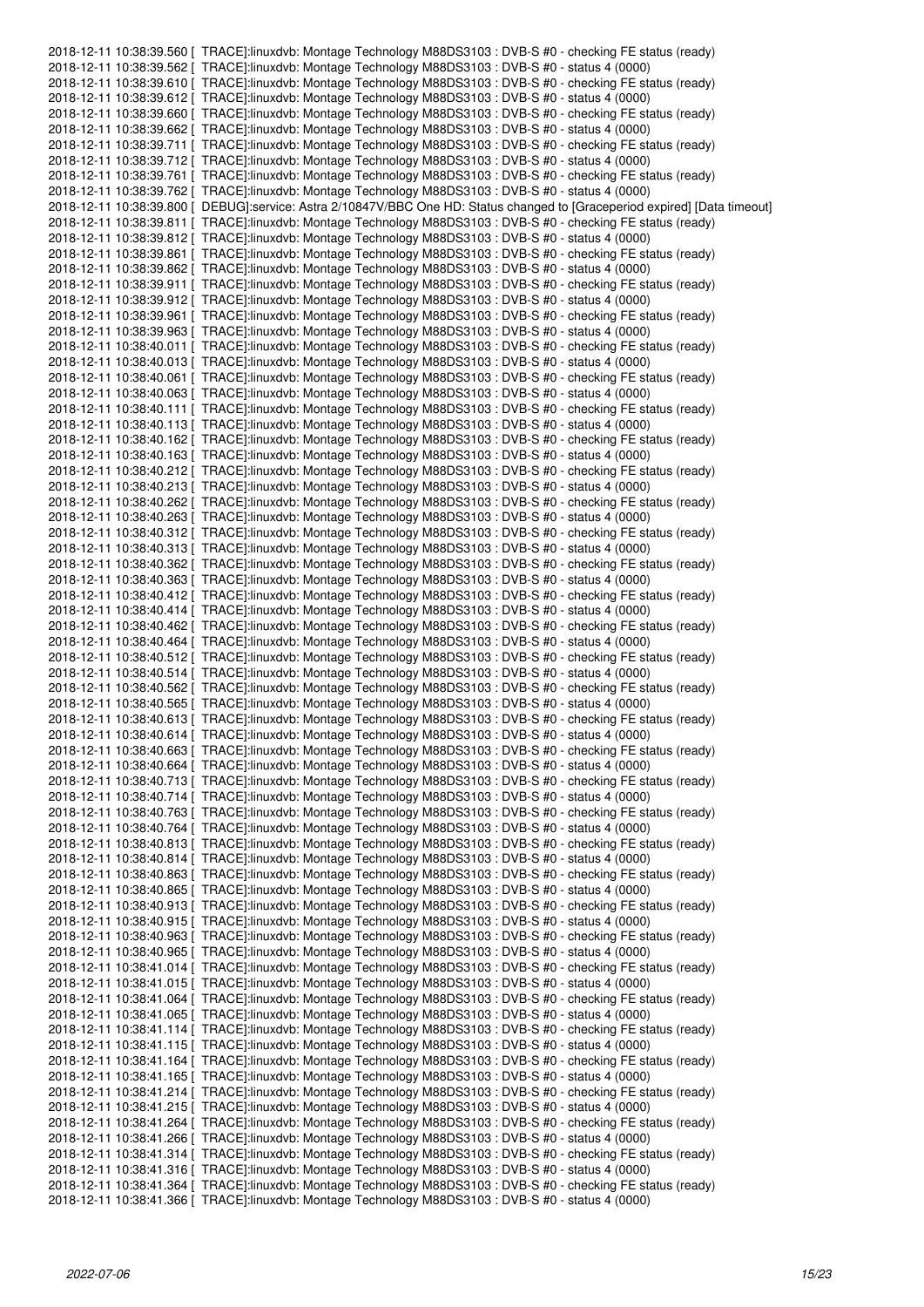2018-12-11 10:38:41.414 [ TRACE]:linuxdvb: Montage Technology M88DS3103 : DVB-S #0 - checking FE status (ready) 2018-12-11 10:38:41.416 [ TRACE]:linuxdvb: Montage Technology M88DS3103 : DVB-S #0 - status 4 (0000) 2018-12-11 10:38:41.440 [WARNING]:subscription: 0001: service instance is bad, reason: No input detected 2018-12-11 10:38:41.440 [ TRACE]:mpegts: table: mux 0x55ee314ca1f0 destroy pmt 02/FF (2) pid 0104 (260) 2018-12-11 10:38:41.440 [ DEBUG]:mpegts: 10847V in Astra 2 - close PID 0104 (260) [16/0x7f776400a980] 2018-12-11 10:38:41.440 [ TRACE]:mpegts: table: mux 0x55ee314ca1f0 free pmt 02/FF (2) pid 0104 (260) 2018-12-11 10:38:41.440 [ DEBUG]:mpegts: 10847V in Astra 2 - close PID 0104 (260) [8/0x55ee314ccdc0] 2018-12-11 10:38:41.440 [ DEBUG]:mpegts: 10847V in Astra 2 - close PID 1518 (5400) [8/0x55ee314ccdc0] 2018-12-11 10:38:41.440 [ DEBUG]:mpegts: 10847V in Astra 2 - close PID 151A (5402) [8/0x55ee314ccdc0] 2018-12-11 10:38:41.440 [ DEBUG]:mpegts: 10847V in Astra 2 - close PID 151C (5404) [8/0x55ee314ccdc0] 2018-12-11 10:38:41.440 [ DEBUG]:mpegts: 10847V in Astra 2 - close PID 151B (5403) [8/0x55ee314ccdc0] 2018-12-11 10:38:41.440 [ DEBUG]:mpegts: 10847V in Astra 2 - close PID 1519 (5401) [8/0x55ee314ccdc0] 2018-12-11 10:38:41.440 [ DEBUG]:mpegts: 10847V in Astra 2 - stopping mux 2018-12-11 10:38:41.440 [ DEBUG]:linuxdvb: Montage Technology M88DS3103 : DVB-S #0 - stopping 10847V in Astra 2 2018-12-11 10:38:41.440 [ TRACE]:mpegts: Montage Technology M88DS3103 : DVB-S #0 - flush subscribers 2018-12-11 10:38:41.440 [ TRACE]:mpegts: 10847V in Astra 2 - flush tables 2018-12-11 10:38:41.440 [ TRACE]:mpegts: table: mux 0x55ee314ca1f0 destroy eit 00/00 (0) pid 0012 (18) 2018-12-11 10:38:41.440 [ TRACE]:mpegts: table: mux 0x55ee314ca1f0 free eit 00/00 (0) pid 0012 (18) 2018-12-11 10:38:41.440 [ TRACE]:mpegts: table: mux 0x55ee314ca1f0 destroy uk\_freesat 00/00 (0) pid 0BBB (3003) 2018-12-11 10:38:41.440 [ TRACE]:mpegts: table: mux 0x55ee314ca1f0 free uk\_freesat 00/00 (0) pid 0BBB (3003) 2018-12-11 10:38:41.440 [ TRACE]:mpegts: table: mux 0x55ee314ca1f0 destroy bat 48/F8 (72) pid 0BBA (3002) 2018-12-11 10:38:41.440 [ TRACE]:mpegts: table: mux 0x55ee314ca1f0 free bat 48/F8 (72) pid 0BBA (3002) 2018-12-11 10:38:41.440 [ TRACE]:mpegts: table: mux 0x55ee314ca1f0 destroy viasat\_baltic 00/00 (0) pid 0039 (57) 2018-12-11 10:38:41.440 [ TRACE]:mpegts: table: mux 0x55ee314ca1f0 free viasat\_baltic 00/00 (0) pid 0039 (57) 2018-12-11 10:38:41.440 [ TRACE]:mpegts: 10847V in Astra 2 - mi=0x55ee3112c680 2018-12-11 10:38:41.440 [ DEBUG]:mpegts: 10847V in Astra 2 - close PID 0012 (18) [20/0x7f7764008ab0] 2018-12-11 10:38:41.440 [ DEBUG]:mpegts: 10847V in Astra 2 - close PID 0039 (57) [16/0x7f77640047a0] 2018-12-11 10:38:41.440 [ DEBUG]:mpegts: 10847V in Astra 2 - close PID 0BBA (3002) [16/0x7f7764005dc0] 2018-12-11 10:38:41.440 [ DEBUG]:mpegts: 10847V in Astra 2 - close PID 0BBB (3003) [16/0x7f7764007400] 2018-12-11 10:38:41.440 [ DEBUG]:epggrab: grab done for 10847V in Astra 2 (stolen) 2018-12-11 10:38:41.440 [ DEBUG]:service: 2: BBC One HD si 0x7f7764003ca0 Montage Technology M88DS3103 : DVB-S #0 weight 0 prio 10 error 402 (No input detected) 2018-12-11 10:38:43.440 [ DEBUG]:service: 2: BBC One HD si 0x7f7764003ca0 Montage Technology M88DS3103 : DVB-S #0 weight 0 prio 10 error 402 (No input detected) 2018-12-11 10:38:43.440 [ NOTICE]:subscription: 0001: No input source available for subscription "DVR: Defenders UK" to channel "BBC One HD" 2018-12-11 10:38:43.440 [ TRACE]:linuxdvb: Montage Technology M88DS3103 : DVB-S #0 - checking FE status 2018-12-11 10:38:43.440 [ ERROR]:dvr: Recording unable to start: "Defenders UK": No input detected 2018-12-11 10:38:45.440 [ DEBUG]:service: 2: BBC One HD si 0x7f7764003ca0 Montage Technology M88DS3103 : DVB-S #0 weight 0 prio 10 error 402 (No input detected) 2018-12-11 10:38:45.440 [ NOTICE]:subscription: 0001: No input source available for subscription "DVR: Defenders UK" to channel "BBC One HD"

#### **#7 - 2018-12-11 10:50 - Joe User**

2018-12-11 10:38:14.750 [ TRACE]:diseqc: rotor angle azimuth 150.5718 elevation 27.5070 2018-12-11 10:38:14.750 [ DEBUG]:diseqc: rotor USALS goto 27.4E (motor 26.1 clockwise)

Is this correct for 28.2E?

#### **#8 - 2018-12-11 11:45 - P B**

Yes, I compensate in software for some misalignment of the rotor. This is certainly not a hardware issue: before the upgrade to Ubuntu 18.04 I got very strong signals.

#### **#9 - 2018-12-11 12:22 - Jaroslav Kysela**

I'm afraid, but you don't set the PLS parameters right:

linuxdvb: S2CMD 42 => 4294967295

The value should be zero here.

#### **#10 - 2018-12-11 19:23 - P B**

*- File Capture.PNG added*

I doubled checked this (see screenshot), but this does not make a difference:

2018-12-11 20:16:18.286 [ TRACE]:linuxdvb: Montage DS3103/TS2022 : DVB-S #0 - frontend clear 2018-12-11 20:16:18.582 [ TRACE]:linuxdvb: tuner Montage DS3103/TS2022 : DVB-S #0 tuning to DVB-S2 28.2E freq 10847000 V sym 23000000 fec 2/3 mod PSK/8 roff 25 is\_id -1 pls\_mode GOLD pls\_code 0 (freq 1097000)

Note that above it clearly says "pls\_mode GOLD pls\_code 0", but then still goes on to say "S2CMD 42 => 4294967295":

2018-12-11 20:16:18.582 [ TRACE]:linuxdvb: S2CMD 17 => 6 2018-12-11 20:16:18.582 [ TRACE]:linuxdvb: S2CMD 03 => 1097000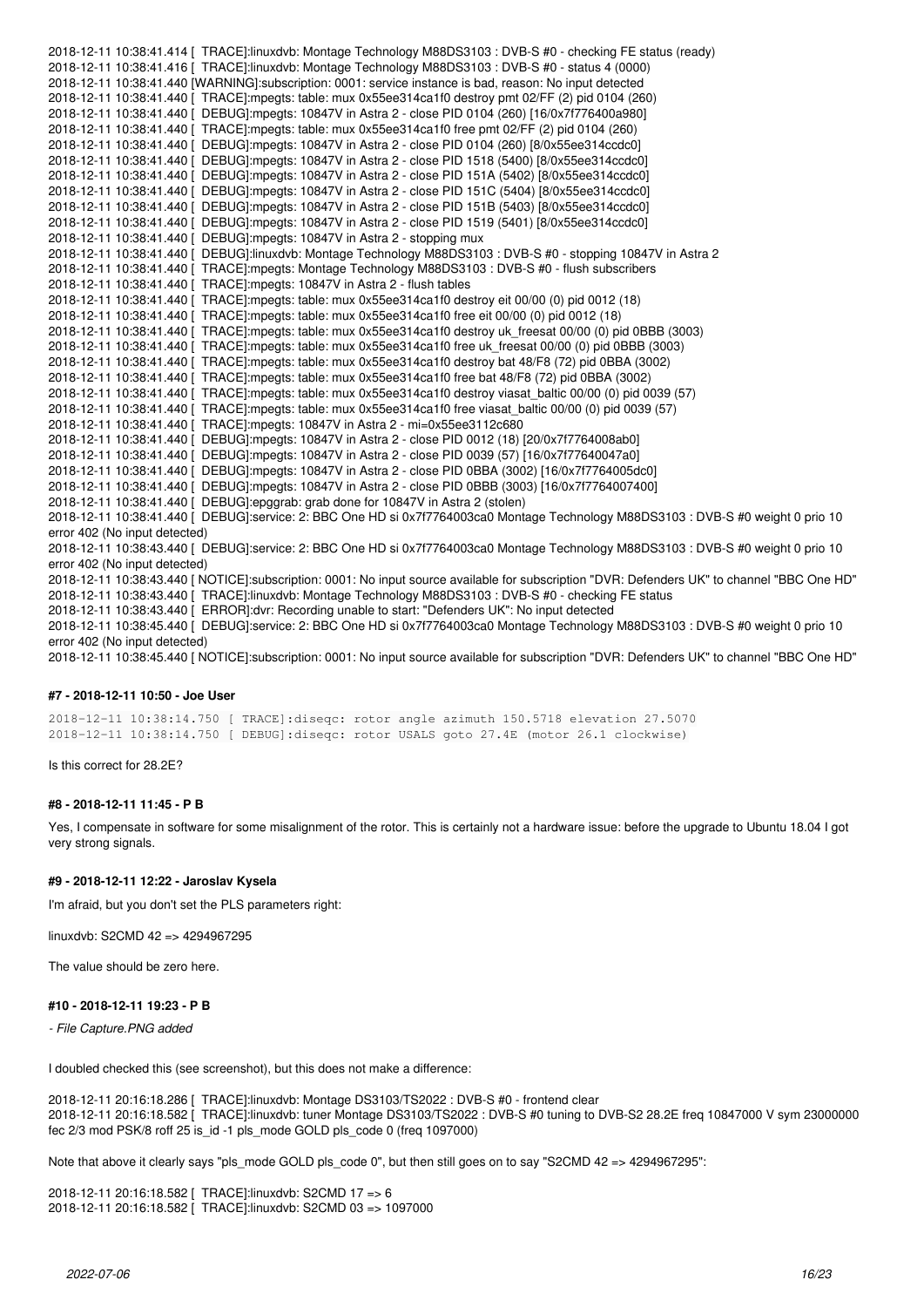```
2018-12-11 20:16:18.582 [ TRACE]:linuxdvb: S2CMD 06 => 2
2018-12-11 20:16:18.582 [ TRACE]:linuxdvb: S2CMD 08 => 23000000
2018-12-11 20:16:18.582 [ TRACE]:linuxdvb: S2CMD 09 => 2
2018-12-11 20:16:18.582 [ TRACE]:linuxdvb: S2CMD 04 => 9
2018-12-11 20:16:18.582 [ TRACE]:linuxdvb: S2CMD 12 => 2
2018-12-11 20:16:18.582 [ TRACE]:linuxdvb: S2CMD 13 => 2
2018-12-11 20:16:18.582 [ TRACE]:linuxdvb: S2CMD 42 => 4294967295
2018-12-11 20:16:18.582 [ TRACE]:linuxdvb: S2CMD 01 => 0
```
Just for fun, I tried booting into Ubuntu 18.04 using the previous 16.04 4.4 kernel which contains the older closed source drivers. Tvheadend still did not work, which seems to rule out an issue with the drivers...

# **#11 - 2018-12-11 20:20 - P B**

To make things more complicated, it seems that if I run a w\_scan first and then start tvheadend, things seem to work, at least until the next reboot. It's not entirely consistent though, and sometimes I have to try switching back and forth between two channels / satellites.

## **#12 - 2018-12-13 20:01 - r 2**

Could be related to this bug suffered by S960 model? it seems there is some mutex logic change done in kernel 4.10.

#### **#13 - 2018-12-13 20:02 - r 2**

here the link to the discussion: [[[https://forum.libreelec.tv/thread/12452-problems-with-dvbsky-technotrend-usb-dvb-s2-tuners-since-le8/\]](https://forum.libreelec.tv/thread/12452-problems-with-dvbsky-technotrend-usb-dvb-s2-tuners-since-le8/)]

#### **#14 - 2018-12-13 20:11 - P B**

Yes, found that too, but I doubt it's related:

- the symptoms are different
- the bug was introduced in kernel version later than the one I'm running
- it seems to be related to the USB subsystem, and my card is PCI

Any help welcome, though!

#### **#15 - 2018-12-14 11:04 - Jaroslav Kysela**

P B wrote:

Note that above it clearly says "pls\_mode GOLD pls\_code 0", but then still goes on to say "S2CMD 42 => 4294967295":

Sorry, my fault. It's correct. 4294967295 means 0xffffffff which is -1 (no stream id filter).

#### **#16 - 2018-12-14 12:12 - Luis Alves**

Jaroslav,

I was looking at the tvh tune code and I believe this command shouldn't be here:

[https://github.com/tvheadend/tvheadend/blob/master/src/input/mpegts/linuxdvb/linuxdvb\\_frontend.c#L1895](https://github.com/tvheadend/tvheadend/blob/master/src/input/mpegts/linuxdvb/linuxdvb_frontend.c#L1895)

2 reasons:

1) It's a DVBT2 setting inside DVBS if clause

2) The dvb-core internals map the DVBT2 plp id to the same as DVBS stream id: [https://git.linuxtv.org/media\\_tree.git/tree/drivers/media/dvb-core/dvb\\_frontend.c#n1475](https://git.linuxtv.org/media_tree.git/tree/drivers/media/dvb-core/dvb_frontend.c#n1475)

#### P B,

For the issue here, please do this (as root):

echo "file m88ds3103.c +p" > /sys/kernel/debug/dynamic\_debug/control echo "file dvb\_frontend.c +p" > /sys/kernel/debug/dynamic\_debug/control

#### Then:

Do a fail tune with tvheadend and get log from /var/log/kern.log (or dmesg) Do a good tune with w scan and get the log.

That log might tell us what's wrong.

In the end you might want to remove the debug spam from your kernel logs:

echo "file m88ds3103.c -p" > /sys/kernel/debug/dynamic\_debug/control echo "file dvb\_frontend.c -p" > /sys/kernel/debug/dynamic\_debug/control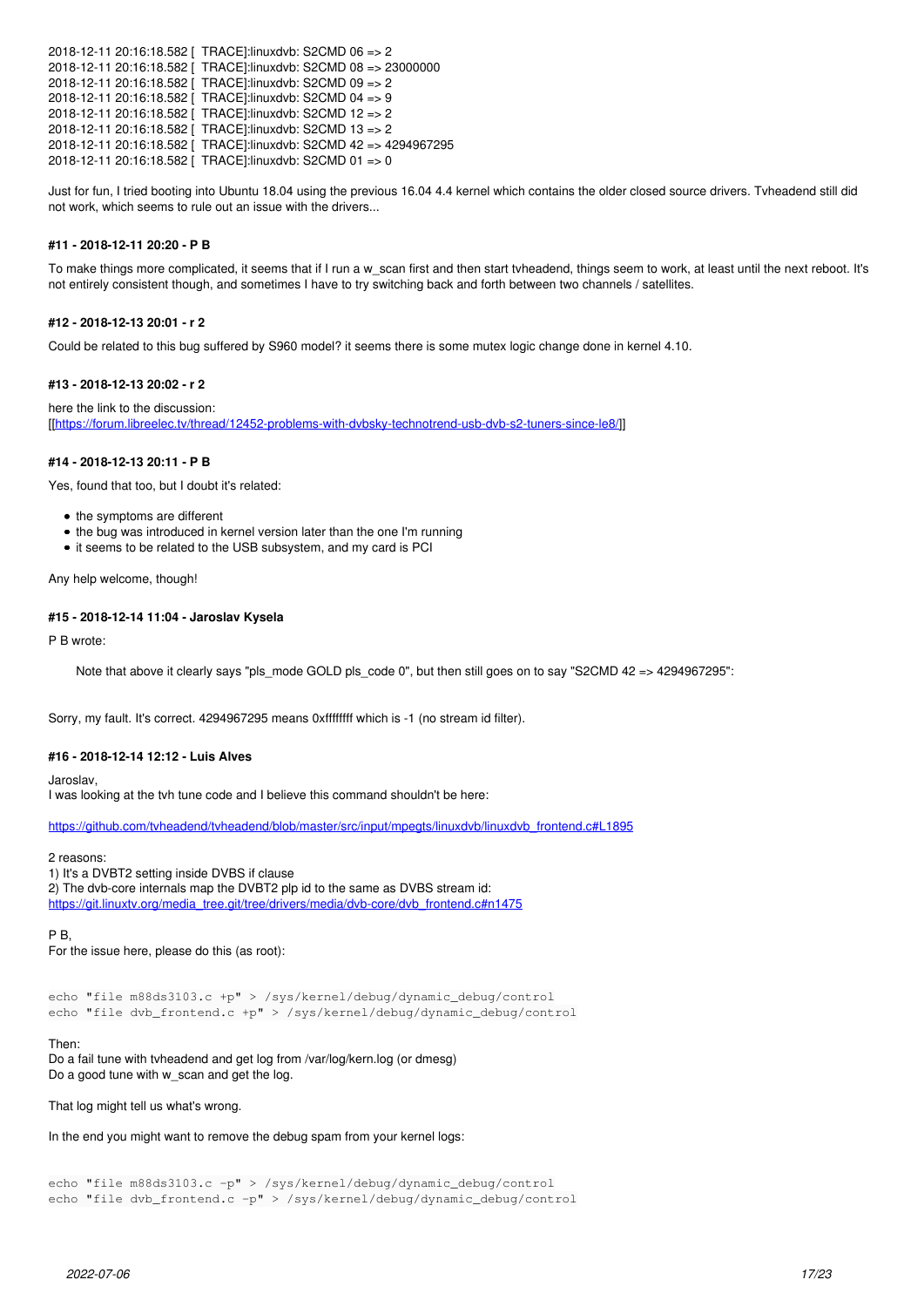# **#17 - 2018-12-14 14:19 - Jaroslav Kysela**

Luis Alves wrote:

Jaroslav,

I was looking at the tvh tune code and I believe this command shouldn't be here:

[https://github.com/tvheadend/tvheadend/blob/master/src/input/mpegts/linuxdvb/linuxdvb\\_frontend.c#L1895](https://github.com/tvheadend/tvheadend/blob/master/src/input/mpegts/linuxdvb/linuxdvb_frontend.c#L1895)

2 reasons:

1) It's a DVBT2 setting inside DVBS if clause

2) The dvb-core internals map the DVBT2 plp id to the same as DVBS stream id:

https://git.linuxty.org/media\_tree.git/tree/drivers/media/dvb-core/dvb\_frontend.c#n1475

I think that it's for the backwards compatibility with the older drivers where the STREAM\_ID DTV identifier was not present.

#### **#18 - 2018-12-14 19:33 - P B**

- *File kern.log.bad added*
- *File kern.log.good added*
- *File kern.log.good.szap added*

Here are a few logs, taken one after the other:

kern.log.good: using tvheadend to zap to a few channels, no problems kern.log.bad: doing a cold reboot, tvheadend can no longer tune to BBC1 (a cold reboot seems the most reliable way to trigger this) kern.log.good.szap: getting a lock on BBC1 without problems using szap

The strange thing is that now using tvheadend I still don't get a signal on BBC1, so tuning with szap does not seem to be a fool-proof of getting the tuner back in shape.

Usually after changing to many different channels, rotor positions with tvheadend, eventually something will kick in and I start to be able to tune again, but that's not really practical...

#### **#19 - 2018-12-14 20:51 - Luis Alves**

Once thing is clear: szap is using the old DVBv3 for ioctl calls.

Anyway, for debugging you should always use a fixed testcase for both szap and tvh. And how can you be tuning BBC1 on szap and tvh if the tune info is completely different?

Bad, tvh, 1 channel DVB-S2: delivery\_system=6 modulation=9 frequency=1097000 symbol\_rate=23000000 inversion=2 pilot=2 rolloff=2 - Failed

Good, tvh, 2 channels DVB-S2: delivery\_system=6 modulation=9 frequency=1274000 symbol\_rate=23000000 inversion=2 pilot=2 rolloff=2 - OK delivery\_system=6 modulation=9 frequency=1097000 symbol\_rate=23000000 inversion=2 pilot=2 rolloff=2 - OK

Good, szap, 1 channels DVB-S: delivery\_system=5 modulation=9 frequency=1023000 symbol\_rate=22000000 inversion=2 pilot=2 rolloff=1 - OK

Sorry but makes no sense to compare the tune from szap with tvh!

But are you using a rotor? If that is true, I think there's nothing wrong with tvheadend, only with the dish pointing.

#### **#20 - 2018-12-15 05:43 - P B**

Turns out I as looking at BBC SD with szap and BBC HD with tvh, sorry. Do you want me to take new logs?

I doubt the rotor is an issue, as both are on the same satellite. Anyway, I guess the logs would show what disecq rotor commands are used, if any?

#### **#21 - 2018-12-15 10:34 - Luis Alves**

sure:

szap: m88ds3103 7-0068: msg=e0 10 38 f4

tvh, good: none

tvh, bad: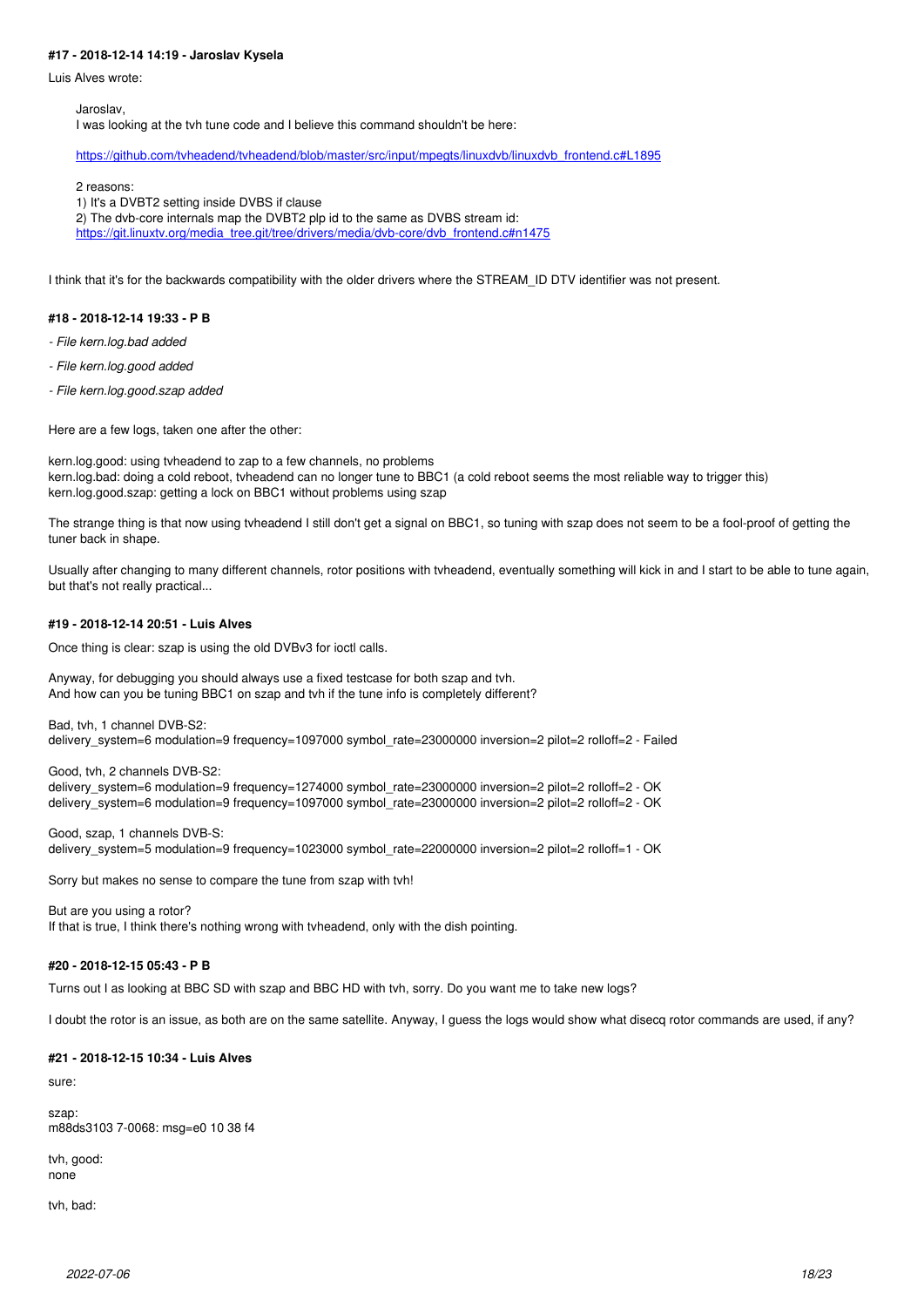none

Apparently you don't have tvh correctly setup...

## **#22 - 2018-12-15 10:38 - P B**

*- File tvheadend.log added*

*- File kern\_rotor.log added*

OK, progress! Your remark about rotors got me thinking, and I posted someone to monitor rotor movements while I was tuning.

Turns out, if after a cold reset, the first channel you tune to with tvh is on the same rotor position as before shutdown, there's no problem, also not to tune to different satellites afterwards.

However, if the first channel you tune to with tvh is on a different position, then the rotor does not move at all and you obviously won't be able to find a lock. The way to get unstuck is first tuning to a channel on the current rotor position, and then you can move to other positions.

The attached logs are for the following situation:

- tune to Astra 3: success
- cold reboot (cutting the power completely) and starting the logging
- tune to Astra 2: fail
- tune to Astra 3: success
- tune to Astra 2: success

Anyway, thanks again for taking the time to debug this remotely, I know it's frustrating to look at bugs you can't reproduce.

#### **#23 - 2018-12-15 10:42 - P B**

BTW, the same issue also occurs on a warm reboot, i.e. without cutting the power.

## **#24 - 2018-12-15 10:57 - Luis Alves**

Any diseqc switch between before (or after) the rotor?

# **#25 - 2018-12-15 11:15 - P B**

No switches, just the rotor.

### **#26 - 2018-12-15 12:35 - Luis Alves**

#### Jaroslav Kysela wrote:

I think that it's for the backwards compatibility with the older drivers where the STREAM\_ID DTV identifier was not present.

You're right, my bad. It's inside an "elif" so for newer dvb api's it's not even included in the code (and that explains why I wasn't seeing the ioctl on the logs).

#### **#27 - 2018-12-15 12:50 - Luis Alves**

P B wrote:

No switches, just the rotor.

Can you post screenshots of your tvheadend lnb/rotor configs? You need to do some more debugging to understand what's failing to move the rotor on a restart.

Config options I would check:

- "Rotor initialization time (seconds)" (should be long enough to allow the rotor to boot)
- "Turn off LNB when idle" make it off (don't turn off rotor to avoid long wait times at least for debug)

# **#28 - 2018-12-15 12:57 - Luis Alves**

My bad - option "Rotor initialization time (seconds)" is the time tvh waits for rotor movement on start, not the time between powerup and the first diseqc command.

You should check rotor config option: "Power-up time (ms) (15-200):"

By default is 100ms, it could happen that your rotor needs more time to boot. It's weird that it has a max of 200ms but you should try it.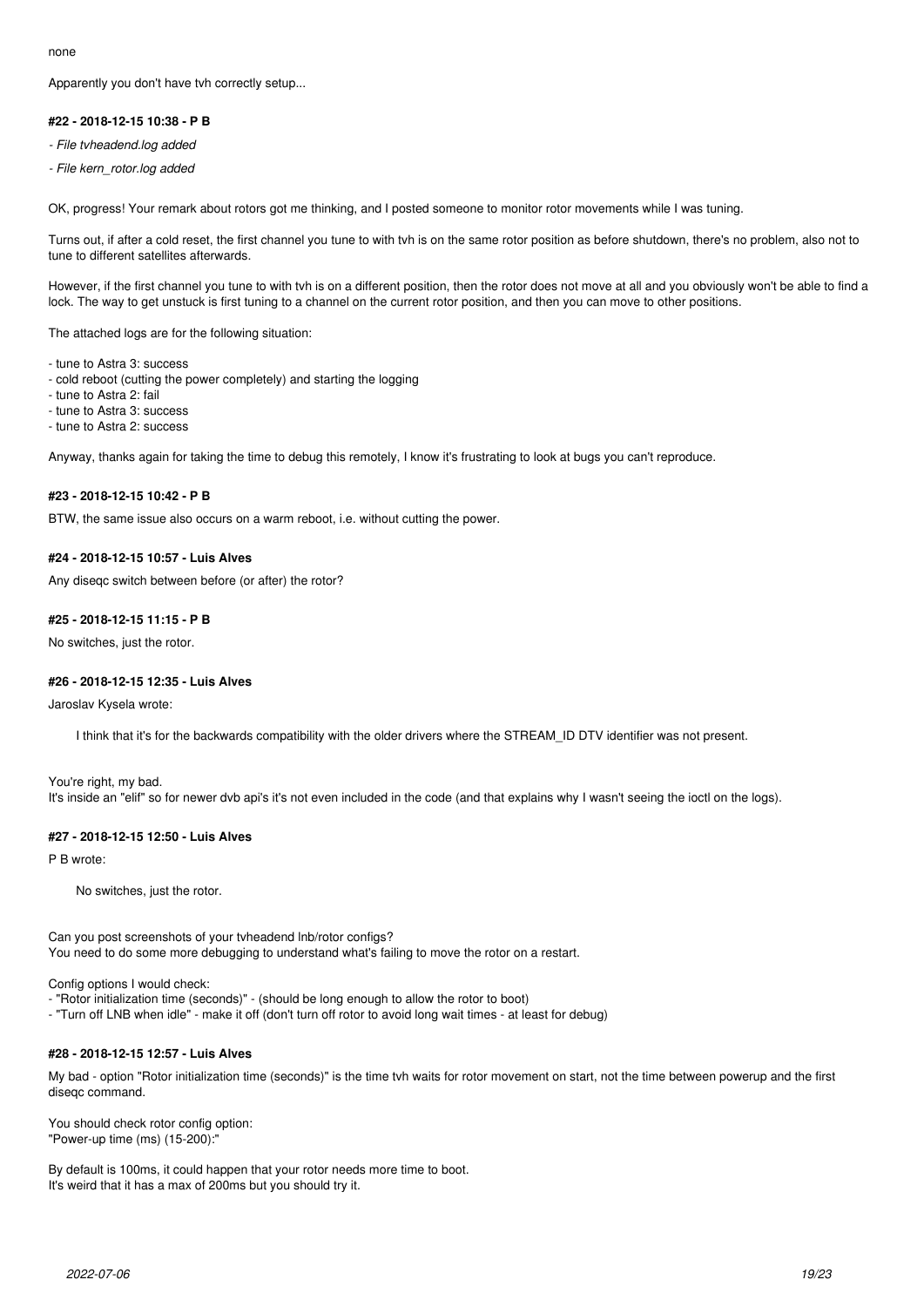If it is not enough, we can try to hack the code for a bigger value.

What rotor you have? (brand/model) Maybe we can find the boot time in the specs.

### **#29 - 2018-12-15 13:09 - Luis Alves**

Luis Alves wrote:

If it is not enough, we can try to hack the code for a bigger value.

It actually seems that it's not limited to the 200ms.

Try setting to 5000 (5 sec) - if it works, start reducing the time until it fails...

### **#30 - 2018-12-15 13:46 - P B**

*- File Capture.PNG added*

I don't have power-up time in 4.2.7-36~ga1a94dce3 (see screenshot)

This is my rotor:

[https://www.amazon.co.uk/gp/product/B003XU3ITO/ref=oh\\_aui\\_detailpage\\_o01\\_s00?ie=UTF8&psc=1](https://www.amazon.co.uk/gp/product/B003XU3ITO/ref=oh_aui_detailpage_o01_s00?ie=UTF8&psc=1)

# **#31 - 2018-12-15 14:29 - P B**

Not sure this is helpful, but the problem even appears without rebooting the system, simply restarting tvheadend is enough.

### **#32 - 2018-12-15 18:37 - Luis Alves**

*- File tvh-rotor-cfg.png added*

#### P B wrote:

Not sure this is helpful, but the problem even appears without rebooting the system, simply restarting tvheadend is enough.

#### That's normal.

The rotor power-up time is set on each individual rotor config. Check the example in attach.

# **#33 - 2018-12-15 19:08 - Jaroslav Kysela**

Just for fun, I tried booting into Ubuntu 18.04 using the previous 16.04 4.4 kernel which contains the older closed source drivers. Tvheadend still did not work, which seems to rule out an issue with the drivers...

So, do you have at least one version of tvh which works even with the older kernel?

I would start to check the diseqc commands which are send to the driver (if there's a difference - --trace diseqc).

# **#34 - 2018-12-15 19:13 - P B**

Sorry to disappoint but...

restart, tune to different rotor position, power-up 100: no success as expected setting power-up on that rotor position to 5000: still no success

### **#35 - 2018-12-15 19:18 - Jaroslav Kysela**

--trace diseqc,linuxdvb : diff between working / non-working

### **#36 - 2018-12-15 19:19 - P B**

Jaroslav Kysela wrote:

Just for fun, I tried booting into Ubuntu 18.04 using the previous 16.04 4.4 kernel which contains the older closed source drivers. Tvheadend still did not work, which seems to rule out an issue with the drivers...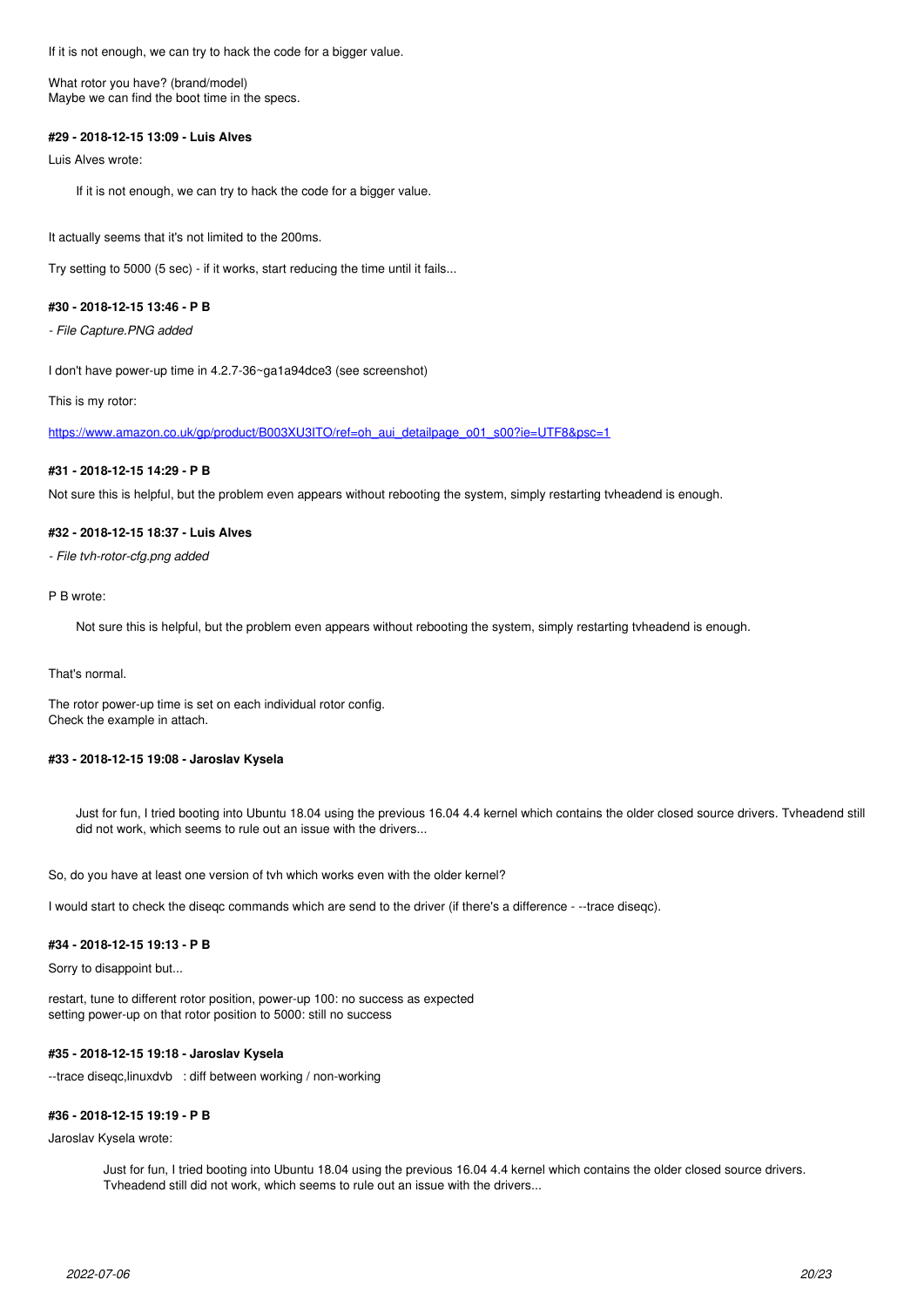So, do you have at least one version of tvh which works even with the older kernel?

I would start to check the diseqc commands which are send to the driver (if there's a difference - --trace diseqc).

To be honest, I cannot guarantee that I didn't see this issue before, even with the old versions of tvh, kernel and drivers. I seem to recall that I sometimes needed to tune to different satellites to get the thing working, but since I almost never needed to restart tvh, this was very rare. So it's quite possible that this issue was there before, and it just popped back into view because of the restarts due to the distro update.

It's only today that I discovered that the issue is really about tuning to a different rotor position before and after shutdown.

### **#37 - 2018-12-15 19:31 - Luis Alves**

P B wrote:

Sorry to disappoint but...

restart, tune to different rotor position, power-up 100: no success as expected setting power-up on that rotor position to 5000: still no success

Upload/Check the logs.

Example from your previous log: 2018-12-15 **11:22:47.489** [ TRACE]:diseqc: set voltage 18V 2018-12-15 11:22:47.507 [ TRACE]:diseqc: initial tone off 2018-12-15 11:22:47.511 [ TRACE]:diseqc: initial sleep **100ms** 2018-12-15 11:22:47.596 [ TRACE]:diseqc: site: lat 51.0400, lon 3.7300, alt 0.0000; sat lon 28.2000 2018-12-15 11:22:47.596 [ TRACE]:diseqc: rotor angle azimuth 149.6435 elevation 27.2377 2018-12-15 11:22:47.596 [ DEBUG]:diseqc: rotor USALS goto 28.2E (motor 26.9 clockwise) 2018-12-15 **11:22:47.596** [ TRACE]:diseqc: sending diseqc (len 5) E0 31 6E E1 AE 2018-12-15 11:22:47.699 [ TRACE]:diseqc: sending diseqc (len 5) E0 31 6E E1 AE 2018-12-15 11:22:47.801 [ TRACE]:diseqc: waiting 15 seconds to finish setup for USALS

You should pay attention to the first tune and check (as seen above in bold):

- The sleep value is indeed the one you setup (should be 5000ms)

- The timespan from the voltage up to when the diseqc command is sent is at least the delay you setup.

This will discard 2 things that can be causing the issue:

1) The code is not limiting the value to 200ms (as advertised in the webui).

2) The code is really waiting at least the configured amount of time.

In the example above we can see that from powerup to diseqc goes 107ms

# **#38 - 2018-12-15 21:28 - P B**

The code is limiting to 200 ms, even after setting the value to 5000 ms:

2018-12-15 22:25:37.792 [ INFO]:mpegts: 11242V in Hotbird - tuning on Montage DS3103/TS2022 : DVB-S #0 2018-12-15 22:25:37.792 [ TRACE]:diseqc: initial tone off 2018-12-15 22:25:37.797 [ TRACE]:diseqc: set voltage 18V 2018-12-15 22:25:37.814 [ TRACE]:diseqc: initial sleep 200ms 2018-12-15 22:25:37.999 [ TRACE]:diseqc: site: lat 51.0400, lon 3.7300, alt 0.0000; sat lon 13.0000 2018-12-15 22:25:37.999 [ TRACE]:diseqc: rotor angle azimuth 168.1380 elevation 30.9587 2018-12-15 22:25:37.999 [ DEBUG]:diseqc: rotor USALS goto 13.0E (motor 10.2 clockwise) 2018-12-15 22:25:37.999 [ TRACE]:diseqc: sending diseqc (len 5) E0 31 6E E0 A3 2018-12-15 22:25:38.102 [ TRACE]:diseqc: sending diseqc (len 5) E0 31 6E E0 A3 2018-12-15 22:25:38.204 [ TRACE]:diseqc: waiting 2 seconds to finish setup for USALS

# **#39 - 2018-12-16 00:23 - Luis Alves**

Apply this change:

```
diff --git a/src/input/mpegts/linuxdvb/linuxdvb_rotor.c b/src/input/mpegts/linuxdvb/linuxdvb_rotor.c
index 86b2791de..0fee3bf6e 100644
--- a/src/input/mpegts/linuxdvb/linuxdvb_rotor.c
+++ b/src/input/mpegts/linuxdvb/linuxdvb_rotor.c
@@ -438,7 +438,7 @@ linuxdvb_rotor_tune
        return 0;
    /* Force to 18v (quicker movement) */
 if (linuxdvb_satconf_start(lsp, MINMAX(lr->lr_powerup_time, 15, 200), 1))
```

```
+  if (linuxdvb_satconf_start(lsp, MINMAX(lr->lr_powerup_time, 15, 5000), 1))
```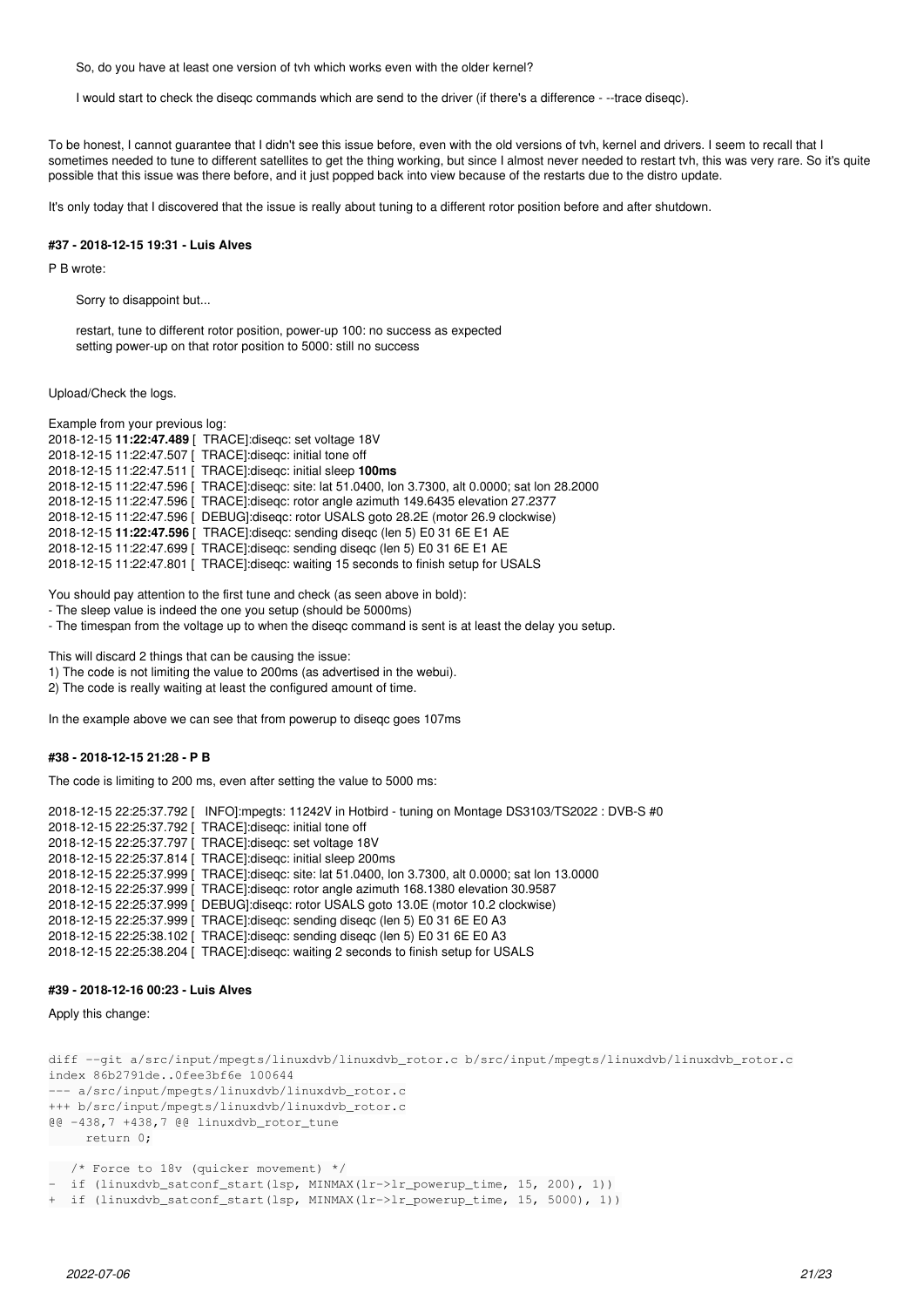return -1;

/\* GotoX \*/

Then test again with 5000.

**#40 - 2018-12-16 08:42 - P B**

**Success!** 

2018-12-16 09:35:29.964 [ INFO]:mpegts: 10847V in Astra 2 - tuning on Montage DS3103/TS2022 : DVB-S #0 2018-12-16 09:35:29.964 [ TRACE]:diseqc: set voltage 13V 2018-12-16 09:35:29.981 [ TRACE]:diseqc: initial tone off 2018-12-16 09:35:29.986 [ TRACE]:diseqc: set voltage 18V 2018-12-16 09:35:30.004 [ TRACE]:diseqc: initial sleep 5000ms 2018-12-16 09:35:34.989 [ TRACE]:diseqc: site: lat 51.0400, lon 3.7300, alt 0.0000; sat lon 28.2000 2018-12-16 09:35:34.989 [ TRACE]:diseqc: rotor angle azimuth 149.6435 elevation 27.2377 2018-12-16 09:35:34.989 [ DEBUG]:diseqc: rotor USALS goto 28.2E (motor 26.9 clockwise) 2018-12-16 09:35:34.989 [ TRACE]:diseqc: sending diseqc (len 5) E0 31 6E E1 AE 2018-12-16 09:35:35.091 [ TRACE]:diseqc: sending diseqc (len 5) E0 31 6E E1 AE 2018-12-16 09:35:35.193 [ TRACE]:diseqc: waiting 15 seconds to finish setup for USALS

That seems to have solved the issue, thanks!

Two minor things:

• the upgrade seems to have delete all my EPG:

```
2018-12-16 09:20:03.643 [ INFO] xmltv: xmltv: external socket enabled
2018-12-16 09:20:03.644 [ INFO] epgdb: parsing 1975841 bytes
2018-12-16 09:20:03.644 [ ERROR] epgdb: corruption detected, some/all data lost
2018-12-16 09:20:03.644 [ INFO] epgdb: loaded v2
2018-12-16 09:20:03.644 [ INFO] epgdb: config 0
2018-12-16 09:20:03.644 [ INFO] epgdb: broadcasts
```
Is there a reason why the power-up can be set differently for each rotor position? Wouldn't it make more sense to have this in the global rotor config? Ditto for command time.

I'll go back to the ubuntu-stable packages for now. I guess it won't be long until this fix shows up there?

Thanks a lot for helping to track this down!

### **#41 - 2018-12-16 10:43 - Luis Alves**

The fix is easy (just increasing the max delay). Did you try to reduce the time until it fails? 5sec is too much. I would expect it to work with at least 1sec.

But I agree with you that it should be a global rotor config (it's a pain to configure it for all rotor position).

# **#42 - 2018-12-16 11:17 - P B**

I haven't yet tried how low I can go, will do this when it's released in stable.

#### **#43 - 2018-12-16 16:30 - Jaroslav Kysela**

Unfortunately, the diseqc setup is running inside global\_lock mutex, thus we cannot wait for such long time. Even the 200ms was a bit tricky (all disegc delays are tricky). I need to redesign this code again. The disegc setup should be run inside the linuxdyb frontend input thread(), but we should manage a diseqc command queue.

# **#44 - 2018-12-16 17:26 - P B**

Just to repeat, putting 5000ms in the patched code already worked, but perhaps what you're saying is that it's not robust?

#### **#45 - 2018-12-16 22:56 - Luis Alves**

The problem of that code is that it is inside the global lock, meaning that tvheadend completly hangs for 5 sec (in your example). 5 sec is an extreme case where it would most likely break other streams in progress, recordings, ...

#### **#46 - 2018-12-19 13:44 - Jaroslav Kysela**

*- Subject changed from DVBSky T9580 no longer working after update to Ubuntu 18.04 to linuxdvb: allow bigger initial sleep time before the first command is send to rotor*

## **#47 - 2018-12-20 17:41 - Vlad Lanetz**